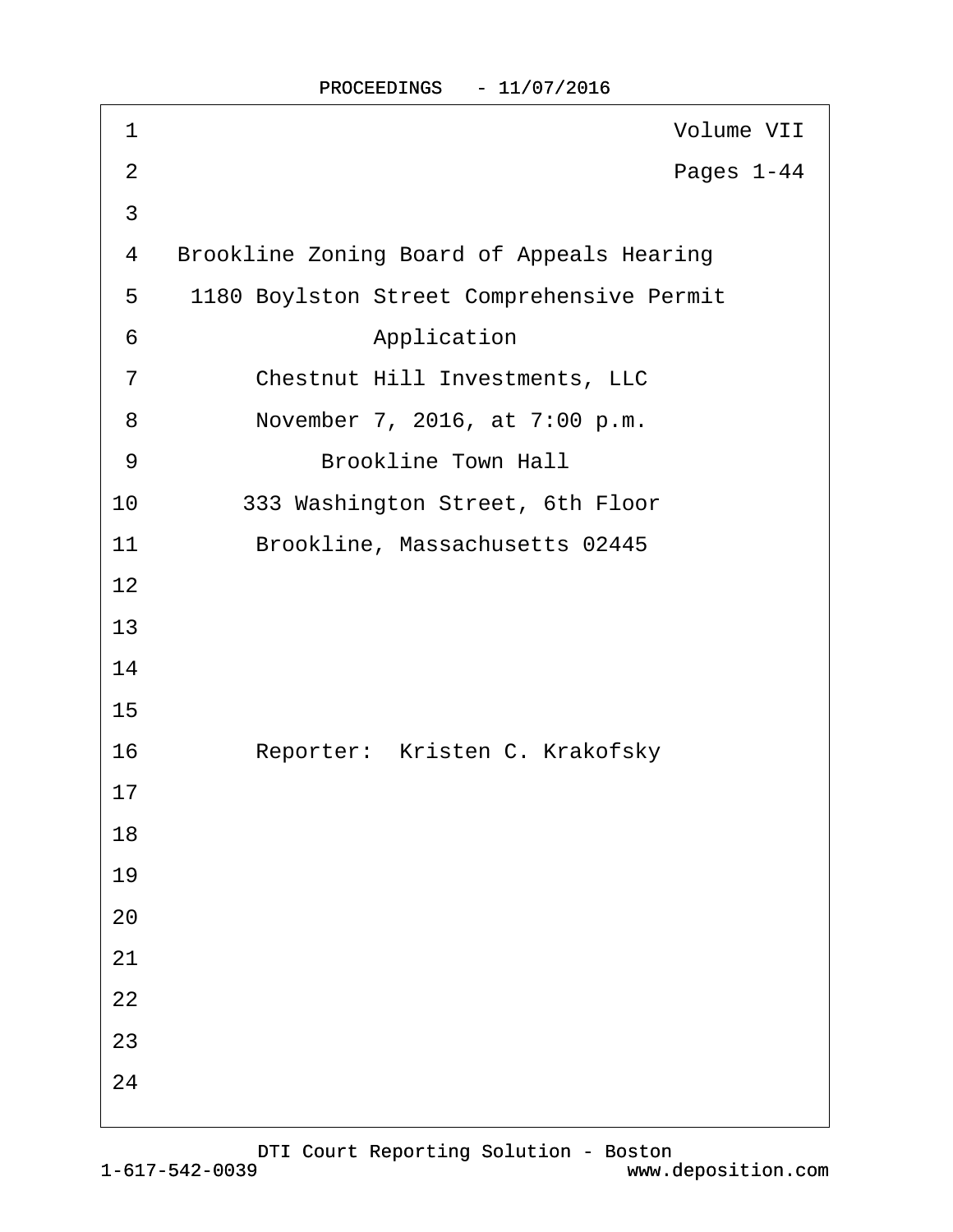| 1  | <b>APPEARANCES</b>                                      |
|----|---------------------------------------------------------|
|    | 2 Board Members:                                        |
|    | 3 Johanna Schneider, Chair                              |
|    | 4 Jonathan Book                                         |
|    | 5 Mark Zuroff                                           |
| 6  |                                                         |
|    | 7 Town Staff:                                           |
|    | 8 Alison Steinfeld, Planning Director                   |
|    | 9 Maria Morelli, Senior Planner                         |
| 10 |                                                         |
|    | 11 Stormwater Management:                               |
|    | 12 Peter Ditto, P.E., Director of Engineering and       |
|    | 13 Transportation, Brookline Department of Public Works |
| 14 |                                                         |
|    | 15 40B Consultant:                                      |
|    | 16 Judi Barrett, Director of Municipal Services,        |
|    | 17 RKG Associates, Inc.                                 |
| 18 |                                                         |
| 19 | Independent Environmental Review:                       |
|    | 20 John Chambers, PG, LSP, Senior Vice President,       |
|    | 21 Fuss & O'Neill, Inc.                                 |
| 22 |                                                         |
| 23 |                                                         |
| 24 |                                                         |
|    |                                                         |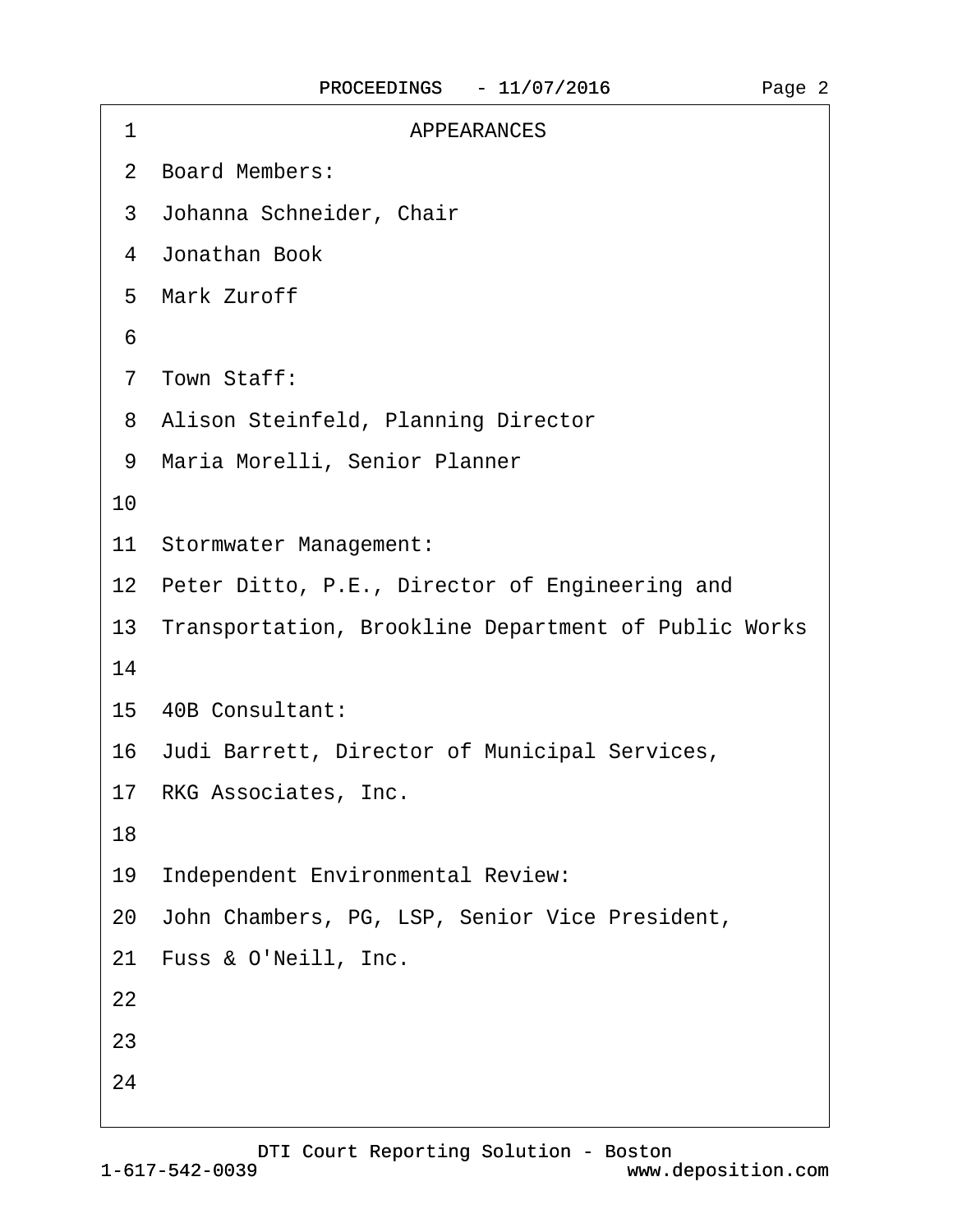$\Gamma$ 

| Applicant:<br>1                                         |
|---------------------------------------------------------|
| 2 Deborah Danik, PE, LEED AP BD+C, Project Manager      |
| 3 Nitsch Engineering                                    |
| 4 Bob Engler, President, SEB, LLC                       |
| 5                                                       |
| 6                                                       |
| 7 Members of the Public:                                |
| 8 Janice Khan, 63 Craftsland Road, Town Meeting Member, |
| 9 Precinct 15                                           |
| 10 Diane Schweitzer, 13 Jefferson Road, Chestnut Hill   |
| 11                                                      |
| 12                                                      |
| 13                                                      |
| 14                                                      |
| 15                                                      |
| 16                                                      |
| 17                                                      |
| 18                                                      |
| 19                                                      |
| 20                                                      |
| 21                                                      |
| 22                                                      |
| 23                                                      |
| 24                                                      |
|                                                         |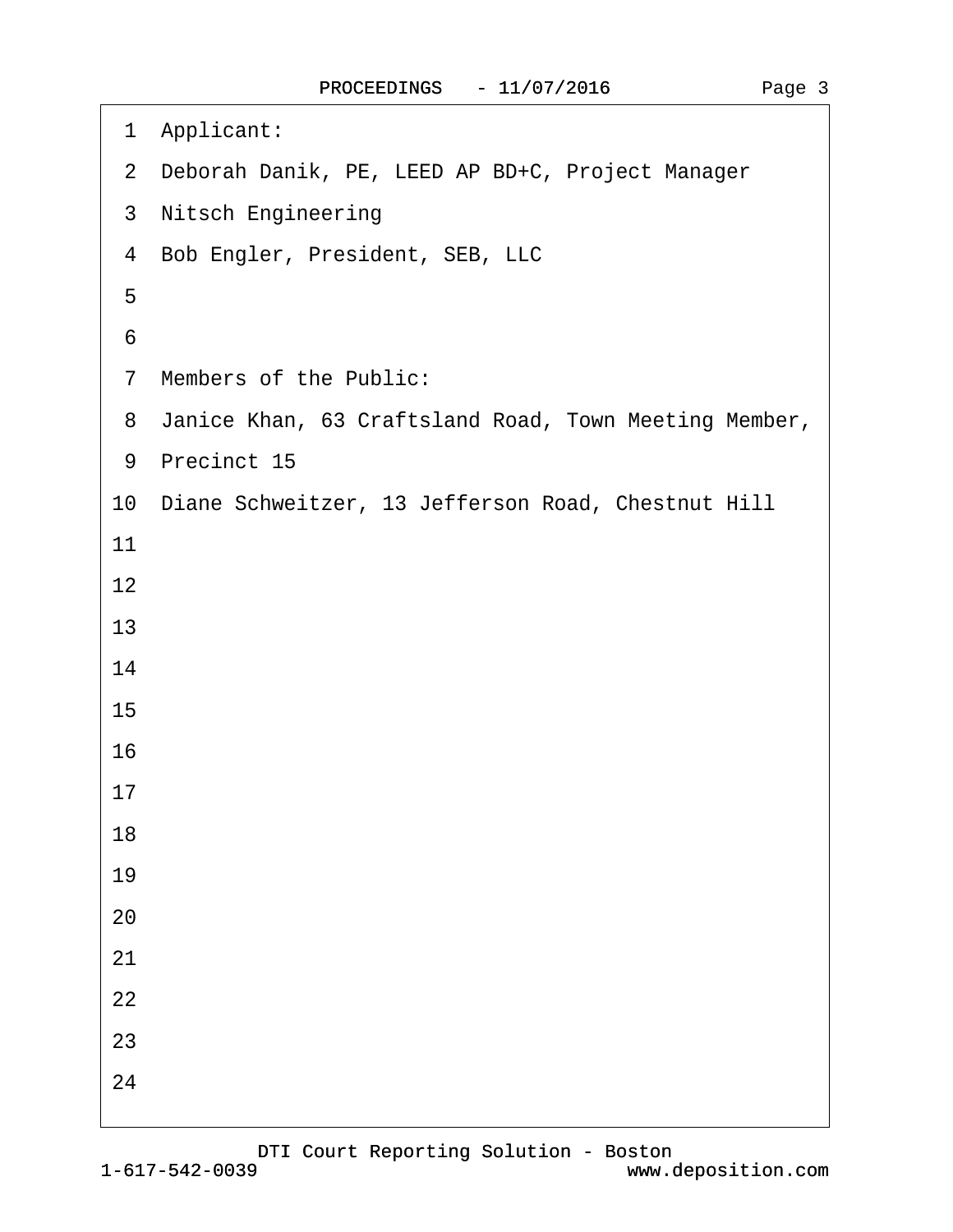| PROCEEDINGS:<br>1                                        |
|----------------------------------------------------------|
| $\overline{2}$<br>7:13 p.m.                              |
| 3<br>MS. SCHNEIDER: We apologize for the delay.          |
| 4 We do have our panel here this evening for             |
| 5 1180 Boylston, the comprehensive permit application.   |
| 6 Just a reminder, my name is Johanna Schneider. To my   |
| 7 left is Mark Zuroff, to my right Jonathan Book.        |
| 8<br>I think everybody here has been to at least         |
| 9 one of the hearings on this project. So we are in      |
| 10 the comprehensive permit review process. What we're   |
| 11 going to be talking about tonight are environmental   |
| 12 issues and stormwater issues.                         |
| 13<br>As many people know, the project site used         |
| 14 to have a gas station. The previous owner,            |
| 15 Cumberland Farms, is responsible for remediating      |
| 16 environmental conditions of the site from its prior   |
| 17 use, but because this is a former -- because this is  |
| 18 a contaminated site that's going to be used for       |
| 19 potentially residential use, we wanted -- the ZBA     |
| 20 wanted assurances that the site is, in fact, safe and |
| 21 appropriate for residential use, so we requested that |
| 22 an environmental review be conducted by an            |
| 23 independent licensed site professional or LSP, and    |
|                                                          |

[DTI Court Reporting Solution - Boston](http://www.deposition.com)

<span id="page-3-0"></span> $\Gamma$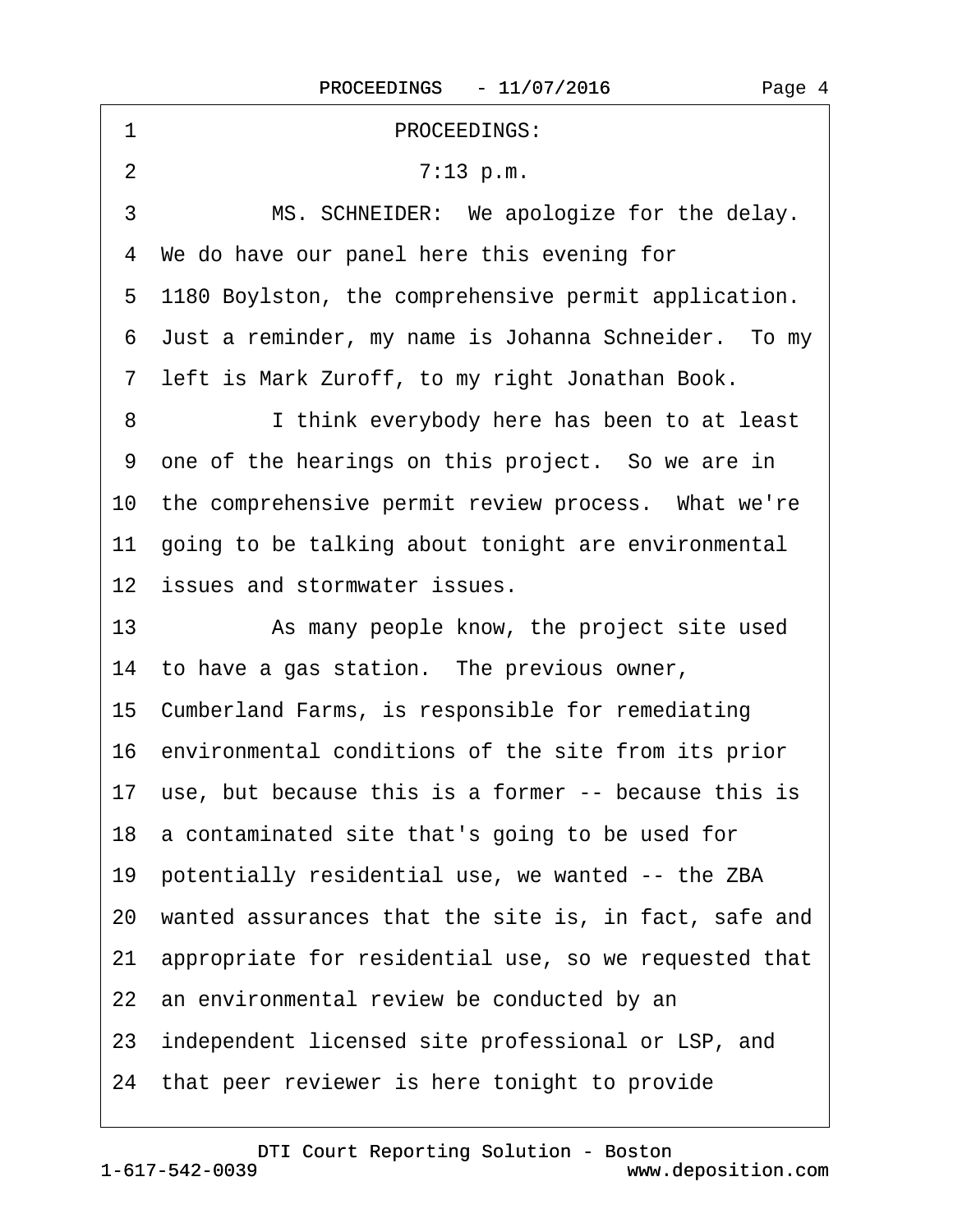<span id="page-4-0"></span>

| 1 testimony. We're also going to be hearing some         |
|----------------------------------------------------------|
| 2 testimony about stormwater this evening.               |
| So without -- unless there are any<br>3                  |
| 4 administrative procedural things, Maria, that we want  |
| 5 to get out of the way before we turn it over, I would  |
| 6 like to have John Chambers from Fuss & O'Neill         |
| 7 present his report.                                    |
| MR. CHAMBERS: Hello. Is there anything<br>8              |
| 9 formal I have to say about -- anything you need from   |
| 10 me, or just go through the report?                    |
| 11<br>MS. SCHNEIDER: You can just start with             |
| 12 the report.                                           |
| 13<br>MR. CHAMBERS: Okay. So basically, I                |
| 14 think you all know -- I wasn't at the previous        |
| 15 meetings on this, but it sounds like you all know     |
| 16 it's a former gas station. There's a real simple      |
| 17 diagram on the wall over there. Basically, the real   |
| 18 issue with the release here is gasoline was released  |
| 19 to the subsurface. The highest concentrations are in  |
| 20 the area where the former tanks were on the far left, |
| 21 that rectangle, and the adjacent former pump aisles,  |
| 22 which is very typical of a gas station. There are     |
| 23 still dissolved gasoline contaminates in the water on |
| 24 the site.                                             |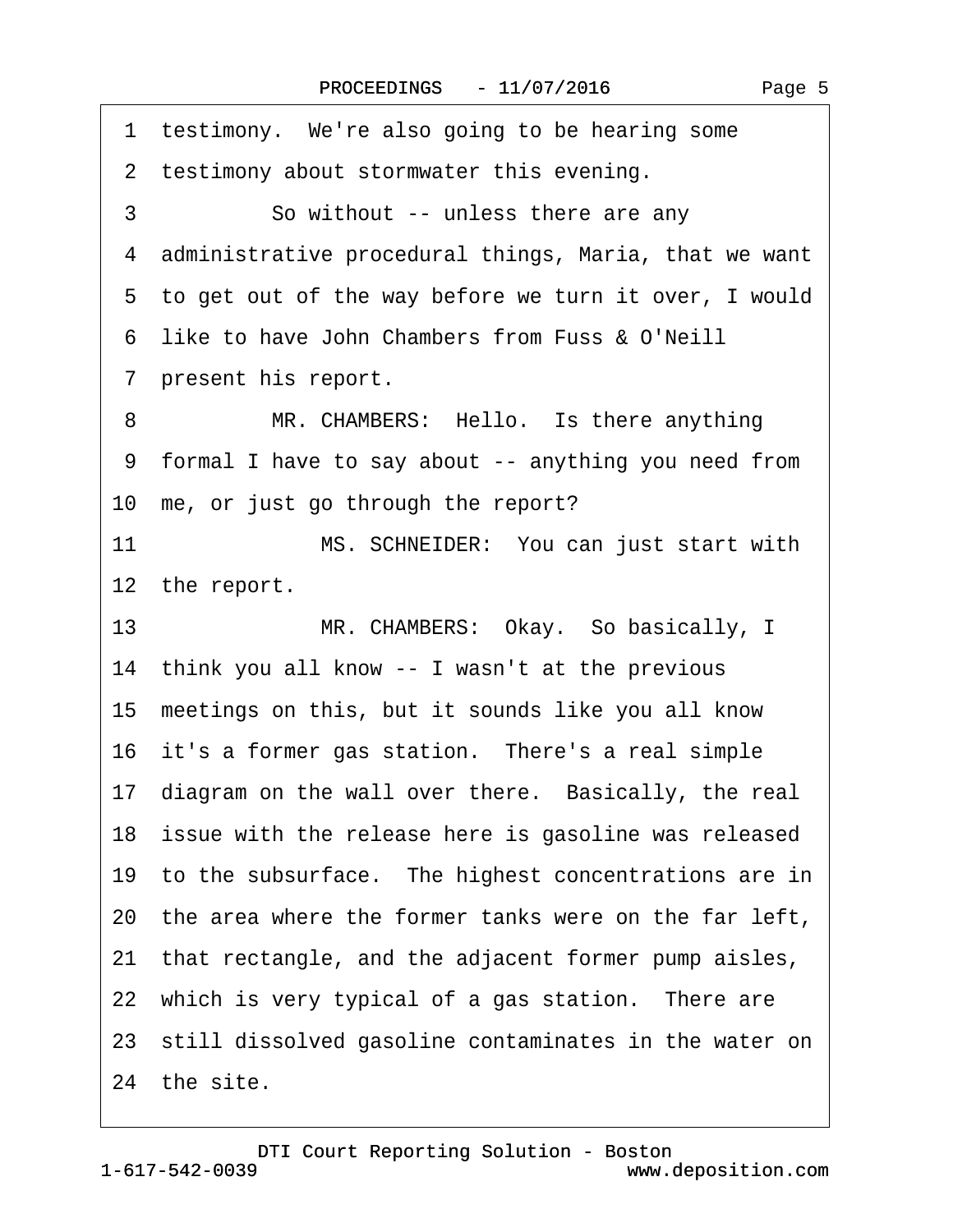<span id="page-5-0"></span>

| 1<br>And then the other area that's outlined in          |
|----------------------------------------------------------|
| 2 front of the former building there was an area where   |
| 3 there was some, you know, fill material basically      |
| 4 that had lead in it as a contaminant as well.          |
| 5<br>So really, in my mind, the two primary              |
| 6 concerns that those would drive for occupying this as  |
| 7 a residence are vapors -- buildings can, due to the    |
| 8 fact that they have a heating system that sucks in     |
| 9 and, you know, the way the pressure works, it'll suck  |
| 10 in things from the ground through cracks and other    |
| 11 pathways into the building, so there needs to be some |
| 12 thought put into how do you prevent that from         |
| 13 happening if you have dissolved volatile compounds,   |
| 14 which you do at the site.                             |
| 15<br>And then the second is just soil                   |
| 16 management. You know, you're going to be digging in   |
| 17 soil that's contaminated. You're going to be pump     |
| 18 dewatering and, you know, build deep foundations and  |
| 19 things, which we read about here. You're going to     |
| 20 have to extract the groundwater and it becomes        |
| 21 contaminated. You have to treat it before you         |
| 22 discharge it.                                         |
| 23<br>So that's kind of the overall summary of           |
| 24 the site conditions. We kind of read through the      |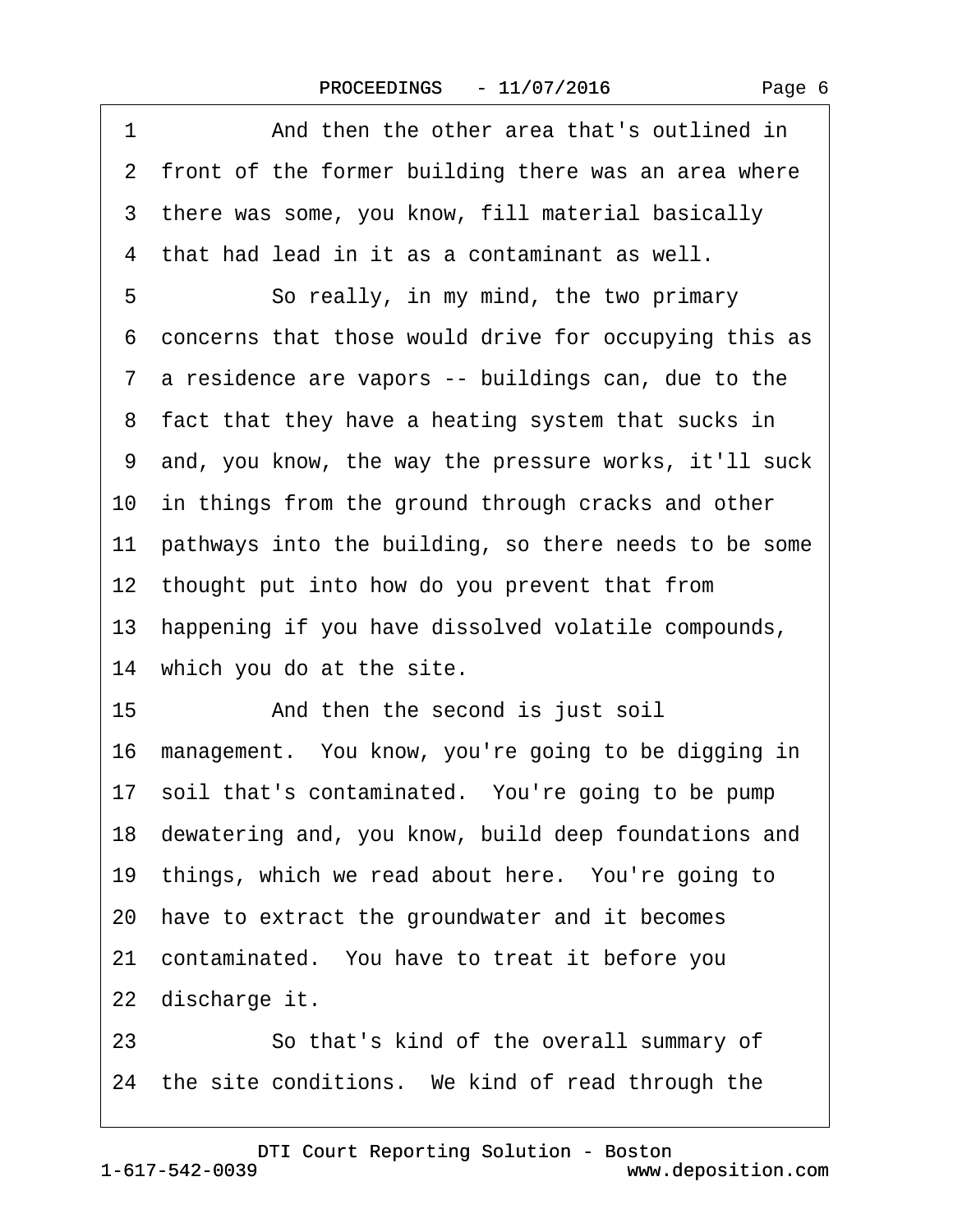<span id="page-6-0"></span>

| 1 existing environmental reports and came up with, I     |
|----------------------------------------------------------|
| 2 think, six or seven concerns that I had that I wanted  |
| 3 to raise to you. I'll just go through the letter       |
| 4 here real briefly. The first one, No. 1, was --        |
| MS. SCHNEIDER: Let me just stop you for a<br>5           |
| 6 second.                                                |
| 7<br>Maria, is this letter already on the                |
| 8 website or it will be?                                 |
| MS. MORELLI: It will be on the website.<br>9             |
| 10<br>MS. SCHNEIDER: Okay. For folks who are             |
| 11 here from the neighborhood, there was a letter report |
| 12 that was performed. It will be on the project         |
| 13 website. So he's going to talk to it, but you all     |
| 14 can check it out on the website after tonight.        |
| 15<br>I'm sorry. Go ahead.                               |
| 16<br>MR. CHAMBERS: And basically, most of the           |
| 17 information we got was from the application or from   |
| 18 the few submittals. MassDEP regulates a site like     |
| 19 this and the cleanup that Cumberland Farms has been   |
| 20 conducting, so there were reports on that. And I can  |
| 21 answer any questions on that if that's not enough     |
| 22 detail.                                               |
| But I'm going to go into the<br>23                       |
| 24 recommendations, which are basically -- so number 1,  |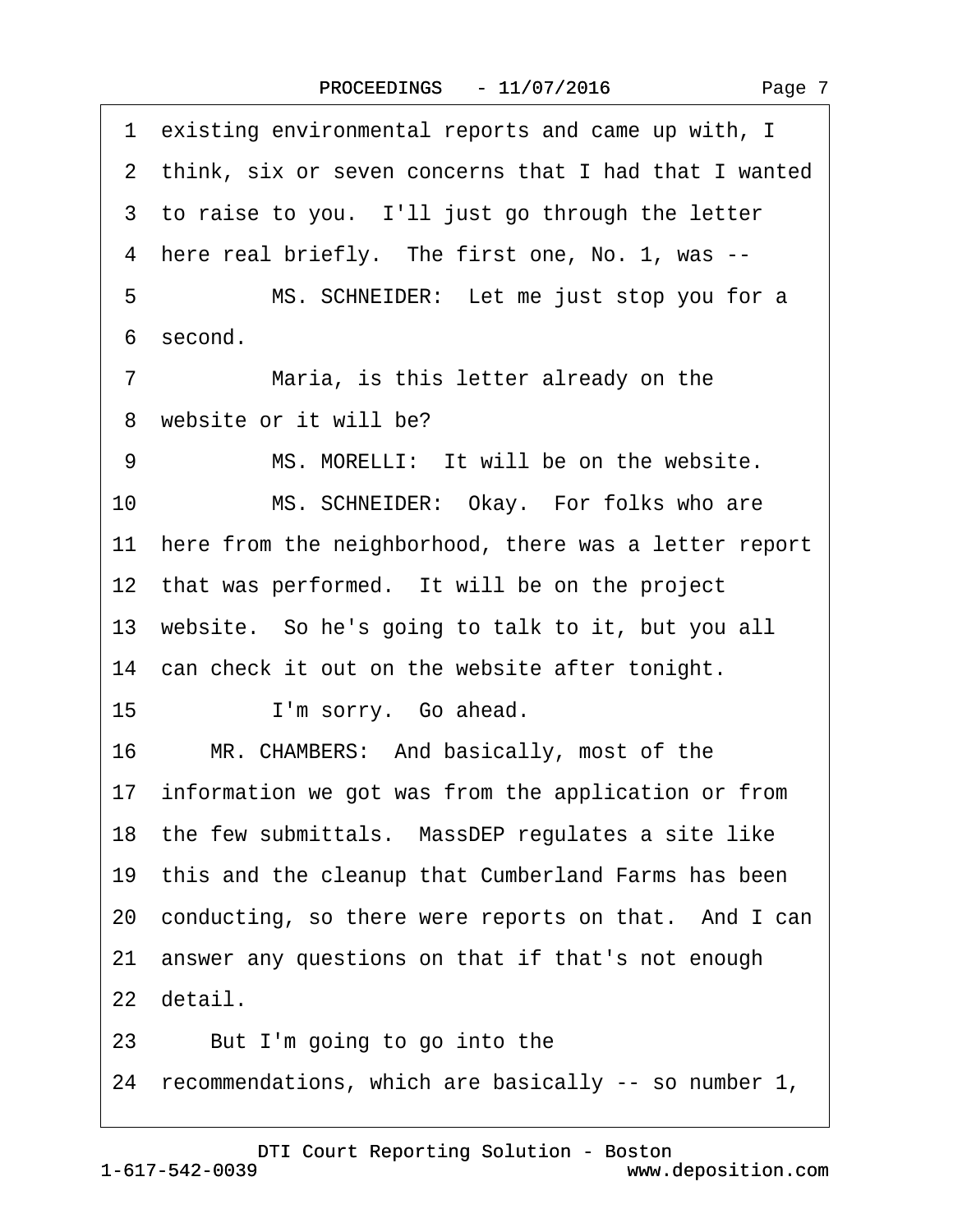<span id="page-7-0"></span>·1· during the -- there was discussion in the application 2 of a deep garage that's going to be underneath the 3 building. It's going to go down 20 or 25 feet, if I 4 recall correctly. Depth of water is probably 8 feet 5 or 7 feet. So in order to do something like that, ·6· you're going to have to pump out the contaminated ·7· water and treat it. 8 That is regulated by US EPA and MassDEP, so 9 in my mind, if those are adhered to during the 10· process, that probably doesn't pose a lot of risk for 11 the town or the residents. In fact, any removal of 12 contamination from a site is a positive thing, so, 13· you know, if this water is treated under those 14 regulatory programs, that shouldn't pose a real risk. 15 Second, though, is long-term dewatering and 16 groundwater control. It wasn't clear to me -- there 17 was mention that the underground garage would be 18 waterproofed and that there would be some kind of 19 drain system on it. That had a concern for me in the 20· long term, and that may be more on the stormwater 21 side of it, but I'll mention my concerns, which were 22 sealing something that's going to be, you know, 17 23 feet under water. It's going to be under a lot of 24· pressure in perpetuity, so I'm not certain whether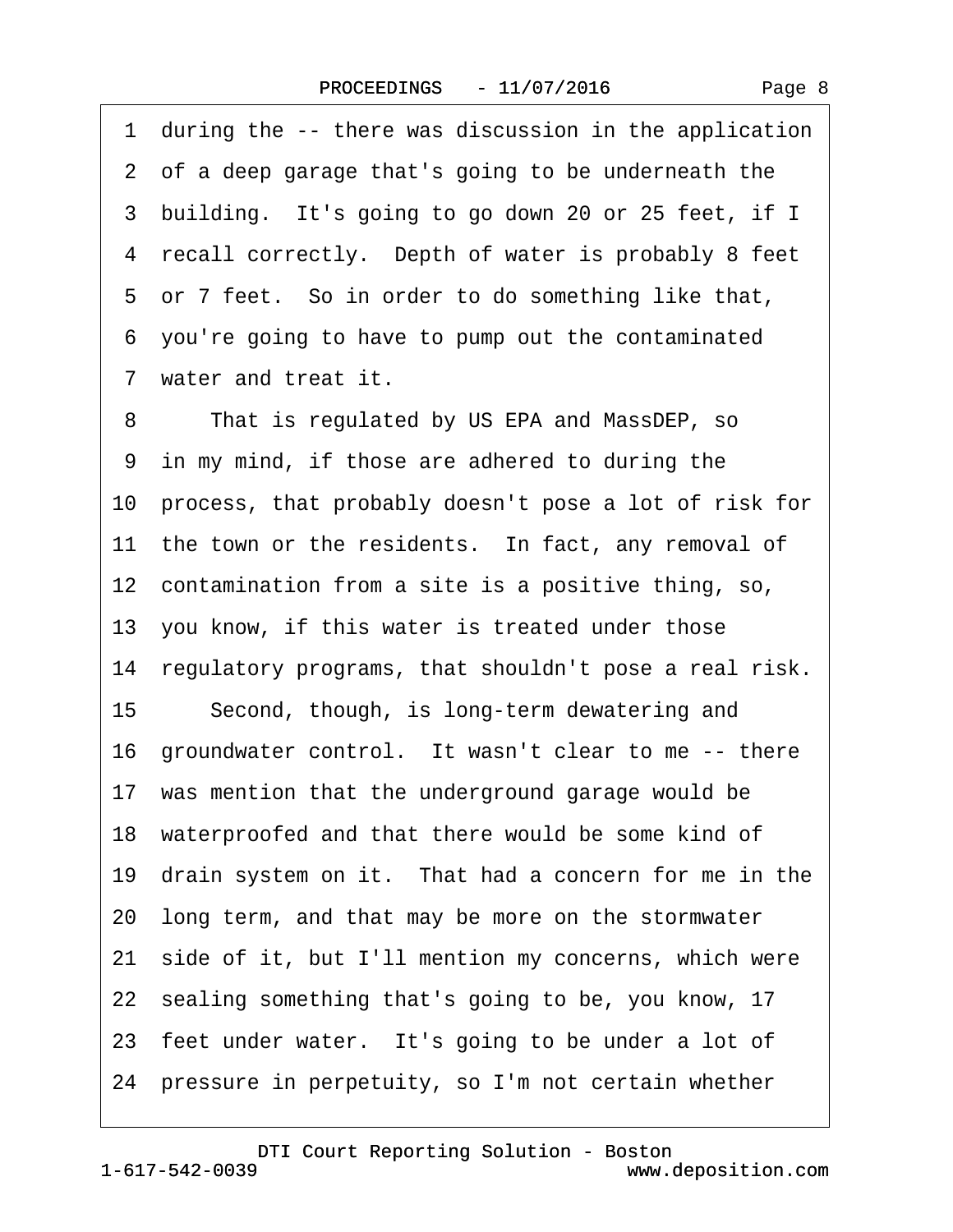|--|--|

<span id="page-8-0"></span>·1· they're going to depressurize that and remove the 2 water or just rely on the waterproofing. I would be 3 concerned that the waterproofing can remain in 4 perpetuity under that much pressure over the long ·5· term. 6 And if it's a long-term discharge, pumping 7 the water out to release that pressure, then you have 8 the same kind of issue where you're discharging ·9· through your storm sewer -- your storm system over 10 the long term and that may have impacts to the 11 capacity. And again, there would be a permanence 12 that would have to be entered into to treat that 13 water before it was discharged. So those would be my 14 concerns in the long term, dewatering. 15 Number 3 is the accumulation of remediation 16 waste. Any soil, kind of overburdened soil, 17 unconsolidated soil, or groundwater that's removed 18 from this during construction, which will happen, 19 it's likely to be -- some portion of it, if not all 20 of it, will be contaminated and it will have to be 21 disposed of properly. 22 **30 So the one concern I would see to the town** 23 is if -- sometimes on a development like this, if the 24 financing isn't strong and you're getting in trouble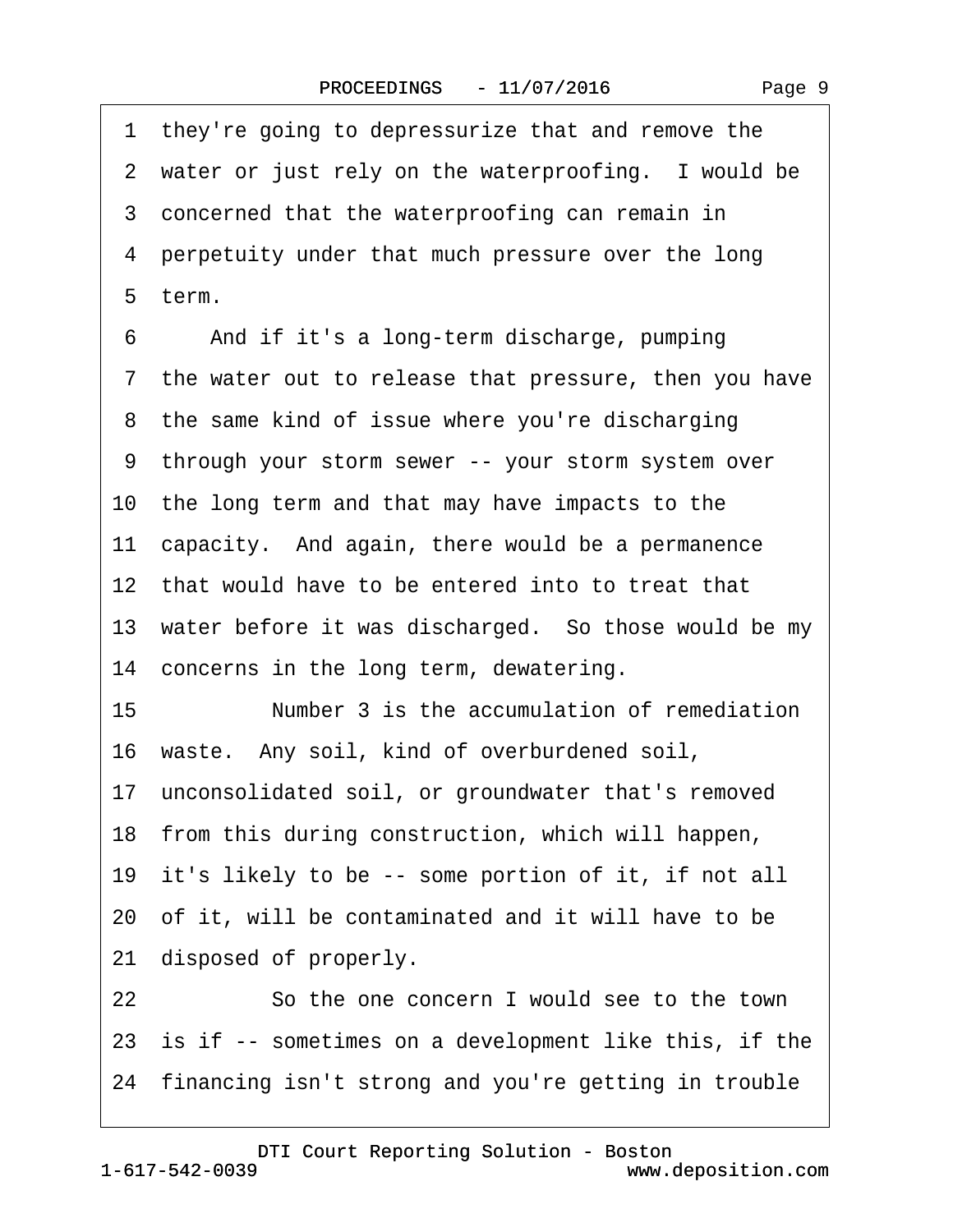<span id="page-9-0"></span>

| 1 or you have a big pile of contaminated soil on your    |
|----------------------------------------------------------|
| 2 site and it's stuck sitting there, you may want some   |
| 3 financial assurance that they can get rid of it.       |
| It's not a big site, so I would imagine,<br>4            |
| 5 you know, they've got to think -- they've been         |
| 6 thinking about how they can get rid of the material    |
| 7 anyway, because there's not going to be a lot of       |
| 8 place to store it in the first place. But that --      |
| 9 you know, how that's treated, it's, again, regulated   |
| 10 under the MassDEP regulations, so if they adhere to   |
| 11 those regulations, they have 120 days to get it off   |
| 12 site. But my only concern really would be how it's    |
| 13 stored on-site and the timing of removal.             |
| 14<br>The fourth issue was bedrock removal.              |
| 15 Basically, it looks like they're going to have to dig |
| 16 into bedrock pretty seriously to get this garage in.  |
| 17 And I think in the foundation report, the applicant   |
| 18 indicated there would be no blasting, which I         |
| 19 would -- I would think the neighbors would appreciate |
| 20 because there's nearby houses and stuff. But that's   |
| 21 just -- you know, does the council have preferences   |
| 22 on how that's done?                                   |
| You know, there's some risk on the<br>23                 |
| 24 environmental side, but again, that's regulated       |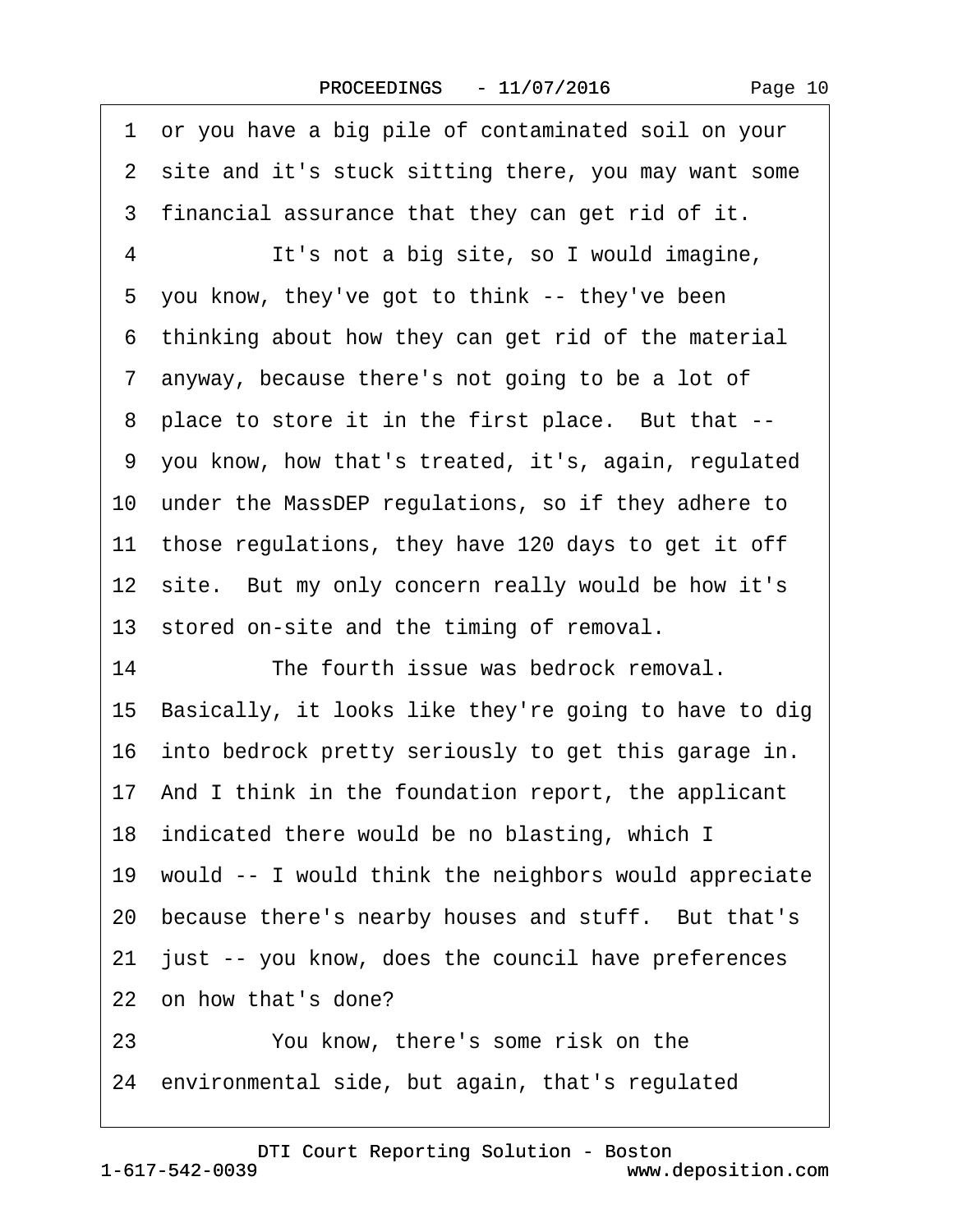Page 11

<span id="page-10-0"></span>1 elsewhere. Where right now the contamination is in 2 the bedrock, it flows through fractures and you could ·3· create more fractures, but I'm not certain that would 4 be something that you would want to get into. That's 5 more of an MCP, DEP issue. But that's a concern you ·6· might want to think about.

7 • • Number 5 was a vapor intrusion issue. 8 Looking at the design as it's proposed, I think it 9 does a nice job of dealing with vapor intrusion. Two 10 of the ways that vapor intrusion is typically dealt 11 with is sealing the foundation so that vapors in the 12 subsurface cannot get into the building, or 13 waterproofing, if it's done right, would do that. 14 • And secondly, operating a garage 15· underground like that, I would presume there would be 16 some kind of ventilation in that. Any vapors that 17 would go into the garage would be ventilated and 18 would pose no risk to the occupants. So that one I 19· would actually put more emphasis on, or I would 20· recommend that that -- some requirement as to how 21· those systems operate in perpetuity while the site is 22 still contaminated might be something you would 23 consider. You know, if the ventilation system goes 24 off, you know, can vapors get in? Or if the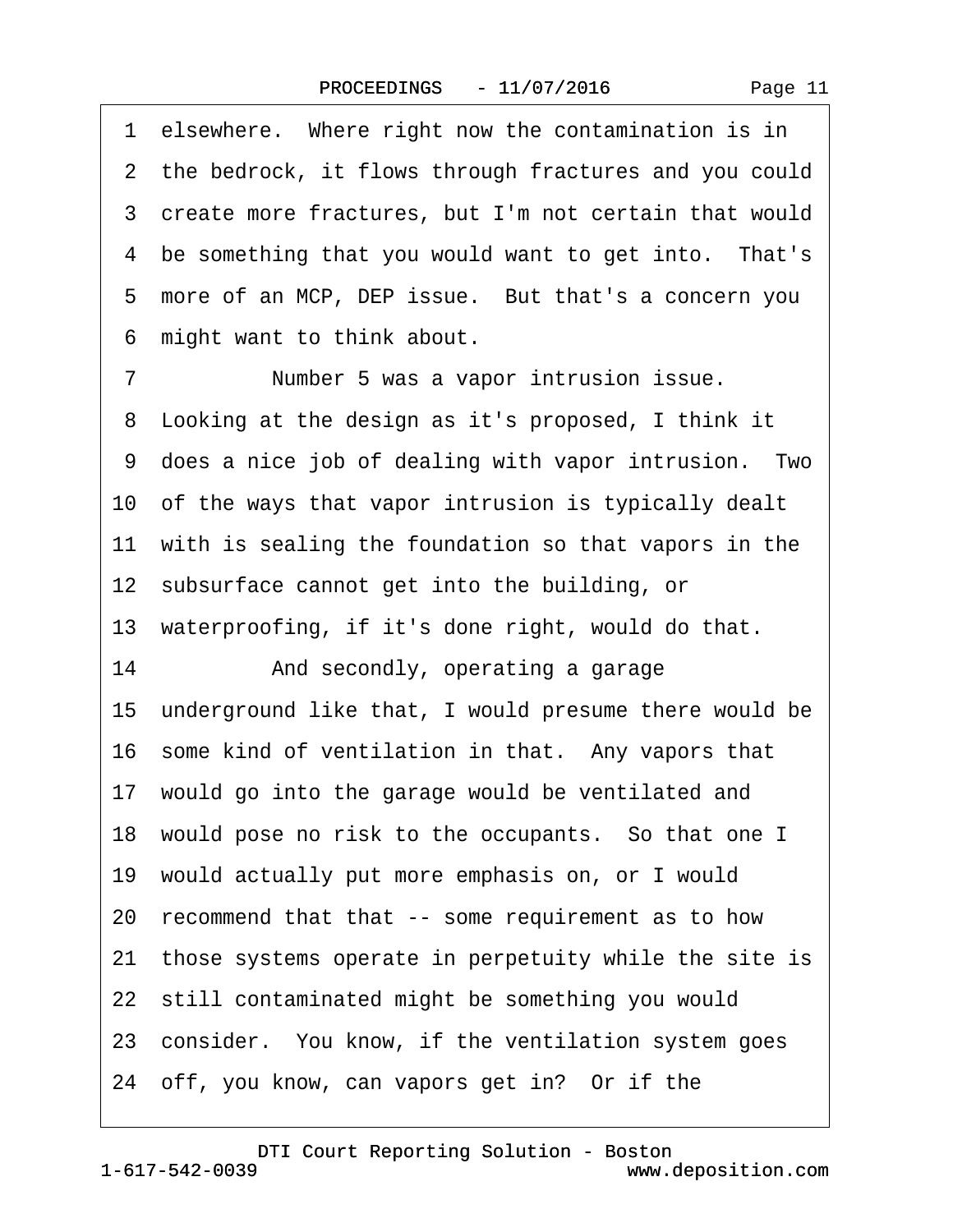<span id="page-11-0"></span>1 waterproofing fails, can they get in? 2 So we had questions, in reading the 3 material, on who the responsible party was. It 4 appears Cumberland Farms is the one doing the 5 cleanup. There are activities that could be ·6· considered remediation activities on this as far as 7 long-term dewatering and treating groundwater. These 8 arguably are remediation activities, taking out the 9 contamination and treating it and leaving the site 10 cleaner. You know, who's going to be responsible for 11 that? And again, if that's occurring, that's 12 something that needs to happen in perpetuity and 13 needs to be redundant. Who's in charge of that if it 14 fails, kind of would be the question I would have. 15 • **And then the overall -- or the last comment** 16· we made was, I guess, a positive one in that any 17 removal of contaminated waste material or removal of 18· groundwater that gets treated certainly improves the 19· environment here.· You know, I think as is, it 20· doesn't pose a lot of -- the way the site is right 21 now, Cumberland Farms has it permitted to just 22 monitor the groundwater and have it naturally 23 attenuate or kind of biodegrade. There's no active 24 remediation. It's effectively just breaking down in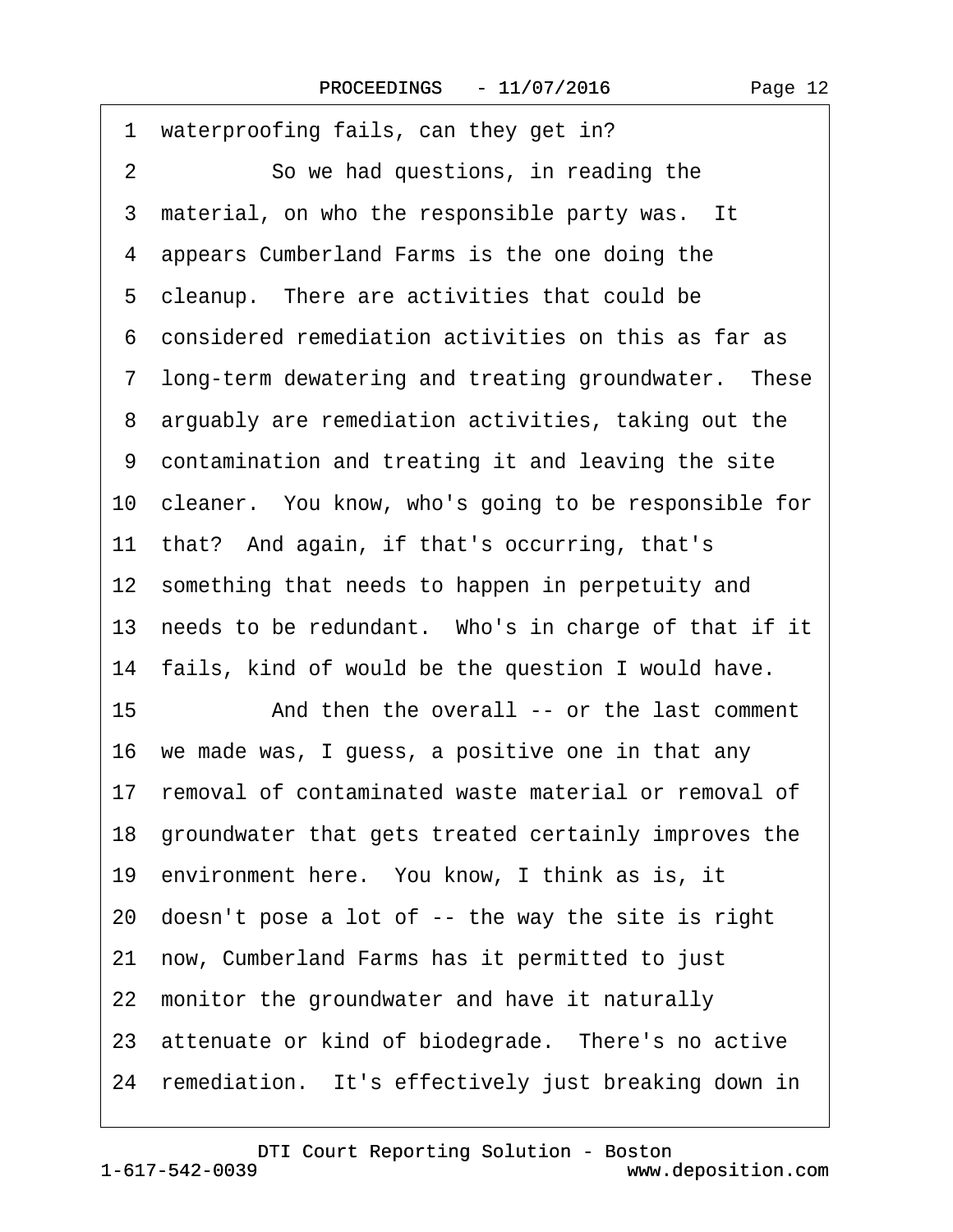<span id="page-12-0"></span>

| 1 the environment, and there's no identified risks to   |
|---------------------------------------------------------|
| 2 the neighborhood or anything like that from it. So I  |
| 3 don't think this changes that with the -- if the      |
| 4 measures that I talked about here are put in place,   |
| 5 and the reduction of the mass of the contaminate      |
| certainly is a positive thing.<br>6                     |
| So that was the main focus areas we had.<br>7           |
| MR. BOOK: It's a relatively small site,<br>8            |
| 9 and they're going to be essentially digging a 20-foot |
| 10 trench, you know, digging up -- is there any --      |
| 11 aren't they removing all the -- will there be        |
| 12 anything left in terms of contamination, or are they |
| 13 pulling it all up?                                   |
| 14<br>MR. CHAMBERS: A lot of -- it's virtually          |
| 15 impossible to get rid of all contamination in these  |
| 16 kind of sites. I mean, it's likely it's going to     |
| 17 persist for a long while anyway, but the levels are  |
| 18 going to just get lower and lower over time.         |
| 19<br>And the way the regulatory program works,         |
| 20 it really is more -- you know, 20 years ago the      |
| 21 regulatory programs realized that you weren't going  |
| 22 to get sites pristine and cleaned up and no          |
| 23 contamination anymore, so focus more on risk both to |
| 24 the environment and to human health.                 |

1-617-542-0039 [DTI Court Reporting Solution - Boston](http://www.deposition.com) www.deposition.com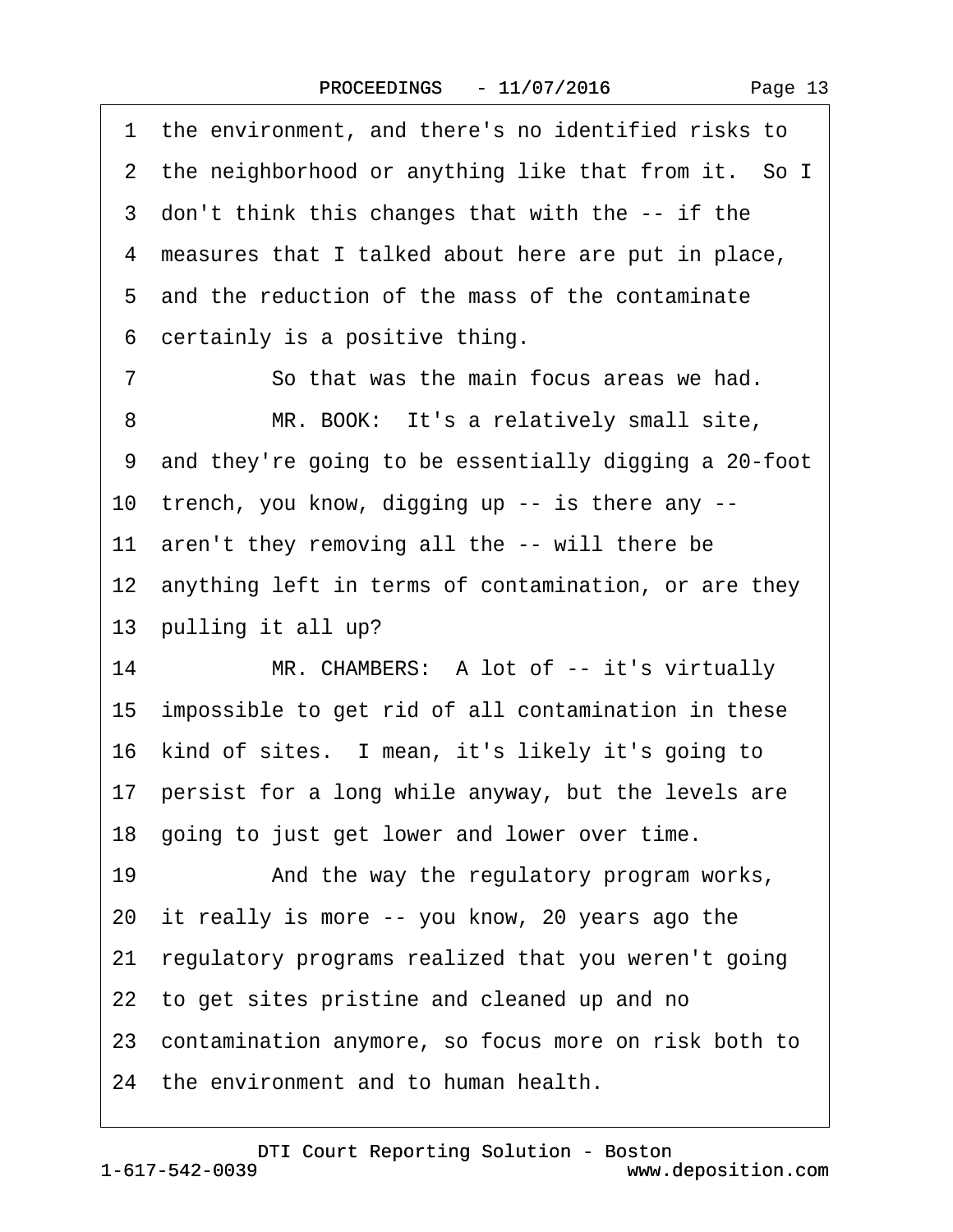<span id="page-13-0"></span>

| 1<br>So in that regard, you know, the real              |
|---------------------------------------------------------|
| 2 nastiest contamination has probably already been      |
| 3 removed out of the site. I mean, they did -- I don't  |
| 4 know. Fifteen different tanks were pulled out of      |
| 5 this site and contaminated soil was dug up with them. |
| 6 I think 2014, all the kind of sourced materials had   |
| 7 been removed by then from the site. So I don't think  |
| 8 that's the main -- you know, there's residual         |
| 9 contamination that's still there, but it's not the    |
| 10 worst of it. And their LSP believes that it would    |
| 11 kind of degrade to a condition of no risk over time  |
| 12 if left the way it is.                               |
| 13<br>And I don't disagree with that. It does           |
| 14 appear that they've taken the, you know, free phase  |
| 15 product, that gasoline doesn't appear to be there    |
| 16 anymore.                                             |
| But any soil, I think, will probably have<br>17         |
| 18 some residual contamination and will get hauled out. |
| 19 The rock doesn't adhere -- it probably won't have    |
| 20 much on it. It'll probably go away as clean fill is  |
| 21 my guess. So it's really the groundwater and soil    |
| 22 are going to be the big issues, unless they discover |
| 23 something when they're digging, which is at times a  |
| 24 possibility. I don't think it should be a question,  |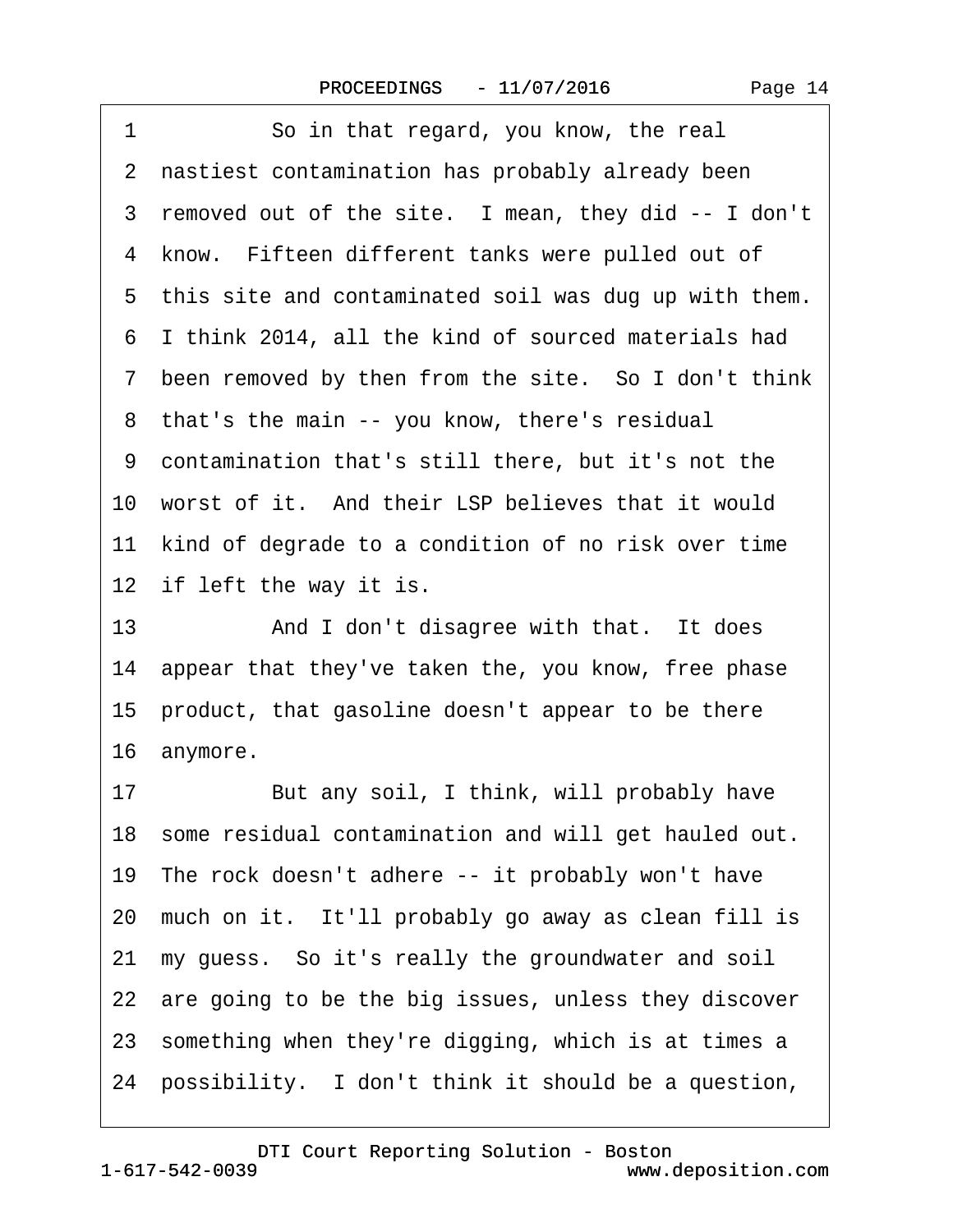<span id="page-14-0"></span>

| 1 but I think they've got to remove the stuff, yes,      |
|----------------------------------------------------------|
| 2 because they're making a big hole for cars.            |
| MR. BOOK: I was really just trying to<br>3               |
| 4 assess the risk of what is the residual                |
| 5 contamination. Once they, you know, remove all of      |
| 6 these cubic yards of soil and rock, you know, it's     |
| 7 just not gone. And so how much farther below the 20    |
| 8 feet that they're digging is there still               |
| 9 contamination that needs to really -- that would be a  |
| 10 significant source of concern to the residents in,    |
| 11 you know, the future building?                        |
| 12<br>MR. CHAMBERS: Yeah. I don't see this               |
| 13 being a concern to the residents. I mean, there's     |
| 14 some residual level of gasoline as far as to the soil |
| 15 there that is leaching into the groundwater at -- you |
| 16 know, not -- I wouldn't say high levels, but not low  |
| 17 enough levels that the DEP has closed the site yet.   |
| 18<br>MR. BOOK: Okay. And even below -- you              |
| 19 think it'll be below the 20 feet that they're --      |
| 20<br>MR. CHAMBERS: Typically gasoline -- it             |
| 21 floats on water when it's released, so the actual     |
| 22 free phase -- the worst of it will stay at the water  |
| 23 table. As it dissolves into the water, it will go     |
| 24 deeper into fractures and things, but that's lower    |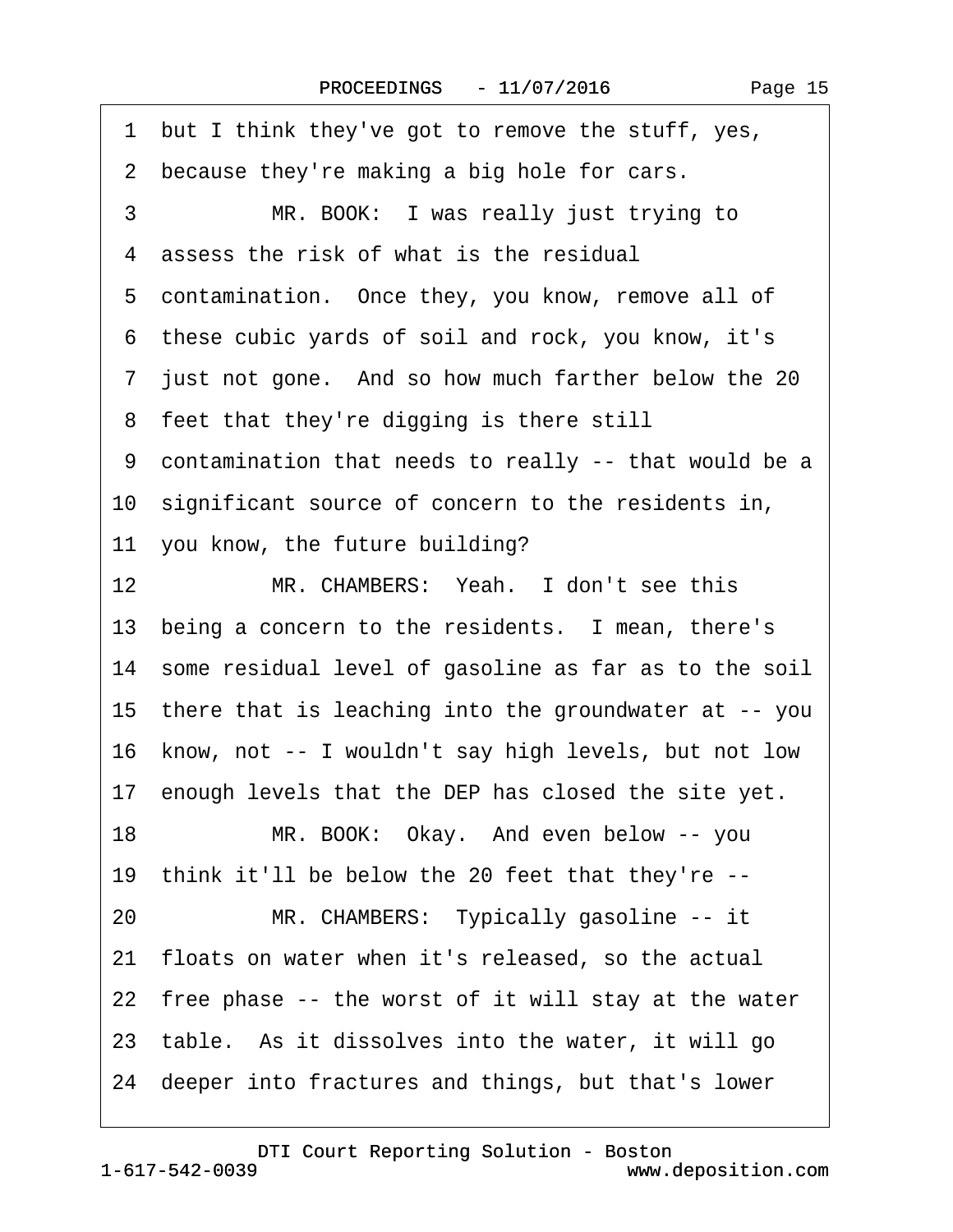<span id="page-15-0"></span>·1· level in a dissolved form in the water, and there's ·2· not really a mechanism for somebody to be exposed to ·3· it.

4 Like, when the site is done, the two ways ·5· you can be exposed to it are either direct exposure ·6· where people are exposed to the soil, and the whole ·7· site appears to -- it's going to be capped with, you 8 know, pavement or building, so there's not going to ·9· be a mechanism to touch the soil.

10 • And then the only other way is the vapors 11 coming up through the ground. And again, standing 12 outside, that doesn't pose a risk to anyone. The 13 levels are fairly low. That's not -- you know, urban 14· areas have contaminate levels in it anyway.

15· · · · · ·But where it can be concentrated where a 16 building would suck it up, that would be a risk. But 17 again, I think they're dealing with that risk on the 18 building. They're putting in the waterproofing and 19 the ventilation. You know, there's a whole layer of 20· space that is ventilated before you get into the 21· living space, so there's not really a mechanism for 22 vapor from underground to get into the living space.

- 23 MR. BOOK: Okay. Thank you.
- 24 MR. ZUROFF: You mentioned that digging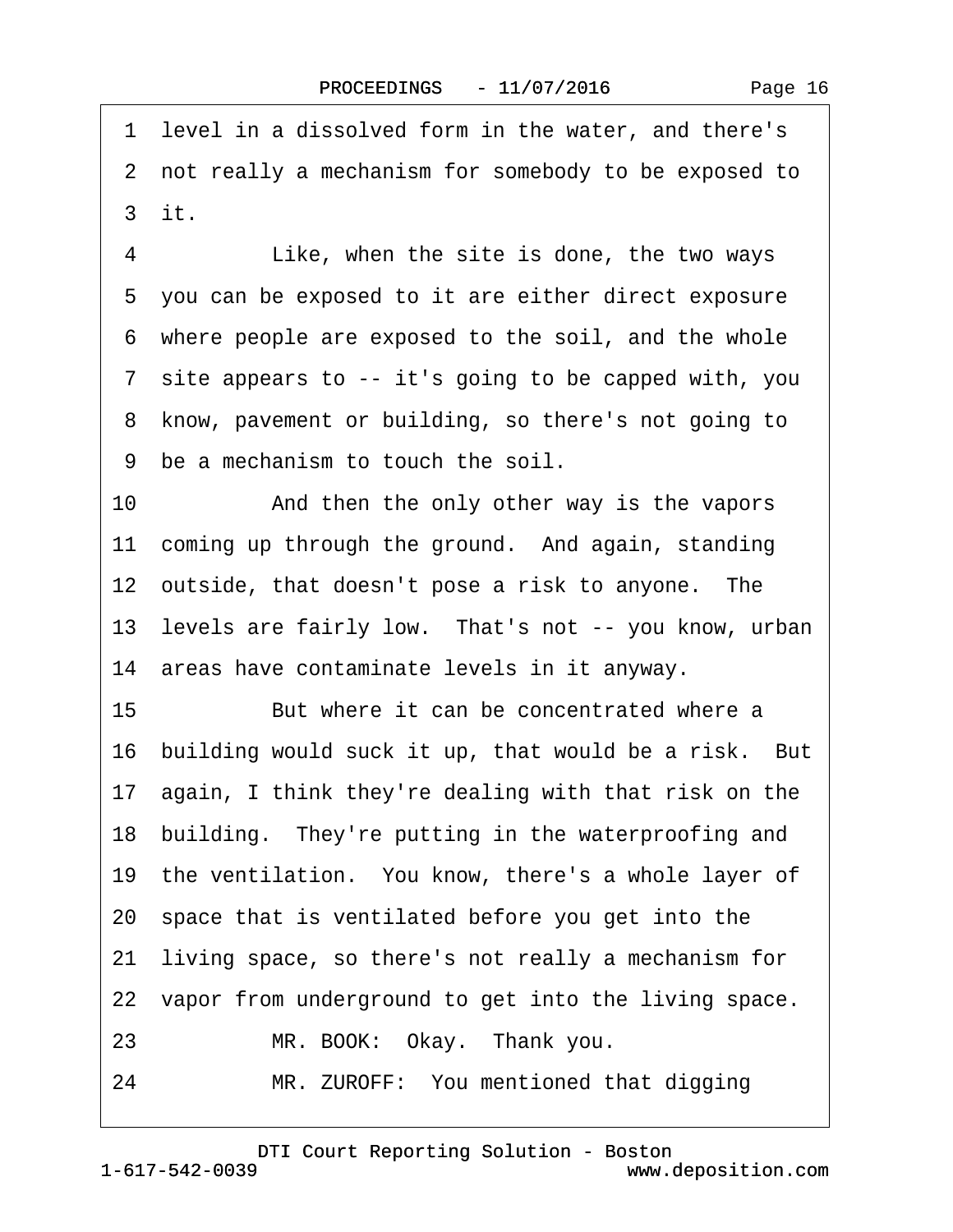|  | Page 17 |  |
|--|---------|--|
|--|---------|--|

<span id="page-16-0"></span>1 deep into the bedrock would give rise to a concern 2 about the waterproofing and sealing of the basement 3 area. What mechanism exists to monitor who does 4 that, whether it's done properly? How is that 5 overseen? 6 MR. CHAMBERS: On the waterproofing? 7 MR. ZUROFF: You're digging down 25 feet, ·8· well below the water table, into the bedrock, and you ·9· expressed that there was some concern about 10 depressurizing and sealing it properly. Who oversees 11 how that is done and whether it's done correctly? 12 MR. CHAMBERS: That's a good question, and 13 I -- let me answer it two ways. 14 So when I have a site as an LSP that has 15 vapor issues on it, sealing the foundation is one of 16· the techniques that's widely accepted as appropriate 17 to stop vapors from coming in. If I was doing it as 18 a remediation technology as an LSP, I would be 19 responsible to oversee that, and I would have to sign 20 off that it was done properly. And, you know, 21· sometimes I'll do redundant systems on that.· I'll 22 release the vapors and the sealings, depending on the 23 risk.

24 This is not being done as a remedial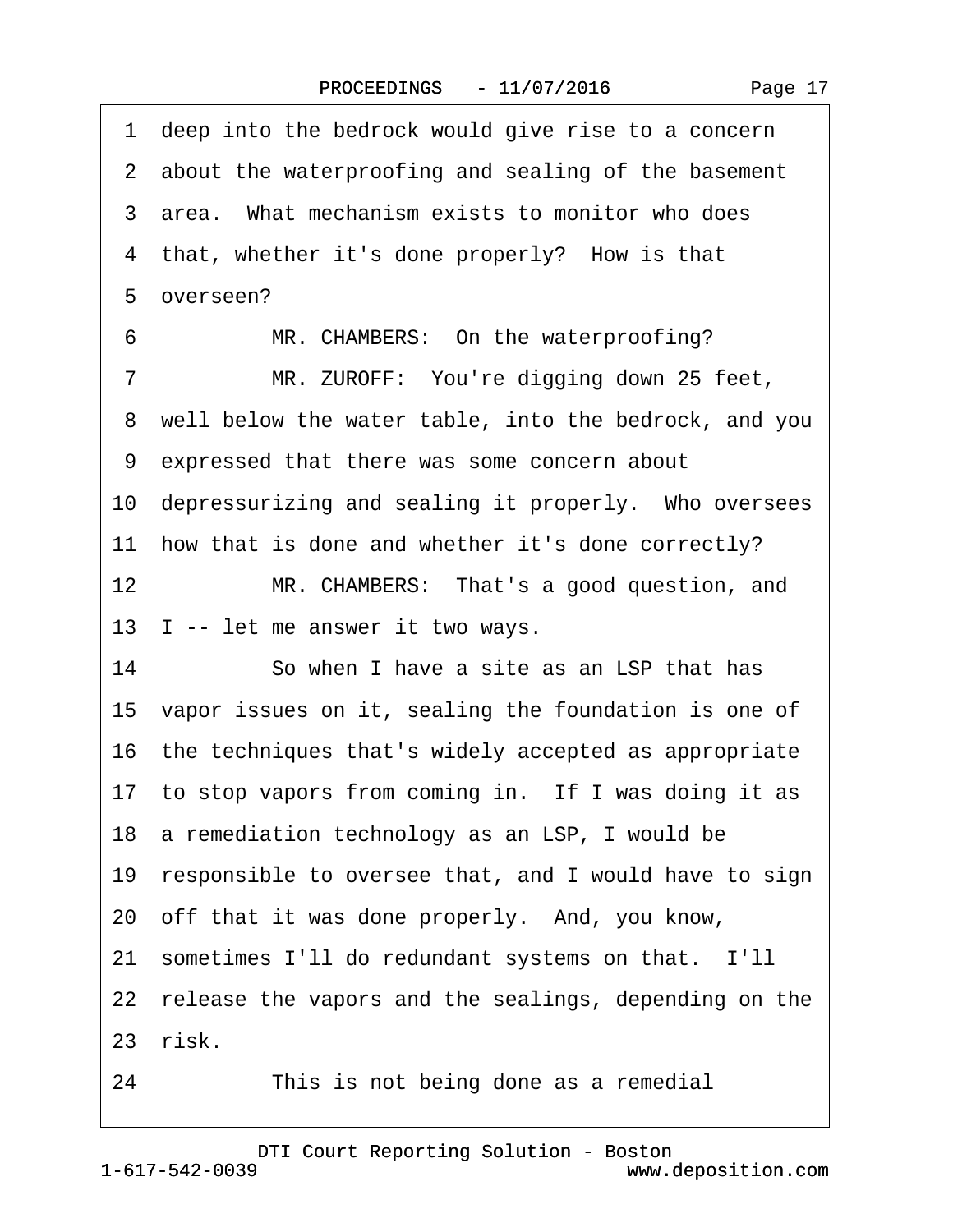<span id="page-17-0"></span>

| 1 technology, however, so I don't think in this case        |
|-------------------------------------------------------------|
| 2 there is oversight on it. I think it's probably the       |
| 3 contractor or whatever specs are in their                 |
| 4 construction package. I'm not sure.                       |
| 5<br>MR. ZUROFF: And the reason I ask the                   |
| 6 question is if we were to recommend certain               |
| 7 procedures as part of our recommendation, how would       |
| 8 you know whether it was done right?                       |
| 9<br>MR. CHAMBERS: I mean, there's ways to --               |
| 10 depending on what they're doing for waterproofing,       |
| 11 there's ways to inspect it.                              |
| 12 <sub>2</sub><br>My personal feeling is I think it's very |
| 13 hard to seal something from water in perpetuity. It      |
| 14 generally finds a way to get in, especially if it's      |
| 15 under 17 feet of pressure, which it will be. So I'd      |
| 16 be more inclined to make sure that the vapors -- that    |
| 17 the ventilation system has a backup generator or         |
| 18 something, that that continues to operate. Because       |
| 19 if that operates, you don't really have a risk, and      |
| 20 it's probably easier to deal with than the               |
| 21 waterproofing.                                           |
| 22<br>MR. ZUROFF: And if they're having vapors              |
| 23 potentially escape from the bedrock or wherever it's     |
| 24 coming from, is there a treatment system that treats     |
|                                                             |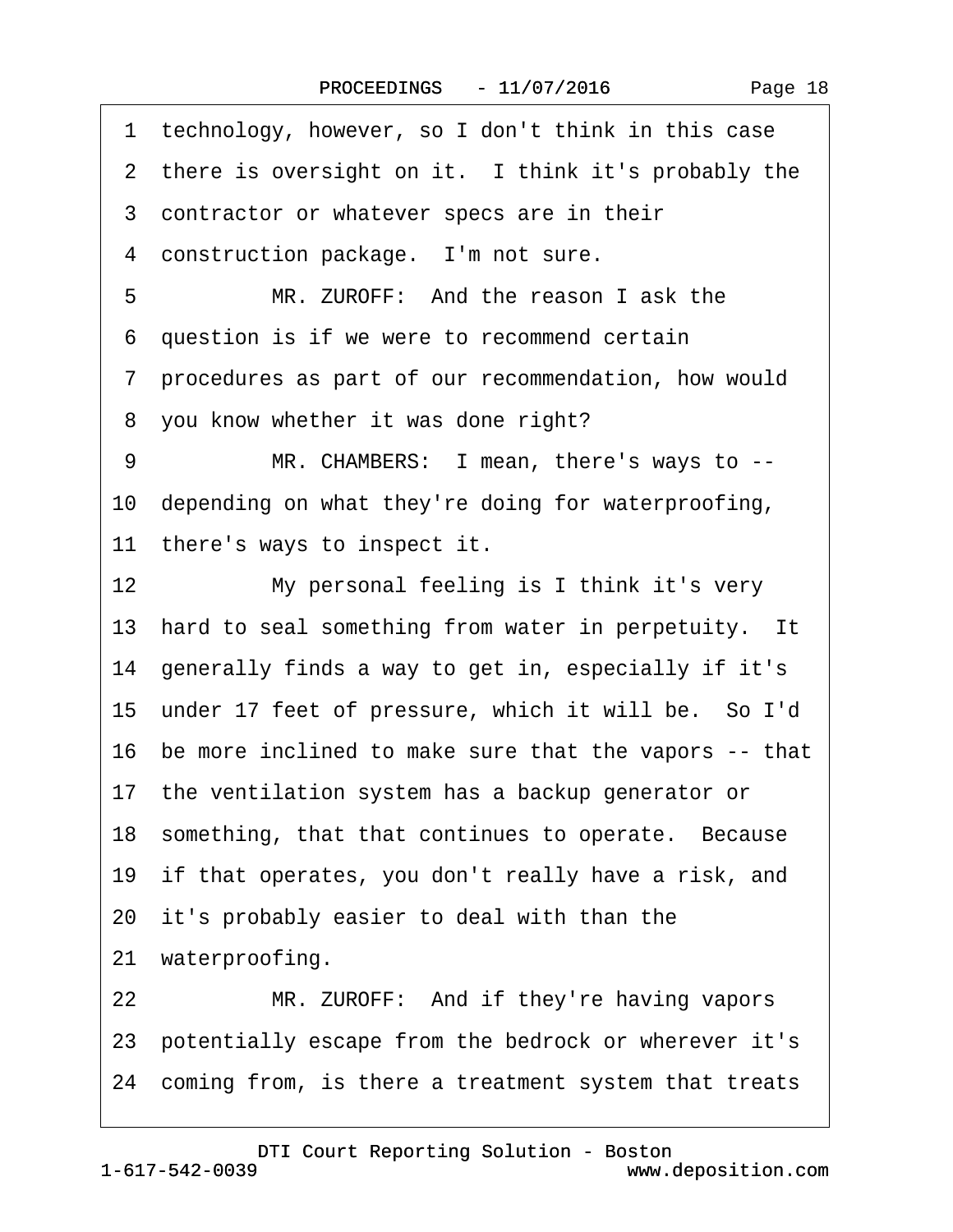<span id="page-18-0"></span>1 the vapors before it's released to the general air 2 supply or...

3 MR. CHAMBERS: It depends on the levels. 4 You know, if you're extracting the vapors because 5 they're really high levels and you trip air ·6· permitting requirements, yes, you have to treat them. 7 These levels I doubt are that high. And it's not an ·8· easy translation because it's dissolved phase in the 9 water that they have data on. I think the only -- I 10· think they took one single sample at one point to 11 evaluate vapor migration. 12 So to close out that -- I don't think that 13 issue was formally closed out with DEP yet. It will 14 be eventually. They have to close that out to close 15 the site out. But until such time as that is closed

16 out, you may want a backup on the generator. I mean,

17· I don't really think the vapors are at that high a

18 level. I mean, they may be able to prove that there

19 are no vapors into the building in the first place,

20 and they could take that route.

21 I mean, sometimes we just put protection on

22 a building because vapor science is a complicated

23· thing and it's easier to handle it that way.

24· Sometimes we go analyze the actual -- what's coming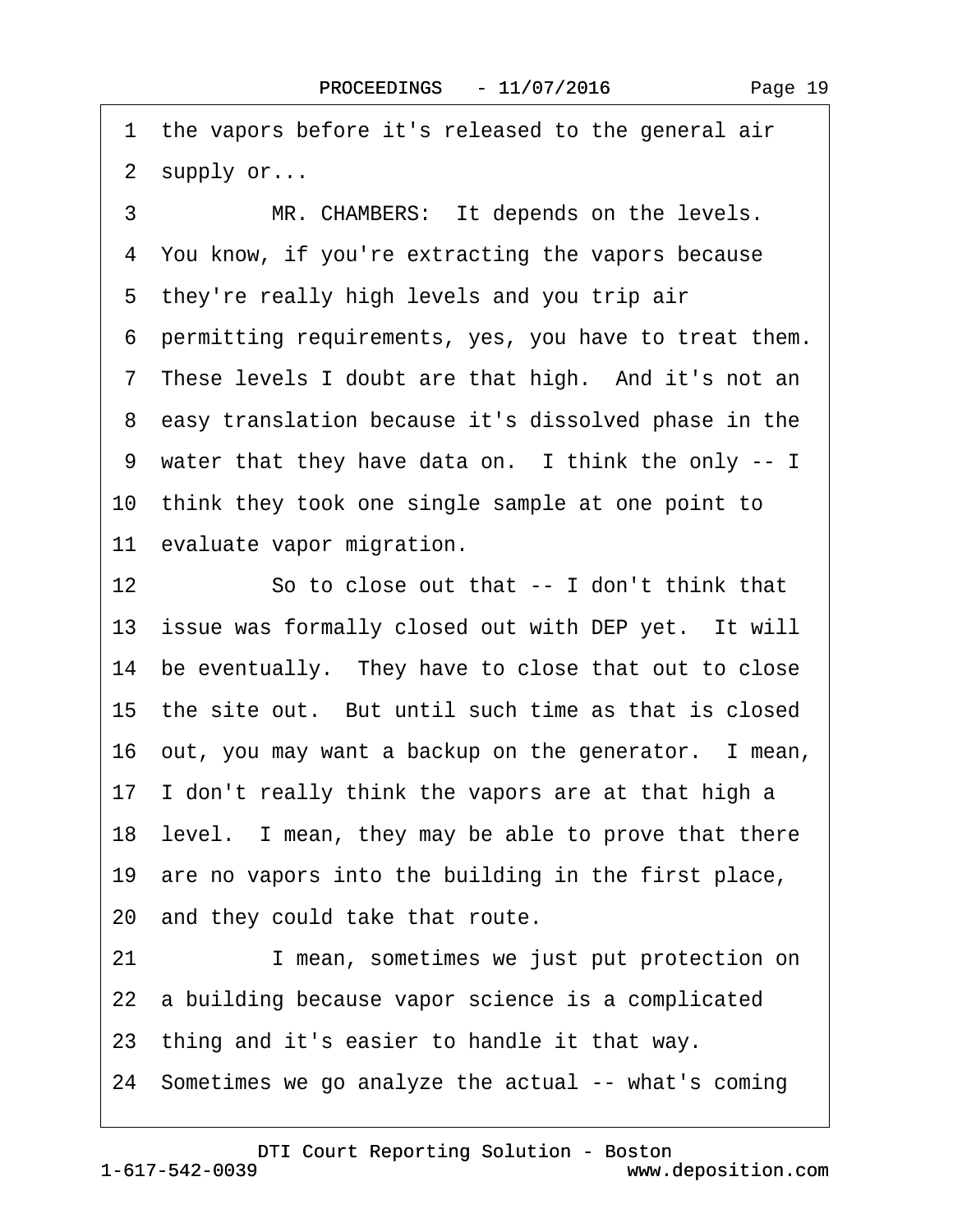<span id="page-19-0"></span>·1· out of the ground and then close it out that way with 2 DEP and say there isn't a vapor risk in the building. ·3· I don't think either of those steps has been taken to 4 finality on this DEP case yet.

5 MR. ZUROFF: Does DEP actually come and ·6· monitor or anything before they sign off on the site?

7 MR. CHAMBERS: No. They're LSPs, so it's a 8 privatized program, so it's people like me, an LSP, 9 who has to sign off on that. And they audit LSPs in 10 cases. And there are pretty prescribed ways of 11 analyzing it as well.

12 MR. ZUROFF: As part of this project, would 13· the applicant hire somebody like you to make sure 14 that they get a certification so DEP signs off on it?

15 MR. CHAMBERS: Well, one of my comments in 16 the letter that was really driving at that point is

17 who's actually responsible to close it out with DEP.

18· And I don't know whether it's the applicant or it's

19· Cumberland Farms, but someone, to close this out,

20· does need to demonstrate that there's no vapor risk

21 to the building.

22 MR. ZUROFF: Demonstrate to whom?

23 MR. CHAMBERS: To DEP.

24 MR. ZUROFF: Okay. So they do -- DEP is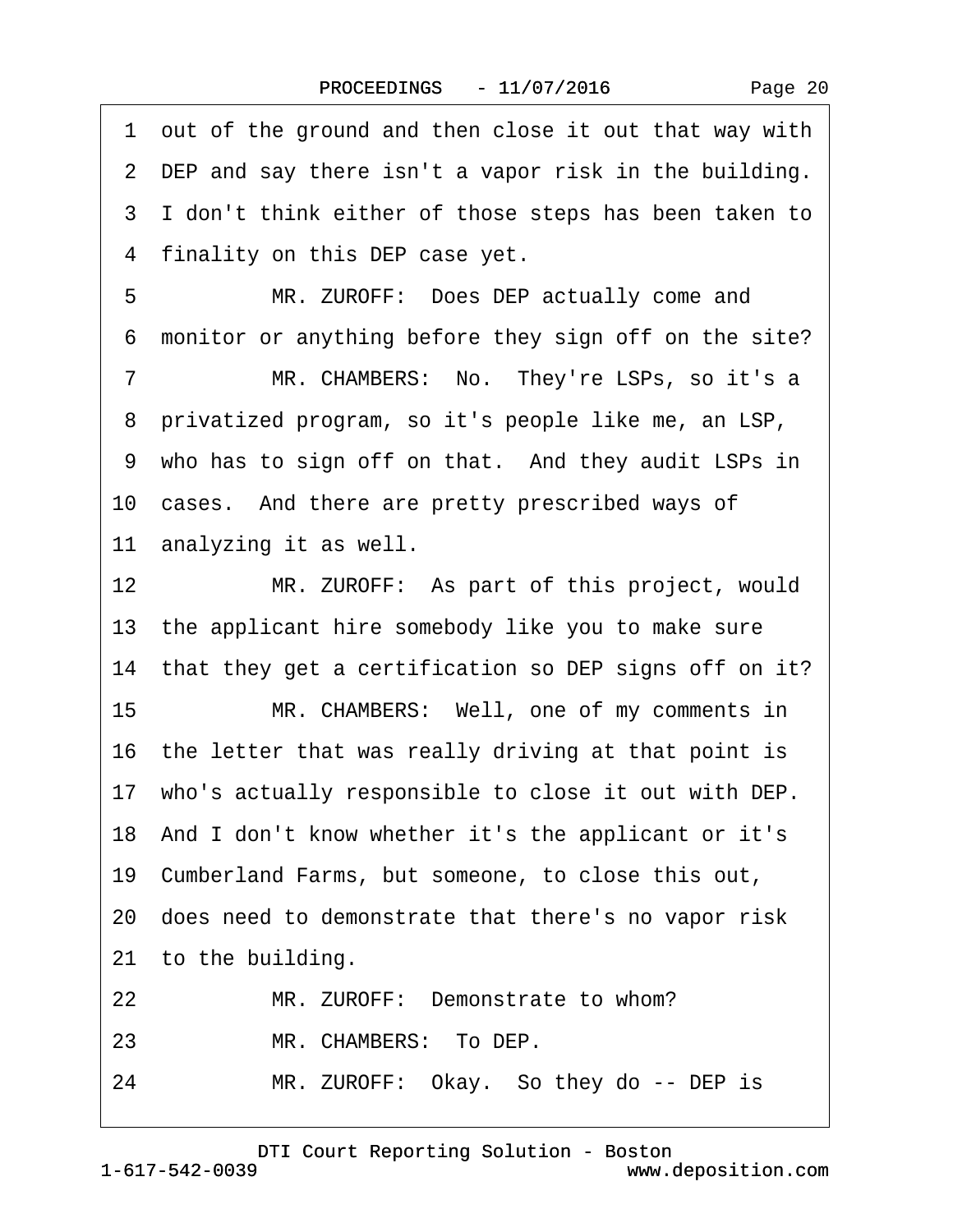<span id="page-20-0"></span>

| 1 going to be looking at this in somebody's report?       |
|-----------------------------------------------------------|
| $\overline{2}$<br>MR. CHAMBERS: Yeah. At some point --    |
| 3 well, when the site gets closed out. Right now it's     |
| 4 monitoring natural attenuation where they're just       |
| 5 sampling the wells, quality sampling, and I'm not       |
| 6 certain whether anyone's looking at the report until    |
| 7 they file a closure report. And I don't know what       |
| 8 the -- kind of the plan is to close out the site.       |
| MS. SCHNEIDER: Well, I think that's<br>9                  |
| 10 something we need to ask the applicant before we go    |
| home tonight.<br>11                                       |
| 12 <sup>12</sup><br>MR. ZUROFF: And then another question |
| 13 about the vapor intrusion and ventilation: When they   |
| 14 have a ventilator, which is, I suppose, some kind of   |
| 15 air cleaner, where do the contaminants go? Is there    |
| 16 a filter that has to be regularly changed or           |
| MR. CHAMBERS: Again, it depends on how<br>17              |
| 18 much you're emitting over time, whether it trips       |
| 19 levels. And I'm not -- I can look into that, but I'm   |
| 20 not familiar -- I presume a parking garage with all    |
| 21 the carbon dioxide and carbon monoxide and all that    |
| 22 can be an enclosed space and it has to be ventilated.  |
| 23 You know, a lot of times they're open and things like  |
| 24 that. So I'm assuming there's going to be some kind    |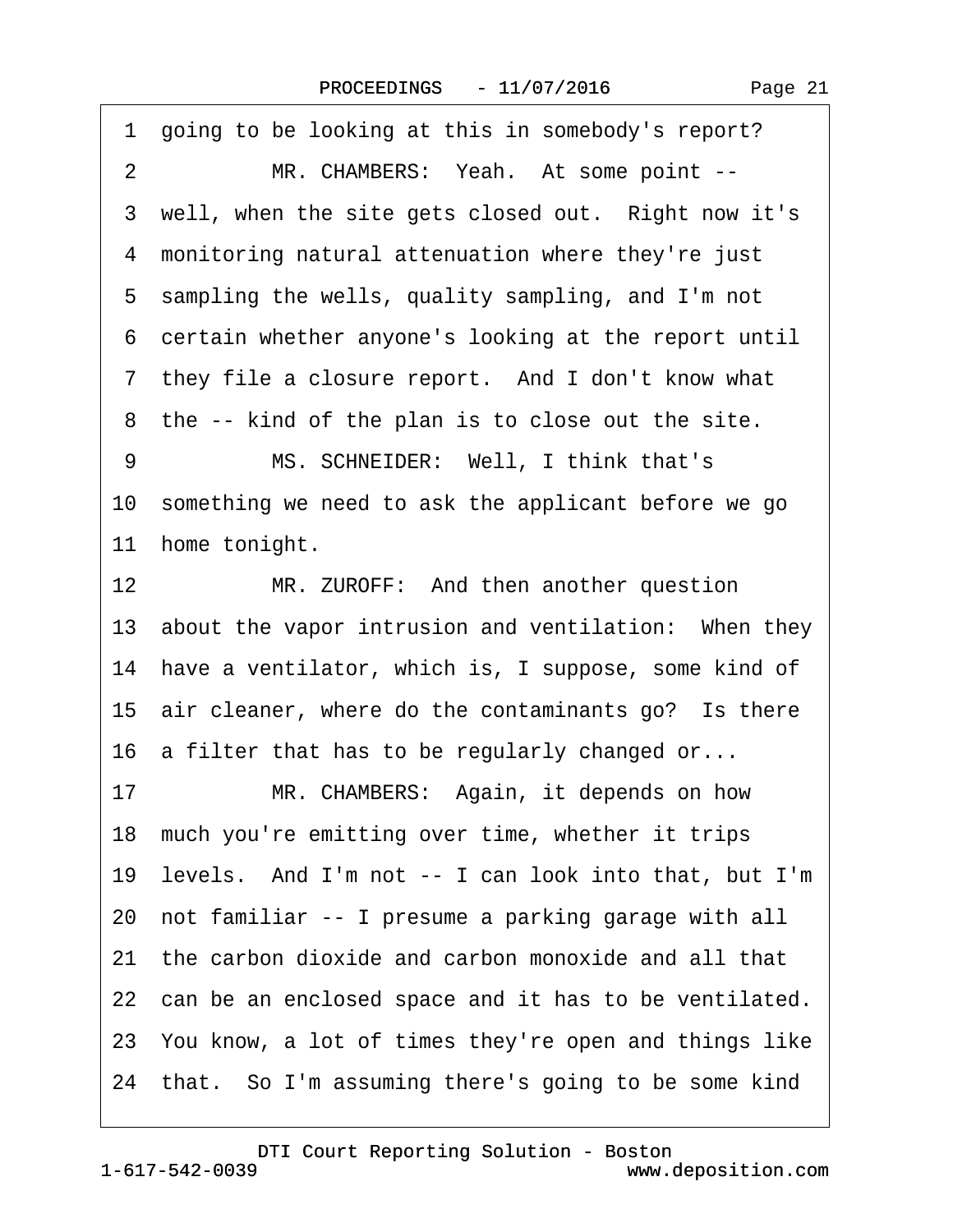<span id="page-21-0"></span>·1· of ventilation system that would be sufficient to, ·2· you know, get rid of the -- I think the car exhaust 3 fumes are probably going to be worse than what's ·4· coming up through the ground, but what's coming up 5 through the ground is going to be regulated. 6 MR. ZUROFF: But I'm just asking for ·7· informational purposes, whether it's contamination 8 from car exhaust or from the ground, is there a ·9· system that exists that will be installed that would 10 clean the air and how is that kept in --11 MR. CHAMBERS: I would say that's a good 12 question, because I didn't see that specifically. 13· That was kind of an assumption I was making, that 14 with the parking garage there will be some kind of 15 ventilation system, but I don't know the details of 16· that from what I read. 17 MR. ZUROFF: Okay. And then my last 18 question is -- the responsible party, we now know, is 19 Cumberland Farms, at least to a point. At some point 20· I assume that Cumberland Farms would be told, okay, 21 you did what you were supposed to do. Then the owner 22 of the building assumes control over the site. When 23 does that responsibility shift? How do we know that 24 it shifted? Should we be worried about who's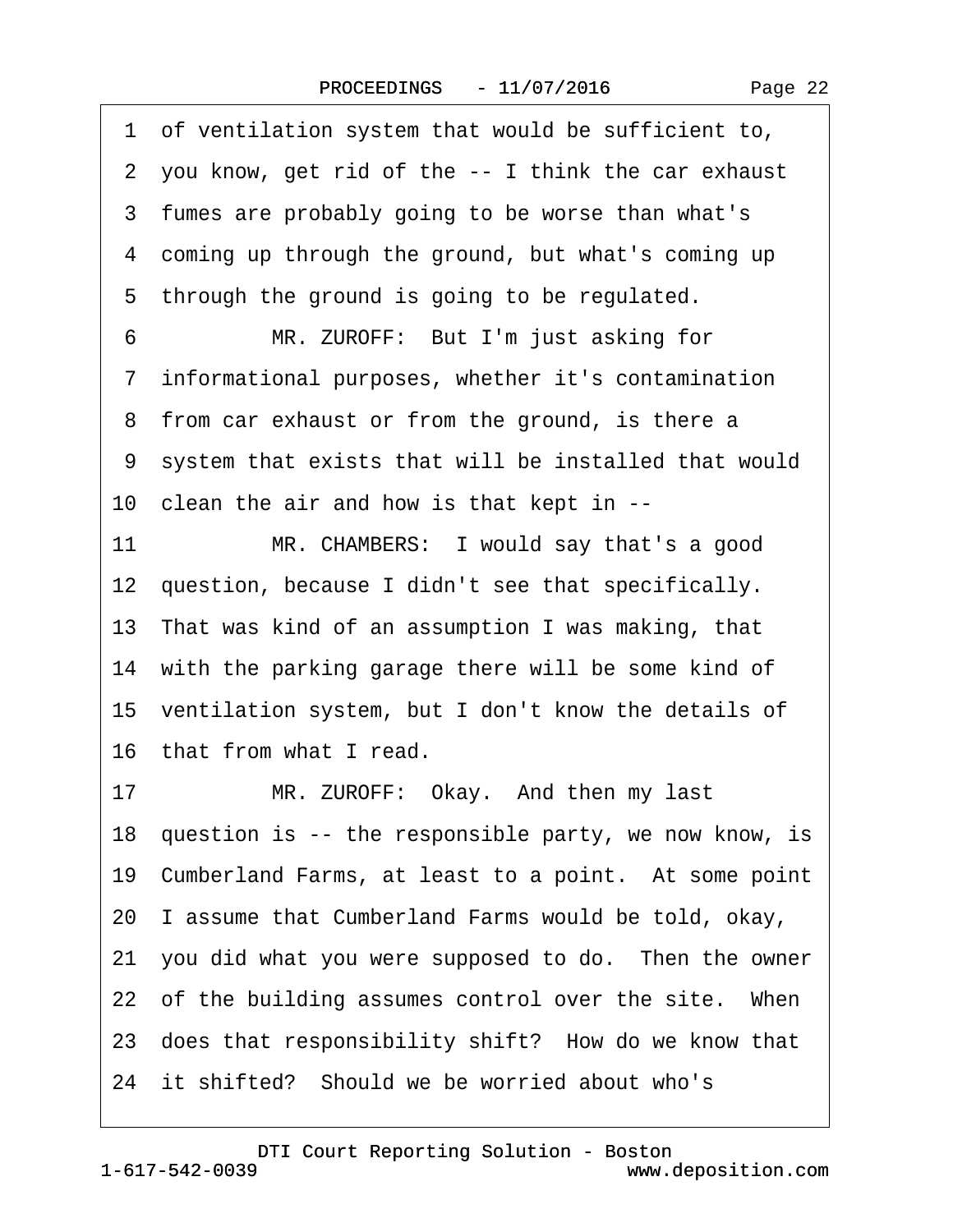<span id="page-22-0"></span>

| 1 ultimately responsible?                               |
|---------------------------------------------------------|
| MR. CHAMBERS: I guess that's a -- you<br>2              |
| 3 know, DEP is responsible to make sure this release    |
| 4 gets cleaned up through their program, certainly.     |
| 5<br>I have some questions about how they're            |
| 6 handling the vapor system that we've been discussing. |
| 7 Is that something that's going to be there? You       |
| 8 know, again, if I hear there's a vapor system, you    |
| 9 know, backup generator, I feel pretty comfortable     |
| 10 that there's probably no risk. If I hear that        |
| 11 Cumberland Farms has a plan to close out the vapor   |
| 12 issue as part of their closure documents and, you    |
| 13 know, that's happening before the building's         |
| 14 occupied, that would be comfortable. I just don't    |
| 15 know the route they're heading with that.            |
| 16<br>MR. ZUROFF: Is that something that you            |
| 17 would advise us on, or should there be another       |
| 18 consultant involved?                                 |
| MR. CHAMBERS: No. I can certainly advise<br>19          |
| 20 you on -- certainly, all the LSP stuff I can         |
| 21 personally advise you on. And, you know, I work at a |
| 22 much bigger company that has experts in other things |
| 23 too. I could probably find out. I mean, we design    |
| 24 parking garages as a company. I can certainly look   |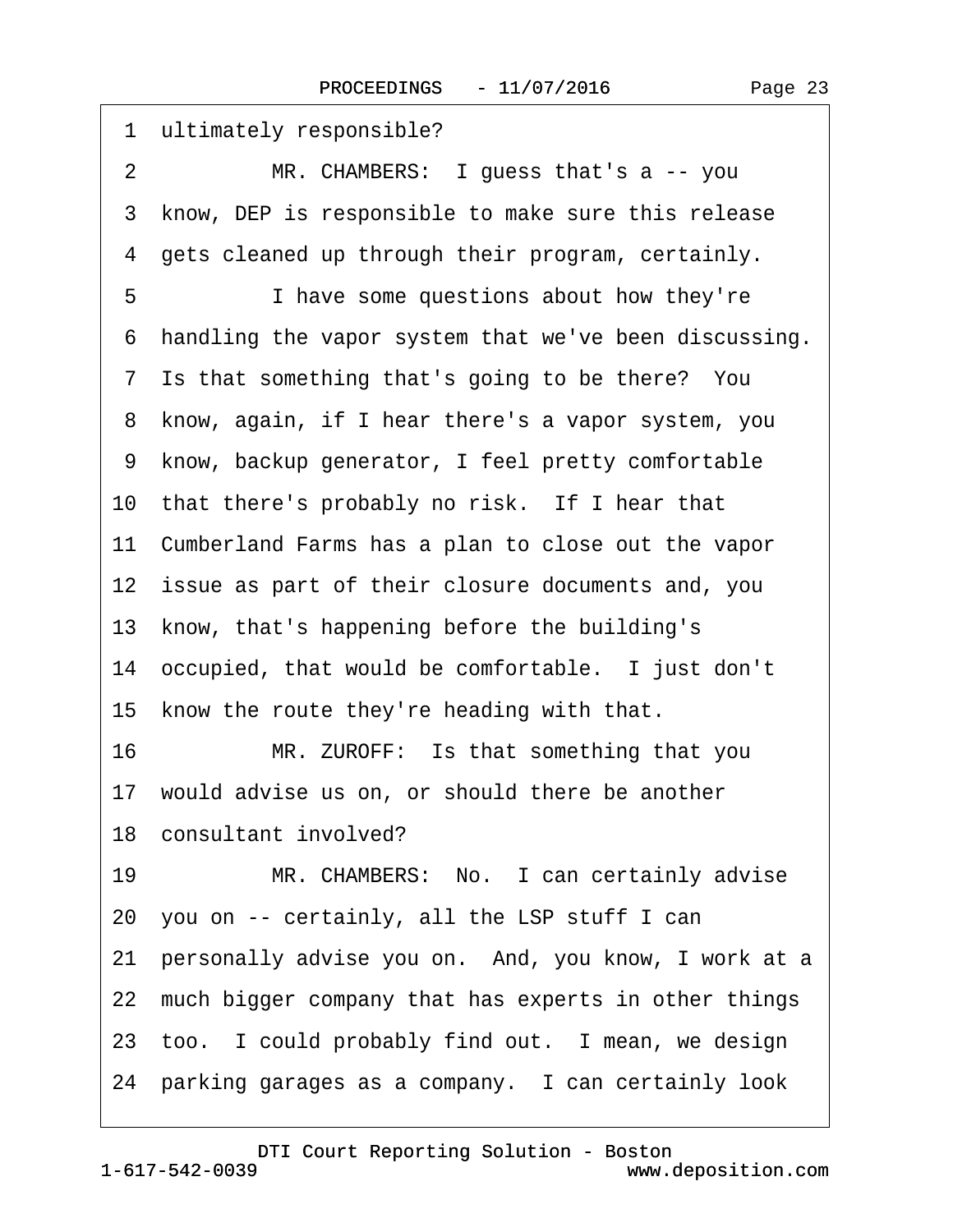<span id="page-23-0"></span>

| into that and get back to you.<br>1                         |
|-------------------------------------------------------------|
| MR. ZUROFF: Thank you.<br>$\overline{2}$                    |
| 3<br>MS. SCHNEIDER: Anything further?                       |
| (No audible response.)<br>4                                 |
| 5<br>Okay. Thank you.                                       |
| MR. CHAMBERS: All right. You're welcome.<br>6               |
| MS. SCHNEIDER: The next topic we're going<br>$\overline{7}$ |
| 8 to -- I'll give the applicant the choice.                 |
| Would you like to address the environmental<br>9            |
| 10 issues now, or do you want to save everything for the    |
| 11 end after we've heard stormwater?                        |
| 12<br>MR. ENGLER: Can I speak to that issue?                |
| MS. SCHNEIDER: Sure.<br>13                                  |
| 14<br>MR. ENGLER: Bob Engler for the applicant.             |
| 15<br>We just got the report. Our team looked at            |
| 16 it today. I actually got it yesterday. Maria sent        |
| 17 the email on Sunday, which is hard to imagine, but I     |
| 18 appreciate that. But anyway, I got it yesterday and      |
| 19 the team saw it today, so we haven't -- we've looked     |
| 20 at it. GEI, our consultant, quickly -- they really       |
| 21 don't have any problem with it, but they are going to    |
| 22 write a written report to you that covers some of the    |
| 23 issues you've raised.                                    |
| The way I see some of these things, it<br>24                |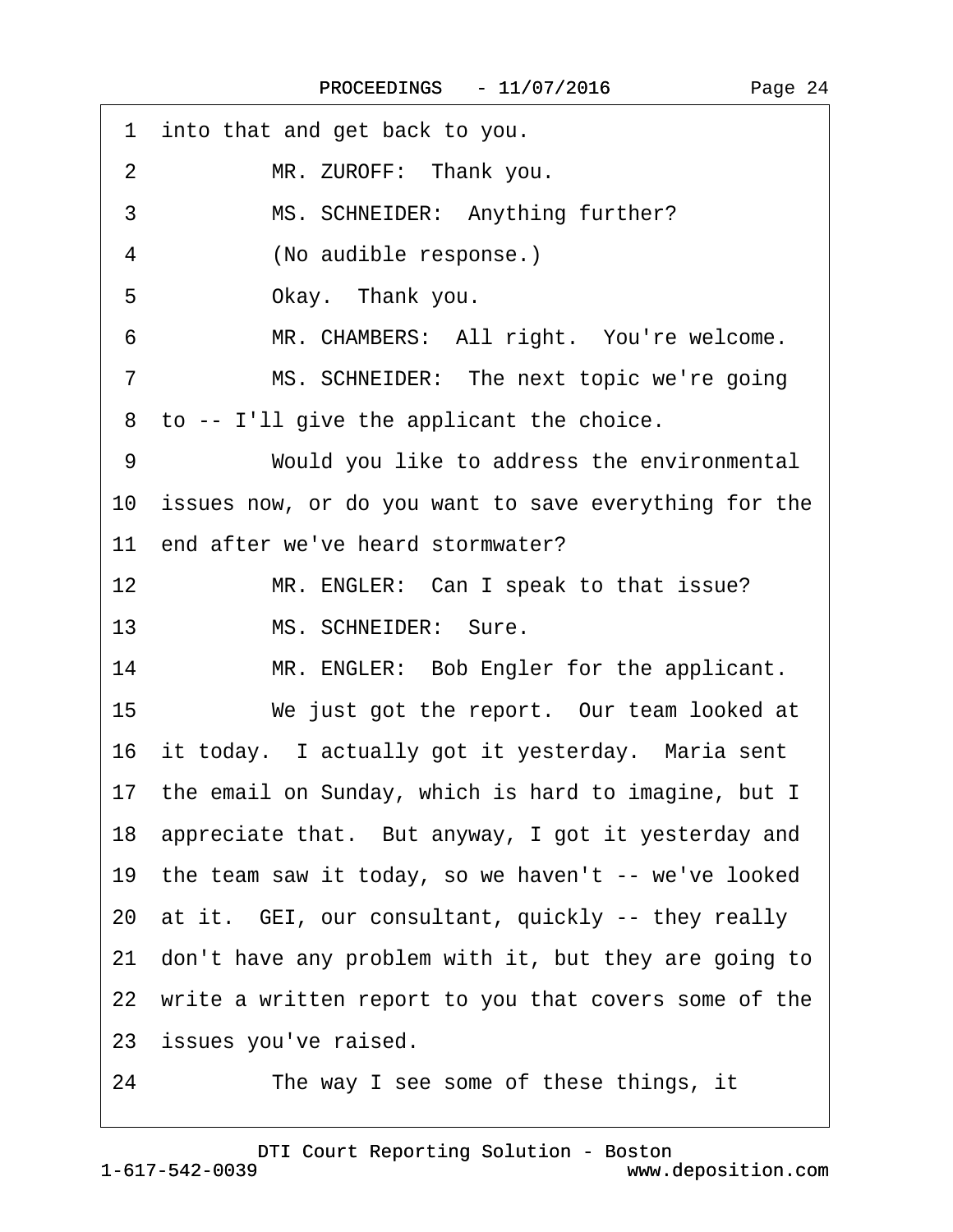Page 25

<span id="page-24-0"></span>1 comes back during the working drawings and the 2 detailed planning, which you'll get to look at again 3 with your experts so that you can see, before we pull 4 the building permit, that the actual operations and 5 the details are worked out. 6 **4. • At this stage, I think what we need to work** 7 with you on is the legal language of the conditions 8 and what you're going to say about controlling this. ·9· We're happy to work on that, because I don't have 10· that language, but you and your lawyers and your 40B 11 consultant can work that out so we get the right

12 language for control. And then when we come back to

13 see you with all the details, you get another look at

14 it to make sure that it's correct before we pull the

15 permit.

16 But in the meantime we'll get you a letter

17· from GEI that you can respond to or your consultant

18 can respond to before the next meeting.

19 MS. SCHNEIDER: Yeah. I think I would just 20· specifically request in the response -- and I'm sure 21· you were already planning on providing it.· I do 22· think that we need some clarity as to who the -- how 23· the responsibility for the cleanup is going to be 24· allocated, both during construction and then after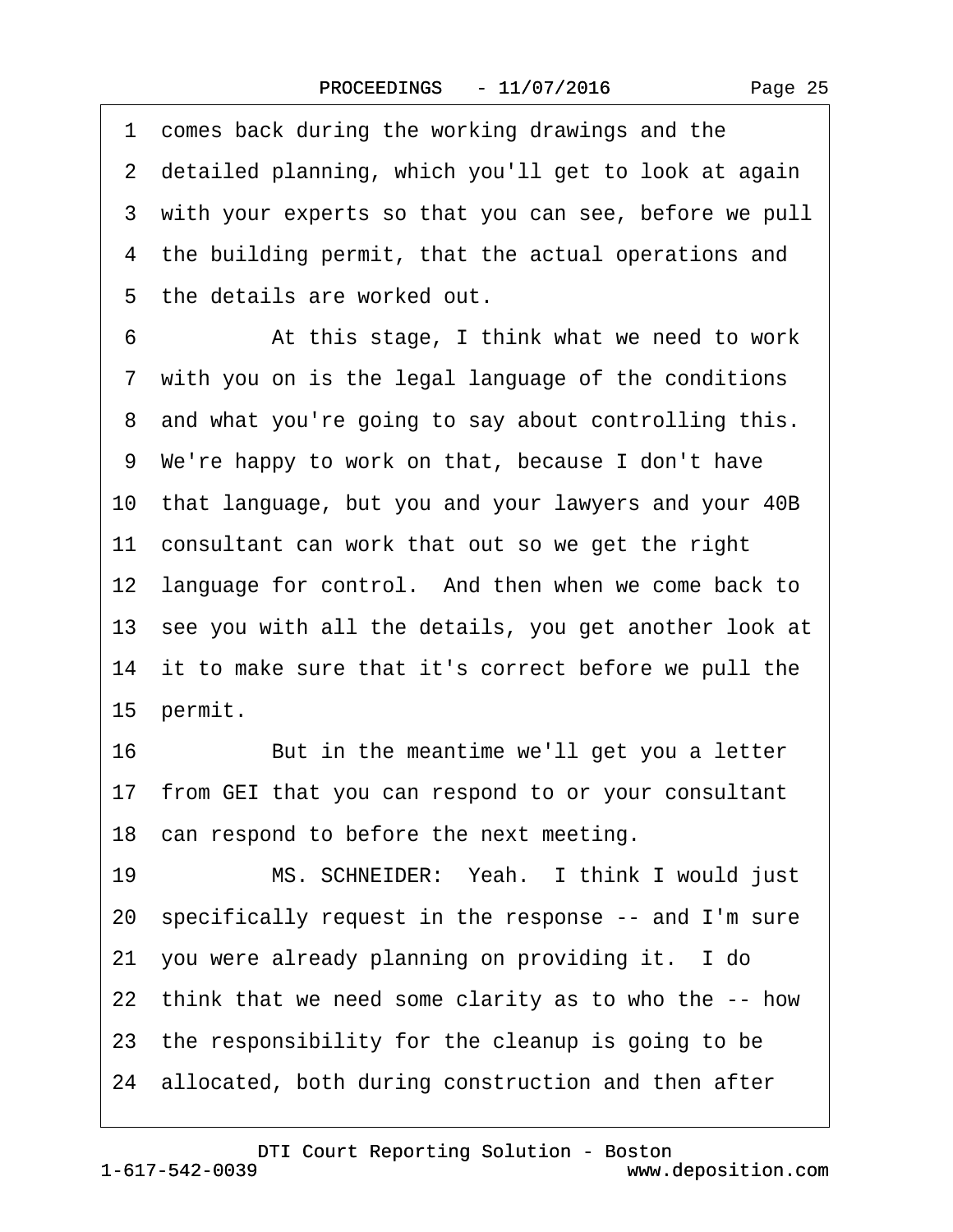<span id="page-25-0"></span>1 construction during building operation. That's

2 clearly something we don't know enough about, and I

3 think that will help us in figuring out how to 4 formulate appropriate conditions. And so if you can 5 make sure to provide sufficient detail about that, 6 we'd appreciate it. 7 MS. MORELLI: Excuse me, Chairman 8 Schneider. If you could just ask Mr. Engler what he 9 meant about coming back before the board. Does that 10 mean after the hearing closes? I just want some 11 clarity about the timeline. 12 MS. SCHNEIDER: Yeah. Did you mean coming 13· back to the board, or did you mean that when you 14· submit building permits to the town -- 15 MR. ENGLER: No. Two things I meant. 16· Coming back -- we will submit a written response to 17 this report for you. We'll work with you on 18 language. But we'll come back to the town, or 19 through you, through the building inspector, and 20· through any peer review consultants that have to be 21 looked at to look at our final working drawings and 22 details, so that will be another check on what we're 24 MS. SCHNEIDER: Okay. Thank you.

23 doing.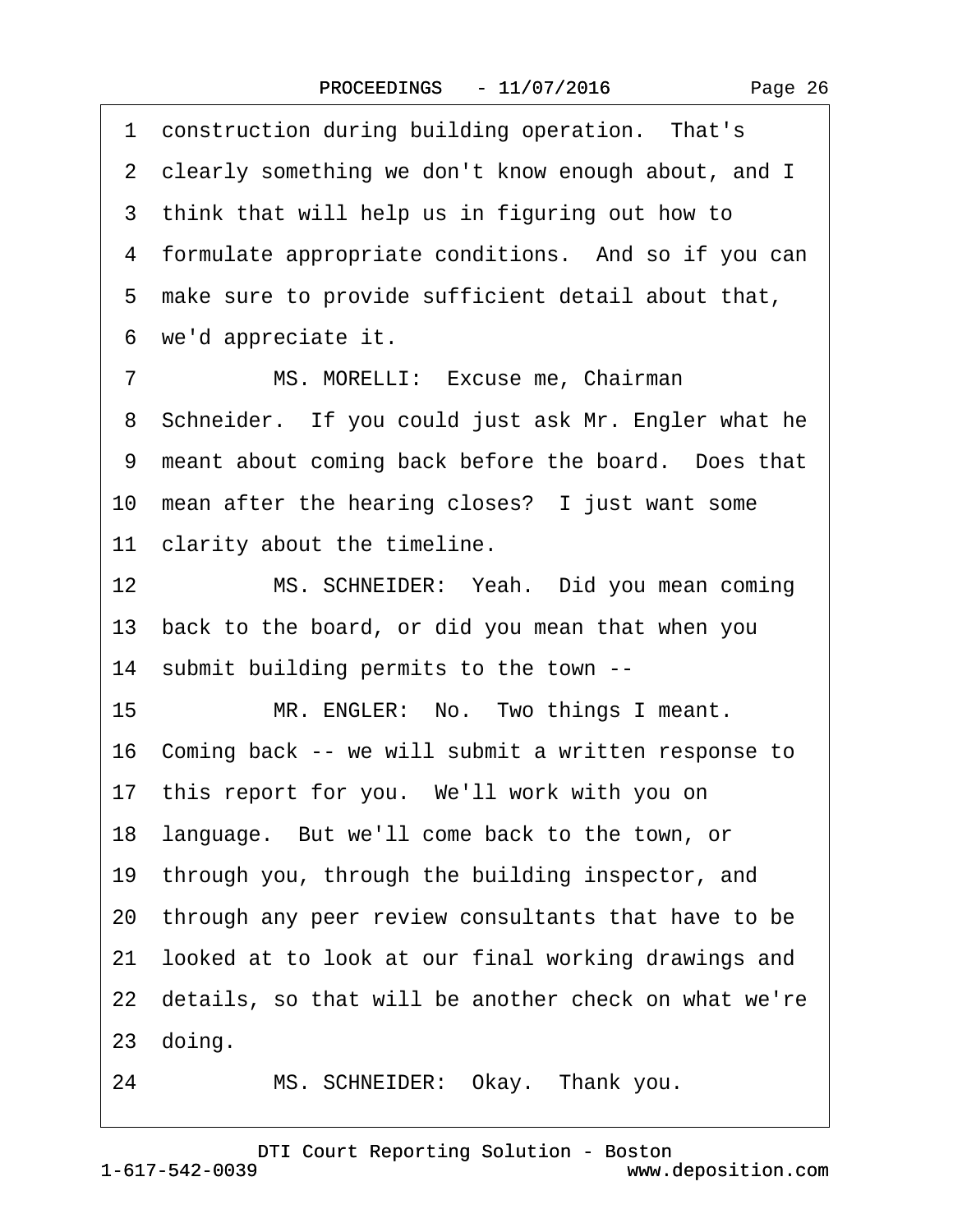|  | Page 27 |
|--|---------|
|--|---------|

<span id="page-26-0"></span>

| 1  | We're now going to move on to stormwater                |
|----|---------------------------------------------------------|
|    | 2 management. And in regard to stormwater management,   |
|    | 3 we are going to rely on the town's director of        |
|    | 4 engineering and transportation, Peter Ditto, to       |
|    | 5 comment on the engineering plans and any materials    |
|    | 6 from the applicant that he's seen to date.            |
| 7  | MR. DITTO: Good evening. My name is Peter               |
| 8  | Ditto, director of engineering and transportation.      |
| 9  | And back in May of -- May 26, 2016 -- '15,              |
| 10 | I'm sorry -- no, '16 -- the applicant submitted a       |
|    | 11 stormwater management plan as well as a stormwater   |
|    | 12 design for utilities. And this is a little bit of a  |
|    | 13 unique site in that there's a significant amount of  |
|    | 14 bedrock and that the building itself is probably     |
|    | 15 going to occupy 85 to 90 percent of the site.        |
| 16 | That being said, as far as stormwater                   |
|    | 17 management, this is a very difficult site to try fit |
|    | 18 anything in there, and basically we can't.           |
| 19 | Of the area that you might look at putting              |
|    | 20 infiltration units in, they're in proximity to       |
| 21 | neighboring homes, and I'd be awful hesitant to try     |
|    | 22 to infiltrate any kind of ground in proximity to any |
|    | 23 building in that area. One, you don't know what's    |
|    | 24 underneath the ground, and if it hits bedrock and    |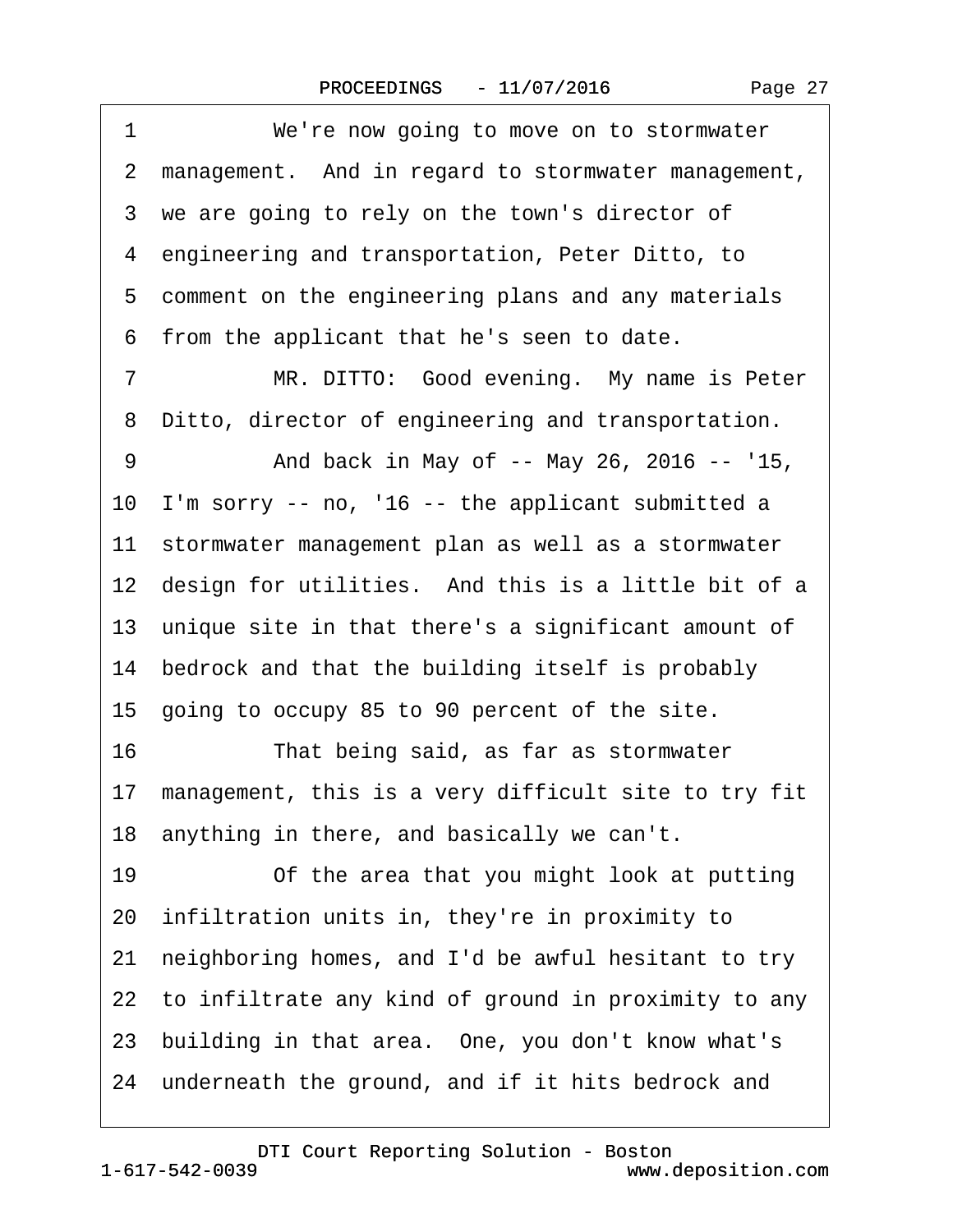<span id="page-27-0"></span>·1· finds a vein, it could wind up in someone's basement 2 quite easily. And so that kind of puts that out the 3 window. 4 **4** • • And the function of the infiltration of 5 groundwater into the groundwater is to actually have ·6· the stormwater go through a filter and have all the 7 solids caught in the ground matrix. So what we have 8 to do in place of that in order to treat the ·9· stormwater runoff is to put a -- it's basically a 10· filter inside of a manhole that will filter out 11 solids and oil and gas. And that has to be sized for 12 the site. 13 • And basically, the site that -- part of the 14 site that you have to look out for those contaminates 15 is in the driveway. The other 80 percent of the site 16 is all roof leaders, and that's really clean water. 17· So that in itself can be discharged directly into the 18 storm drain without any concerns. The other one with 19 the driveway has to go through some kind of 20 structured manhole that will remove the oil and silt. 21 What the proponent has proposed to do to 22 mitigate peak runoff from the site -- has designed, 23 at this point in time, a 4,500 gallon tank that the 24· roof water and surface water runoff would cycle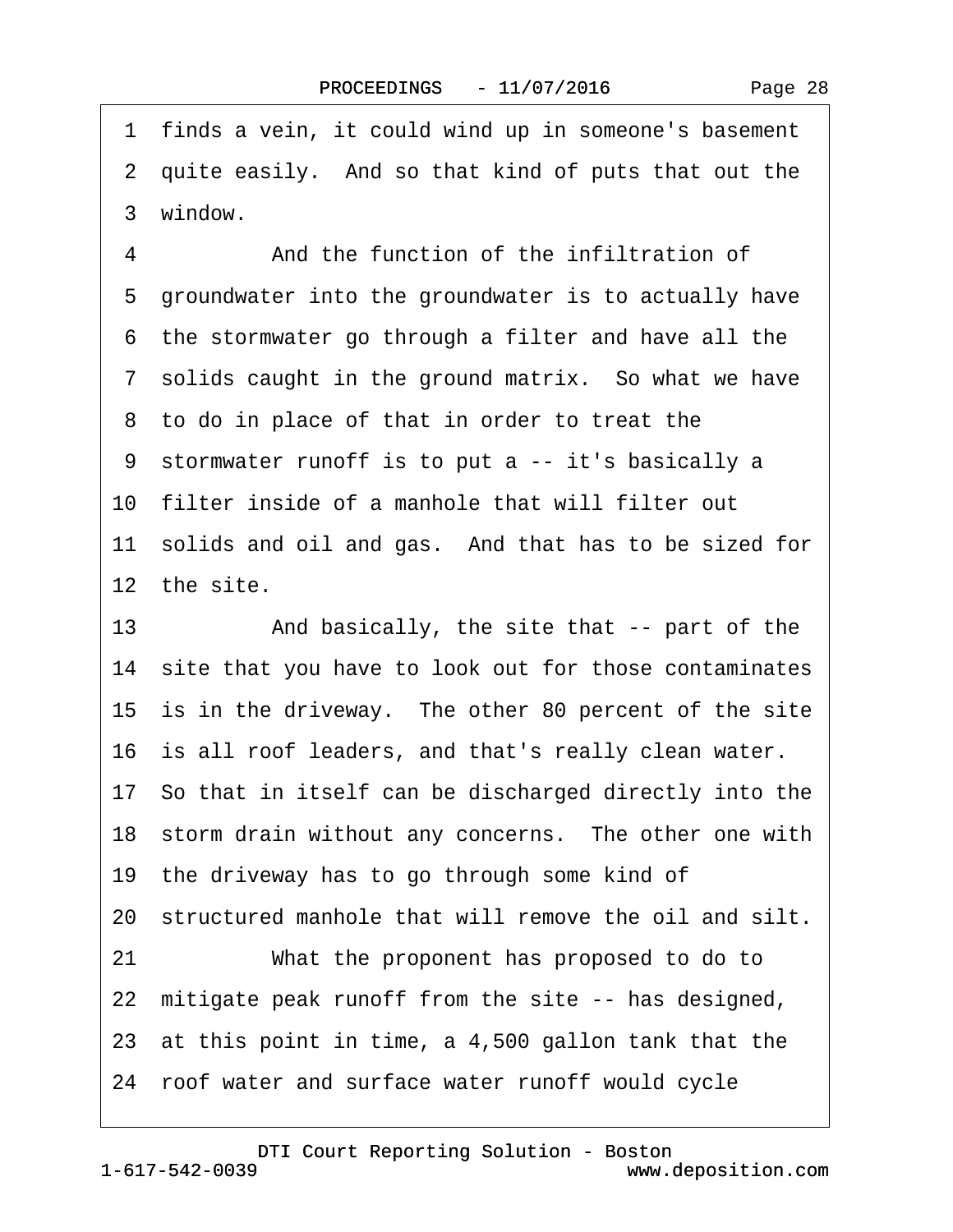<span id="page-28-0"></span>1 through and then go out into our 12-inch concrete 2 pipe in Boylston Street.

3 **3** · · So when we review stormwater management 4 plans, two things jump right out: Peak runoff --5 stormwater runoff and volume runoff. In both ·6· instances, we try to get the pre-runoff figures less ·7· than -- continue to be less than the post.

8 **8 So as far as the volume is concerned.** 9 there's nothing we can do with that. There's no way 10 we can contain that and treat it on-site, so that 11 number is going to increase. And in the report it 12 shows what the percentage increase is going to be.

13 • For the peak runoff, we require that a 14· 25-year storm be treated on-site and then released to 15· the storm drain, and that 4,500 gallon tank was sized 16 with that in mind. Those two things were taken care 17· of, and we're comfortable with that.

18 One thing that concerns me that hasn't been 19 addressed in the report is the actual capacity of 20 that 12-inch storm drain on Boylston Street. A 21 12-inch storm drain is nothing by today's standards. 22· Maybe 60, 70 years ago when there wasn't as much 23· impervious pavement it wouldn't be a problem, but 24· today a 12-inch pipe -- you could probably get maybe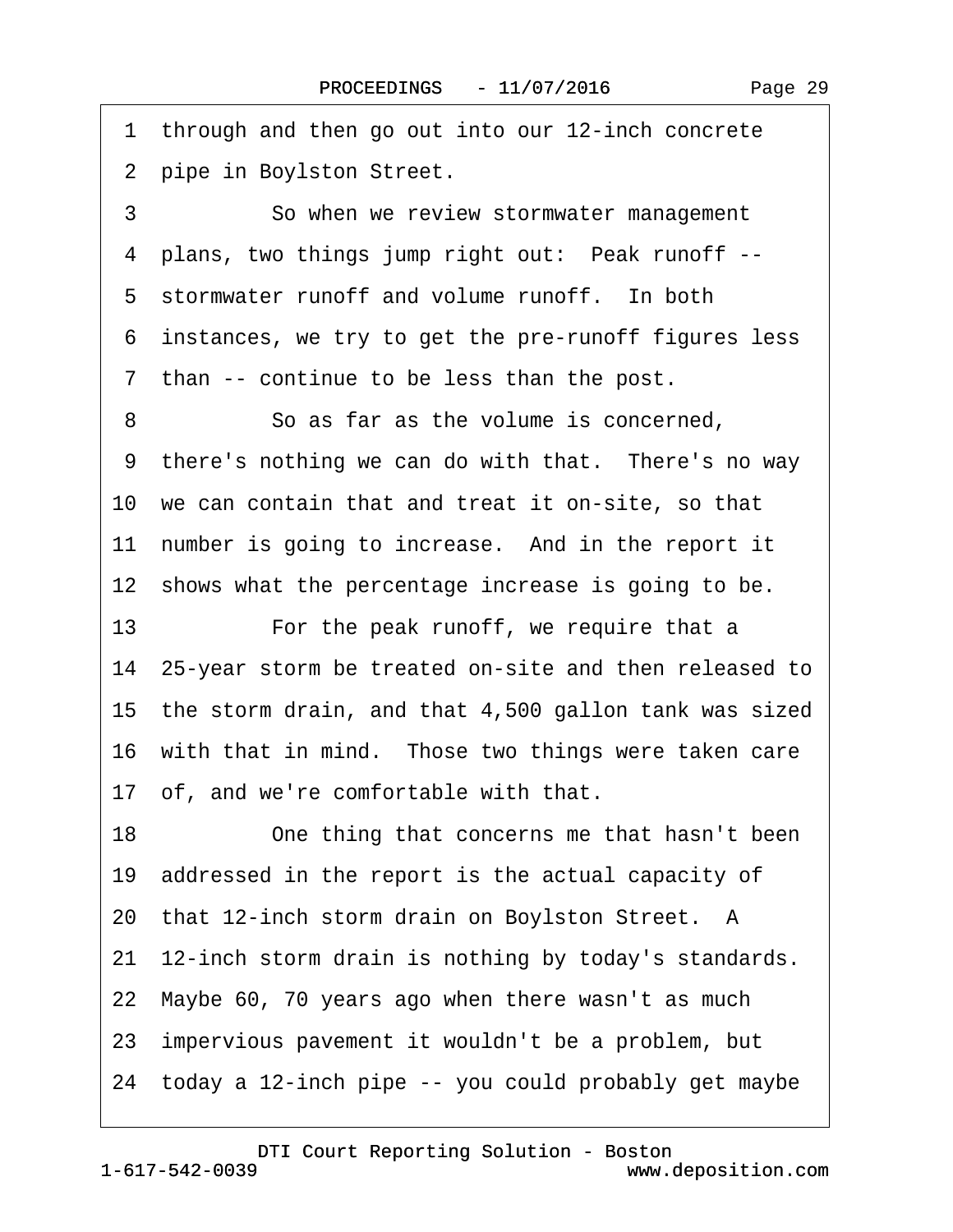| Page 30 |  |
|---------|--|
|---------|--|

<span id="page-29-0"></span>

| 1 6-, 700 square yards that you can put through the      |
|----------------------------------------------------------|
| 2 pipe without surcharging it. So I'd like to have       |
| 3 that looked at and confirmed that that pipe won't      |
| 4 surcharge during a 25-year storm.                      |
| 5<br>The state stormwater handbook has 10                |
| 6 standards that the applicant has described to me, and  |
| 7 they've done a pretty good job doing that. However,    |
| 8 again, Standard No. 4 is water quality treatment, and  |
| 9 that's what I was talking about earlier, is that       |
| 10 you've got to make sure that that water gets at least |
| 11 the same level of treatment that it would get if it   |
| 12 was infiltrated into the ground. So that has to be    |
| 13 looked at.                                            |
| 14<br>Standard No. 1 is no new untreated                 |
| 15 discharges, and that is not going to happen, so       |
| 16 that's all right.                                     |
| Standard 2 is peak rate attenuation, and<br>17           |
| 18 that's what I just talked about.                      |
| 19<br>And Standard 3 is groundwater discharge,           |
| 20 and there won't be any of that on this site.          |
| Standard 4 is the water quality treatment.<br>21         |
| 22<br>Standard 5 is land uses with higher                |
| 23 potential pollutant loads, and that's not applicable  |
| 24 for our site.                                         |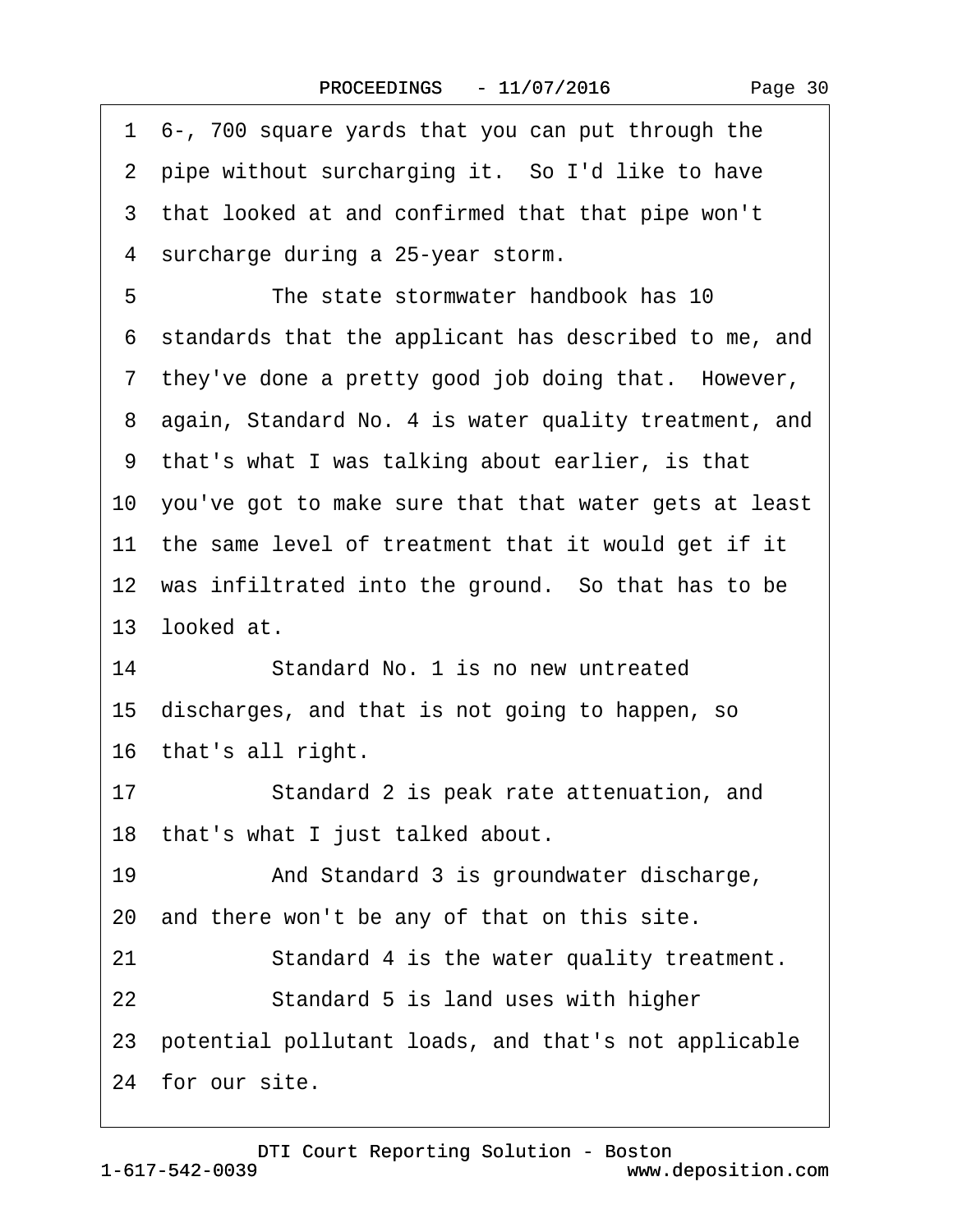| Standard 6, critical areas, I guess that<br>1            |
|----------------------------------------------------------|
| 2 would be analogous to a conservation commission        |
| 3 ruling by jurisdiction, but there is no critical       |
| 4 areas in this or the surrounding site.                 |
| Standard 7 is redevelopment, and this is,<br>5           |
| 6 by DEP standards, a redevelopment. That being said,    |
| 7 it allows the proponent to try to achieve these other  |
| 8 standards to the maximum extent possible, so that's    |
| 9 basically what -- when we say we're going to -- we     |
| 10 don't make them look at the 100-year storm because    |
| 11 that's not achievable at this site, so it gives a     |
| 12 little leeway as to the depth of treatment that we    |
| 13 need to give.                                         |
| 14<br>And Standard 8 is construction period,             |
| 15 pollution prevention, and sedimentation control.      |
| 16 That's a standard plan that gets submitted to us, and |
| 17 we review it to make sure it covers all aspects of    |
| 18 that plan -- requirement.                             |
| 19<br>Standard 9 is an operation and maintenance         |
| 20 plan. That's pretty self-explanatory.                 |
| 21<br>And Standard 10 is prohibit elicit                 |
| 22 discharges, and that won't happen on this site.       |
| So all in all, I think we're not at the end<br>23        |
| 24 of the road yet, but we're getting there. And when,   |

[DTI Court Reporting Solution - Boston](http://www.deposition.com)

<span id="page-30-0"></span> $\lceil$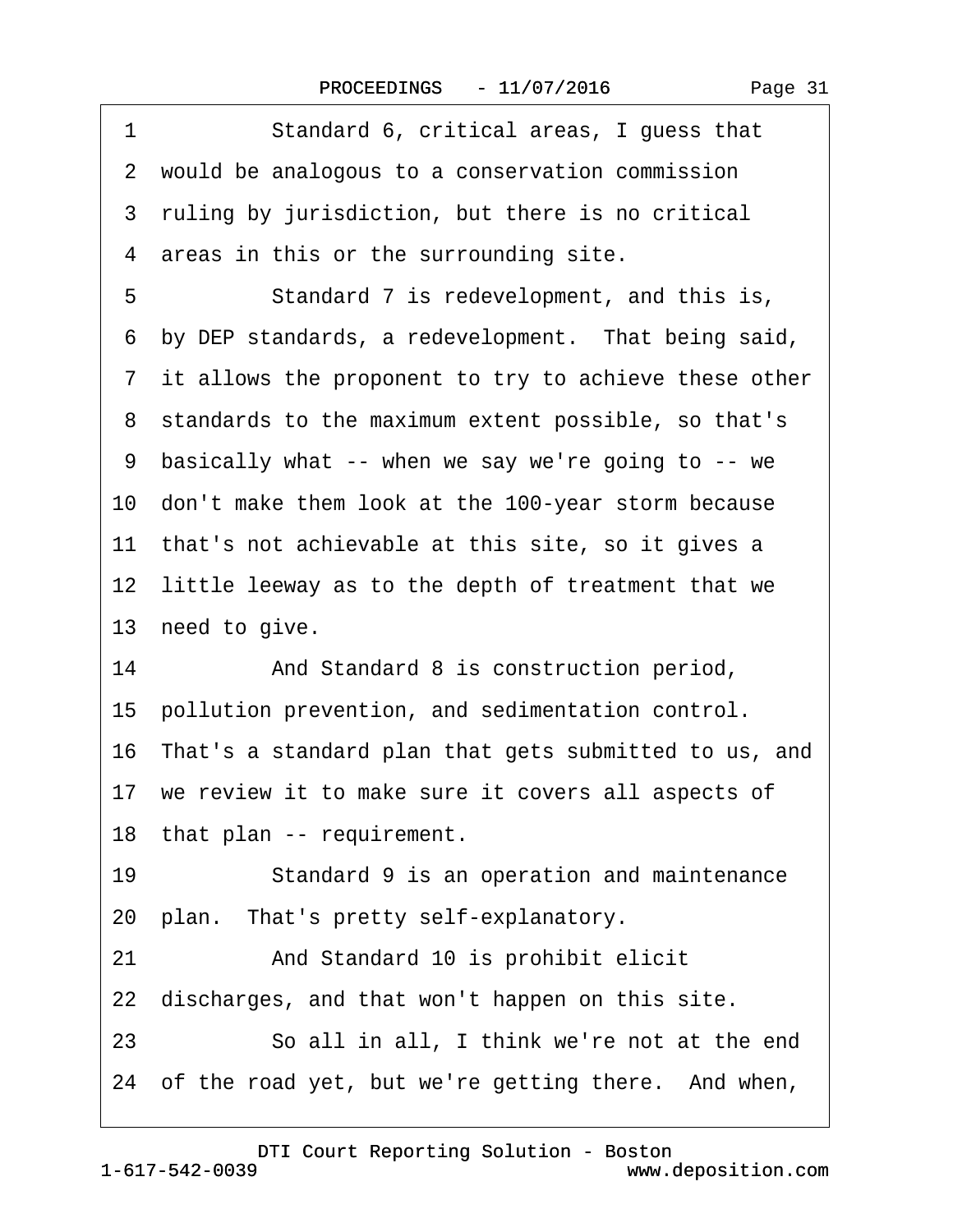<span id="page-31-0"></span>·1· you know, the final footprint and what's going to 2 happen in this site is completed, then we can 3 hard-line the site plan and submit it for approval. 4 MS. SCHNEIDER: Thank you. 5 MS. MORELLI: So I think Mr. Ditto is ·6· asking for additional information from the applicant, ·7· namely an analysis regarding the adequacy of the 8 12-inch-diameter pipe that was in the public way. 9 And if that doesn't meet your threshold, then there 10 might be mitigation on the applicant's part to 11 replace that pipe with a larger one. 12 MR. DITTO: Yes. 13 MR. BOOK: Is this 12-inch pipe -- does 14 this run the whole length of Boylston Street? 15 MR. DITTO: No. That's a good question. I 16 meant to check that out. But I'm pretty sure that 17 that pipe heads down, outbound on Route 9 and 18 connects into a pipe that goes across Route 9 and 19 discharges into Hammond Pond. 20 MR. BOOK: Okay. 21 MR. DITTO: So I think this pipe here -- as 22· you recall going inbound on Route 9, you're kind of 23· going up the hill by the Benevolent Society, and I 24 think that's the peak point. Everything from that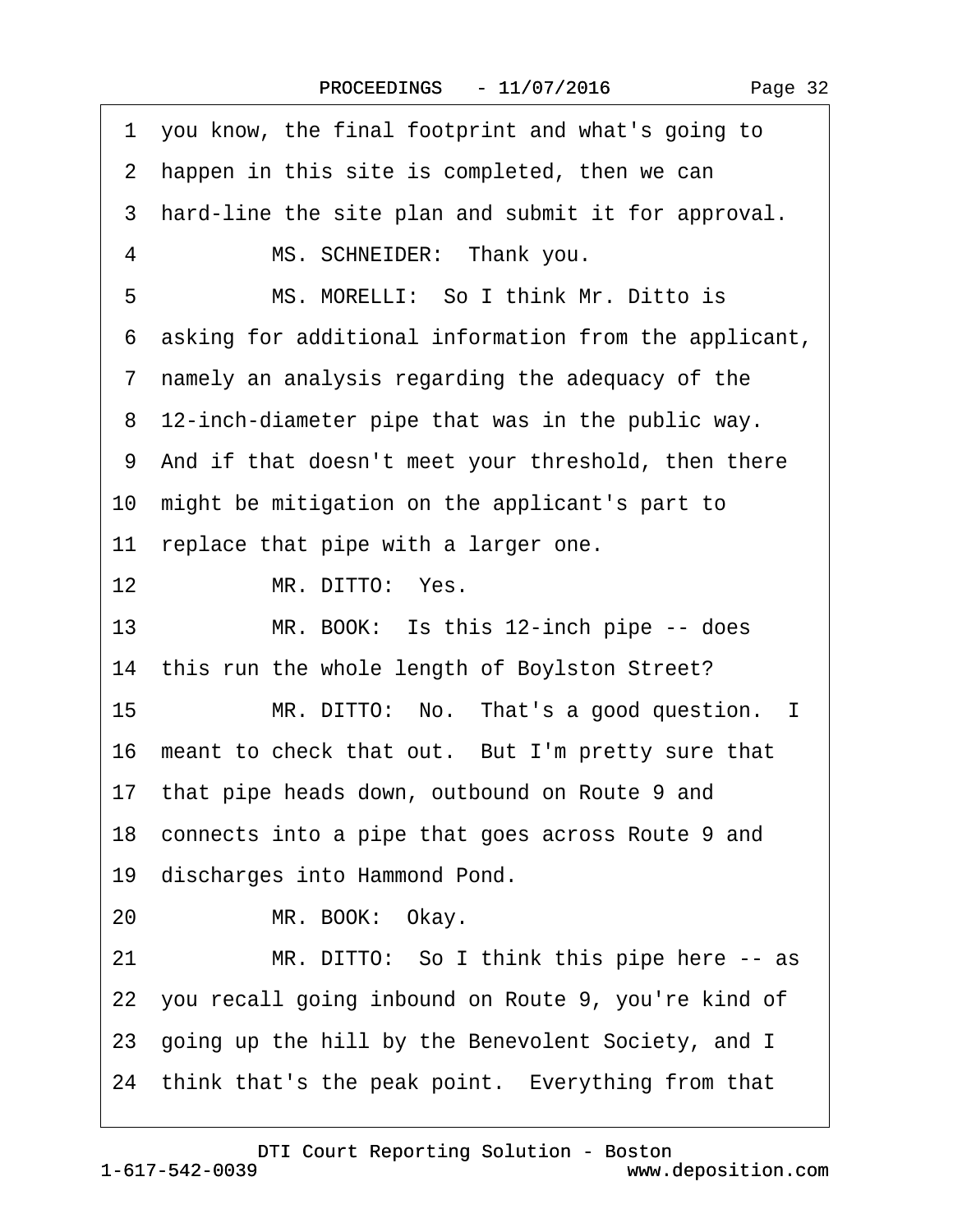<span id="page-32-0"></span>·1· hill comes back this way, and so it's a pretty big 2 area that we're talking about. So that 12-inch 3 pipe -- it's close. But as you go down heading west, 4 that pipe should get bigger because it's taking more 5 water as it goes downstream. 6 MS. MORELLI: Can I just ask a follow-up? ·7· In terms of the timing, did you -- Peter Ditto, do ·8· you recommend when the analysis takes place? ·9· Obviously, we want that during the public hearing 10· process.· Or do you have to wait until you have 11 construction drawings? 12 MR. DITTO: The capacity of that pipe is 13 dictated by anything -- you know, including the site 14 and around it. But for calculations, we can assume 15· what's going to happen on that site is what's there 16· now, and it won't make a lot of difference in the 17 result should it change a little bit. So I think 18· that's something that should be done ASAP. 19 MR. ZUROFF: Just to clarify, the site now, 20· as just a paved-over lot, is not going to generate 21 less water than six stories and a roof. Am I 22 correct? 23 MR. DITTO: Right. But the impervious 24· pavement on this project as it's submitted is more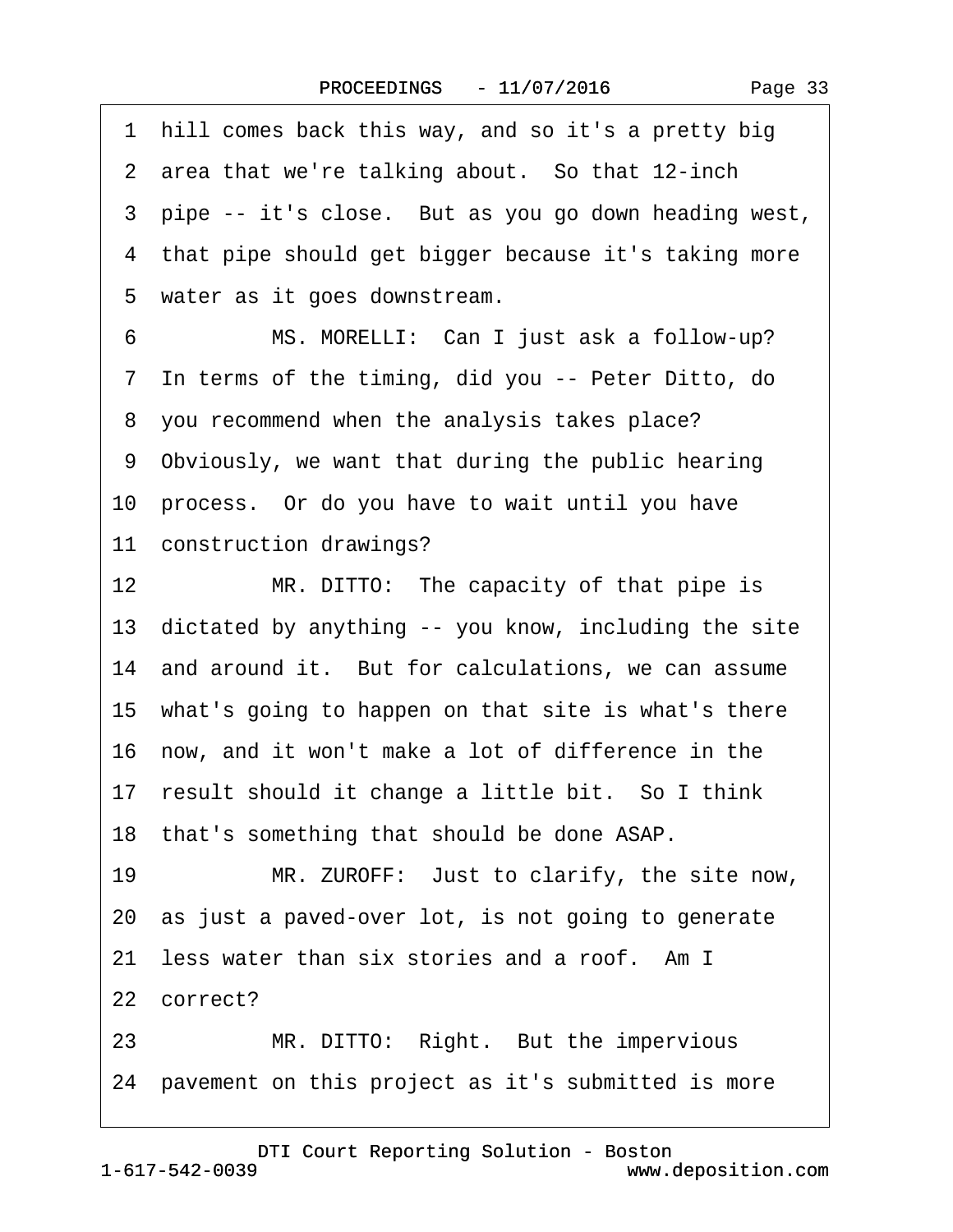<span id="page-33-0"></span>

| 1 than what was there originally.                        |
|----------------------------------------------------------|
| MR. ZUROFF: So when the building is<br>2                 |
| 3 constructed as requested, is it going to generate      |
| 4 more or less than what it's generating now?            |
| MR. DITTO: More.<br>5                                    |
| MR. ZUROFF: More. Okay. So that's your<br>6              |
| 7 concern?                                               |
| MR. DITTO: Yes.<br>8                                     |
| 9<br>Going back to that environmental report,            |
| 10 you know, should we have to -- they have to move      |
| 11 forward with putting a sump pump, if you will, that's |
| 12 another thing that we have to look at. Because if     |
| 13 they do, in fact, have to draw that table down to     |
| 14 keep the basement dry, that could be running 24/7 for |
| 15 a long period of time, which would also take away     |
| 16 from the capacity of that 12-inch pipe. So that       |
| 17 would be another thing that should be looked at also, |
| 18 is how that groundwater elevation reduction system is |
| 19 going to affect the 12-inch pipe out on Boylston      |
| 20 Street.                                               |
| MR. ZUROFF: Are there other mitigation<br>21             |
| 22 measures that are possible on-site to reduce the flow |
| 23 into the drain?                                       |
|                                                          |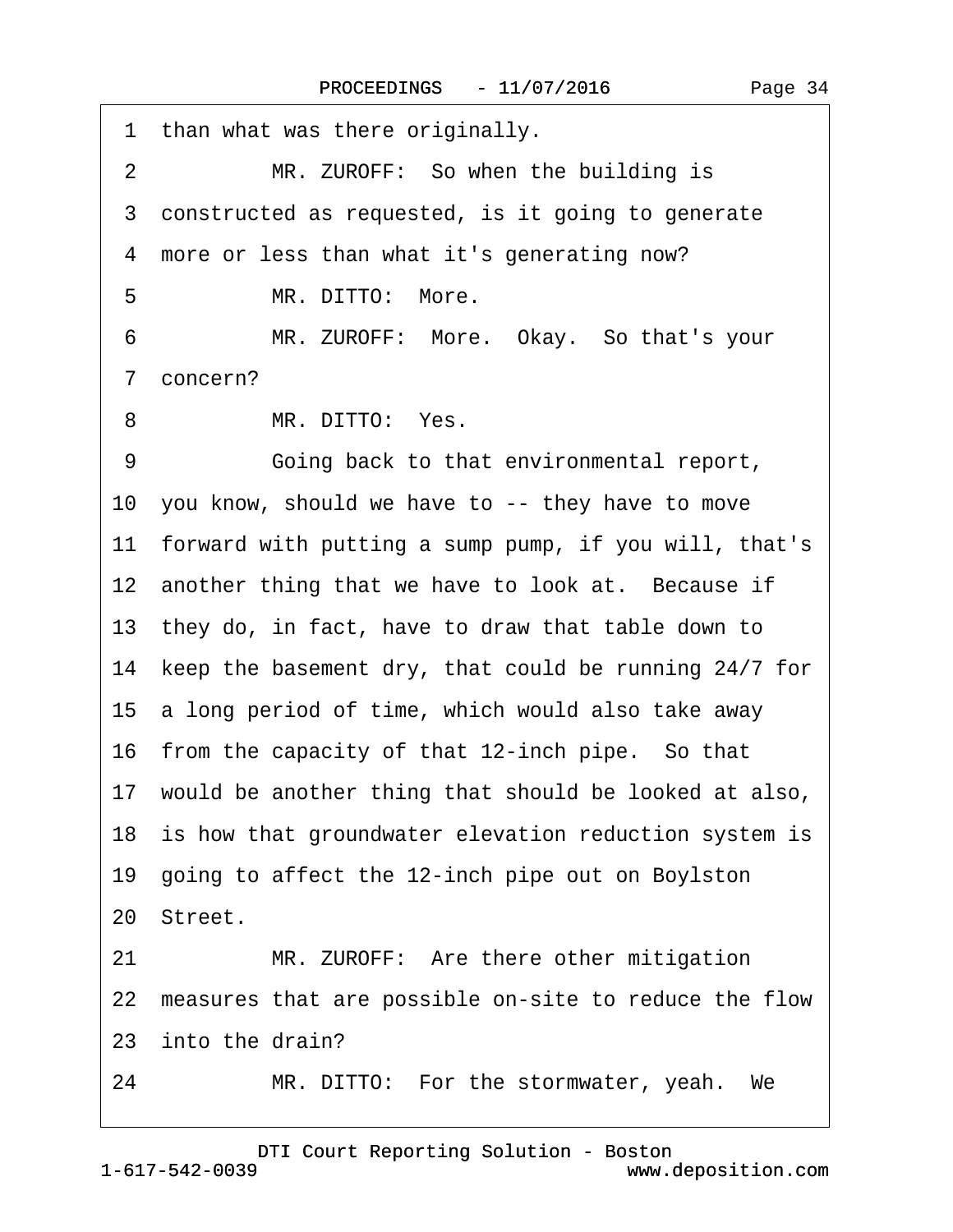<span id="page-34-0"></span>1 can add a bigger tank, which gives you more time to ·2· process the stormwater without letting it all go at 3 once. So again, we can't do anything about the 4 volume. The volume is the volume. But the peak ·5· discharge, which is -- my way of thinking is more -- ·6· well, you've seen the flash rains we've had over the ·7· last couple of years where we get 3 inches of rain in 8 five hours. That's precisely what we don't want to ·9· have happen.· So, I mean, intersections that have 10 leaves on them, just one big puddle in a matter of 30 11 minutes. So to the extent we can hold that water and 12 then discharge it over a longer period of time, 13 that's the solution to that. 14 MR. ZUROFF: So is there a possibility that 15 a mitigation system on the site would override the 16· need for changing the piping in Boylston Street?

17 MR. DITTO: Uh-huh. That would be my first 18· suggestion, to take a look at that, because I don't 19· know how far you'd have to chase that pipe down 20· Boylston Street to get to the right size, if you

21 could at all.

22 MR. ZUROFF: Thank you.

23 MS. SCHNEIDER: Does the applicant

24 understand what additional information is being asked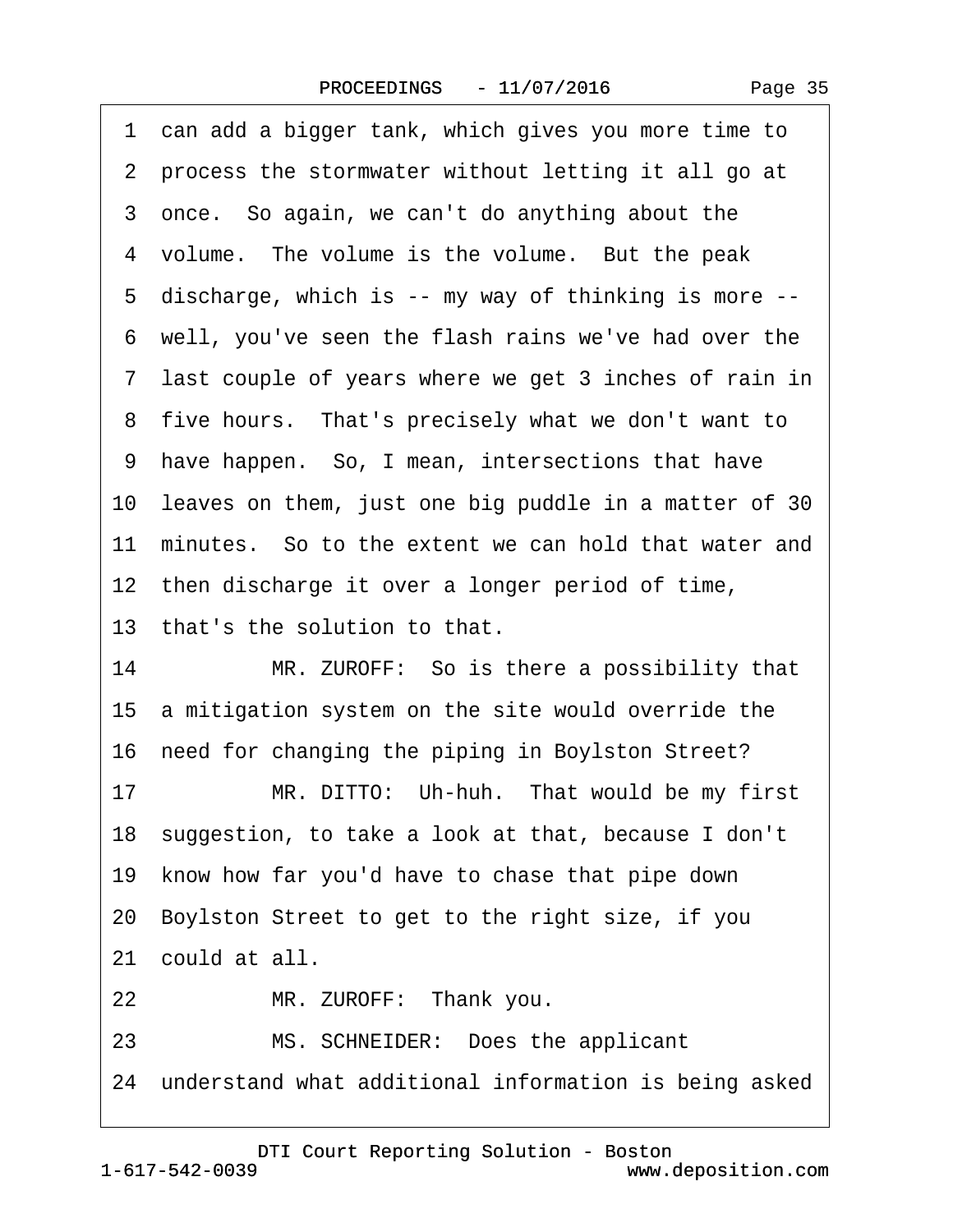<span id="page-35-0"></span>1 that you provide to Mr. Ditto? 2 MR. ENGLER: We have our expert right here. 3 MS. SCHNEIDER: I just want to make sure 4 that we've given sufficient direction as to what we ·5· need to continue with the -- 6 MS. DANIK: Thank you. My name is Deborah 7 Danik. I'm with the applicant. I'm a project 8 manager with Nitsch Engineering. We did the 9 stormwater design. 10 I guess my question would just be -- it 11 sounds like you're asking for an analysis of the 12 whole pipe and the whole drainage area going to the 13 pipe in Boylston Street. Is that what I'm hearing 14 correctly? 15 MR. DITTO: That's correct. 16 MS. DANIK: Okay. I'm wondering if the 17 town has information about all the other areas that 18· may be tributaries of this pipe that we can use for 19 $that$ 20 MR. DITTO: Yeah. We have topographical 21· plans that delineate how much area goes to this 22 particular pipe, so that's readily available. 23 MS. DANIK: Okay. And cover types? Like, 24 impervious versus pervious?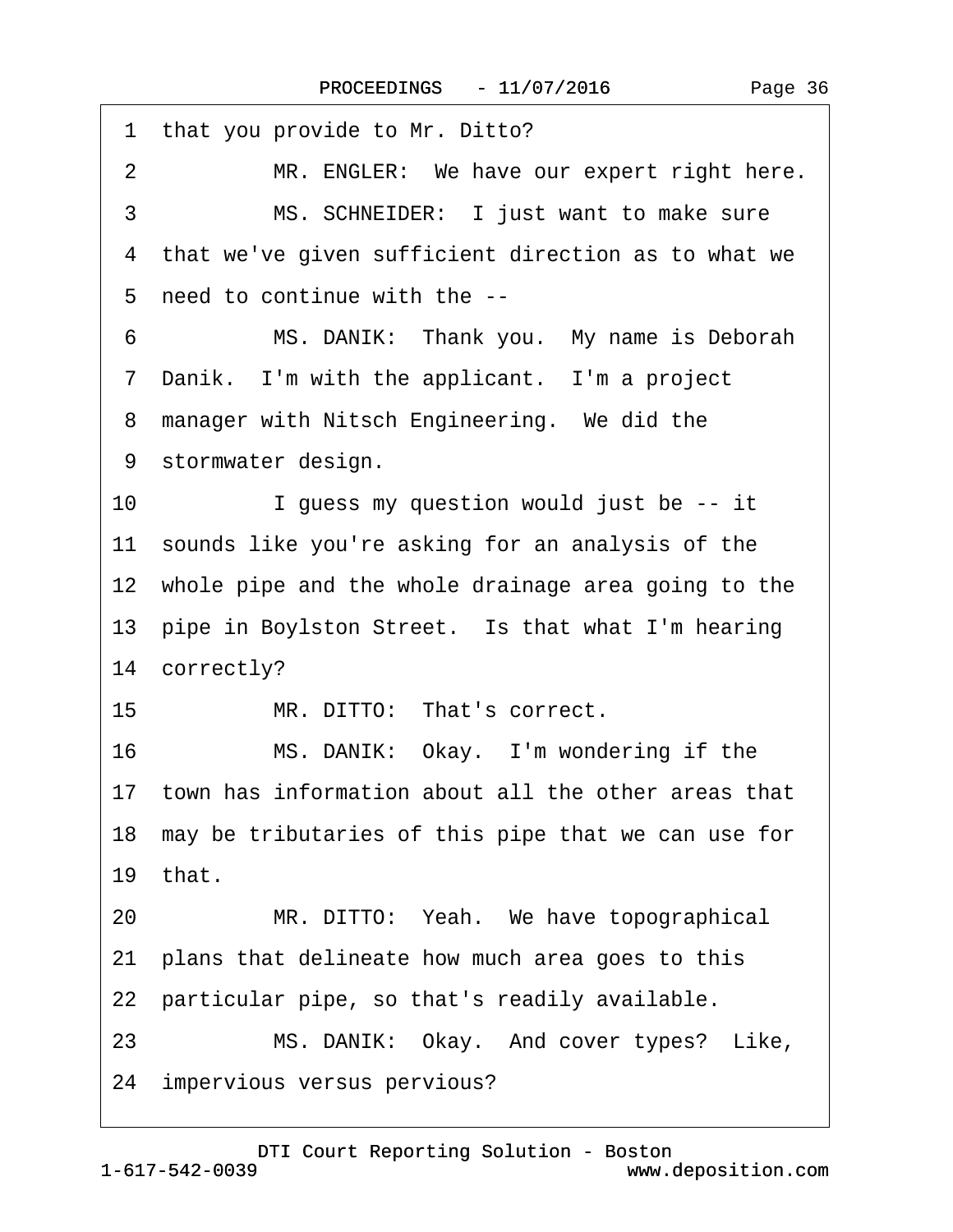<span id="page-36-0"></span>

| MR. DITTO: We can get that for you, yes.<br>1              |
|------------------------------------------------------------|
| 2 We don't have it, but we can get it.                     |
| MS. DANIK: Okay. Yeah. I'm just<br>3                       |
| concerned that that's a pretty big analysis to do for<br>4 |
| 5 this small site if we don't have the data that we        |
| 6 need to get it done. We can definitely look at our       |
| 7 current impact on that 12-inch pipe and then look at     |
| 8 what incrementally our site is proposing to do to        |
| 9 that pipe as well.                                       |
| 10<br>MR. ENGLER: Did I hear that a bigger tank            |
| 11 might alleviate the need to look at the pipe? Could     |
| 12 we fit a bigger tank than 4,500 gallons, or is that     |
| 13 the largest tank you can get up there?                  |
| 14<br>MS. DANIK: You know, obviously, the bigger           |
| 15 the tank, the more parking-space potential it's         |
| 16 taking up, but we can definitely look at the tank       |
| 17 size and getting that larger.                           |
| 18<br>MR. ENGLER: We have our charge.                      |
| MS. SCHNEIDER: Okay. I just wanted to<br>19                |
| 20 make sure. I mean, there was a little bit of back       |
| 21 and forth, and I just wanted to make sure that the      |
| 22 development team understood what we were asking to be   |
| 23 looked at.                                              |
| MR. ZUROFF: And just curious, the<br>24                    |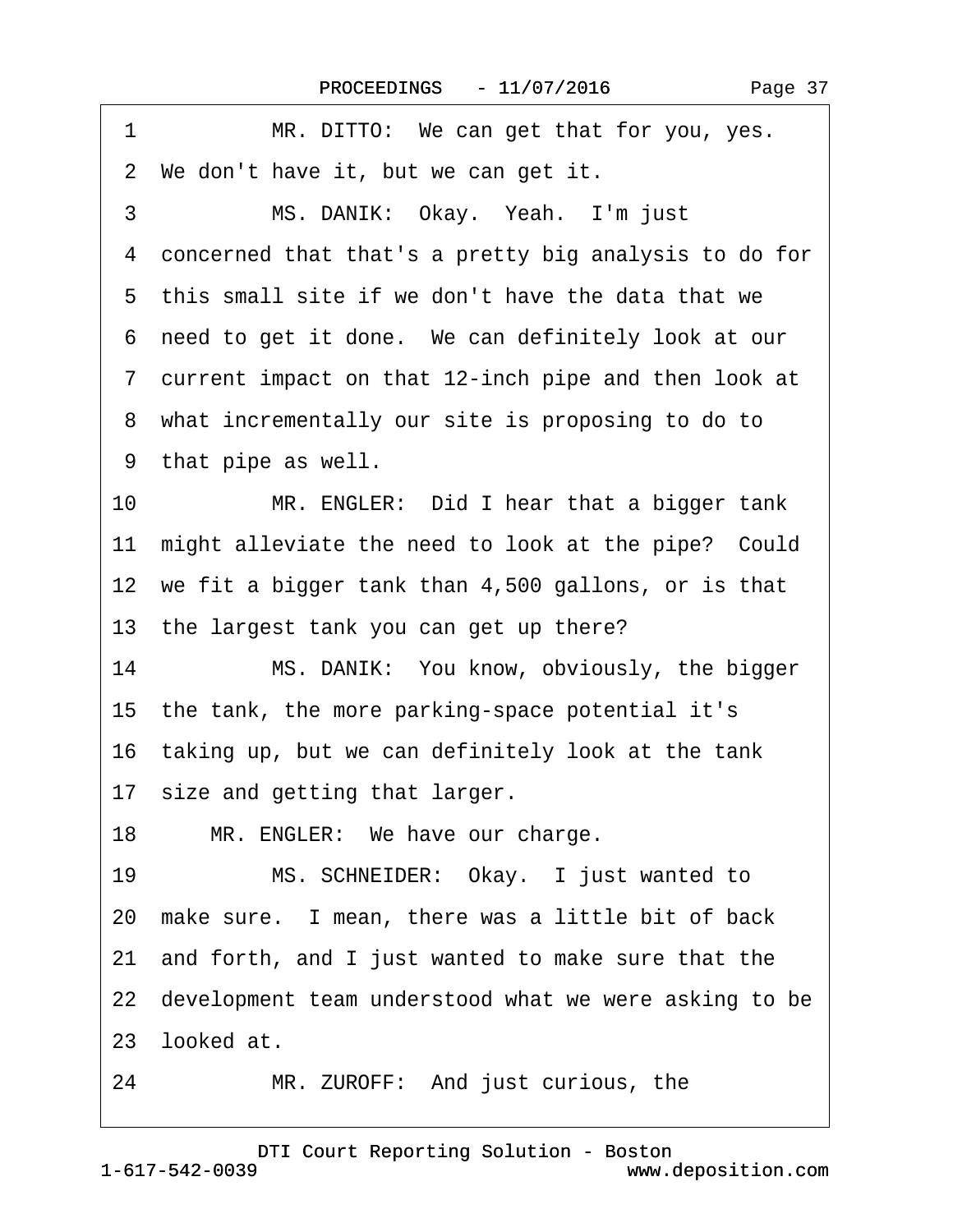<span id="page-37-0"></span>1 mitigation tank, the one that you're proposing for ·2· 4,500 gallons, if you had to double it, is it under 3 the floor of the garage? 4 MS. DANIK: Right now it's sitting in the ·5· garage, so it would -- you'd just -- you'd walk in ·6· the garage and you'd almost see just a concrete tank ·7· or a fiberglass tank, whatever we end up picking for ·8· that. 9 MR. ZUROFF: Okay. 10 MS. DANIK: So it's at the garage level. 11 MR. ZUROFF: You wouldn't want to put it 12 underneath the floor? 13 MS. DANIK: Probably not. That would be a 14 lot more excavation. And then we're hoping that, 15· depending on how this tank is designed, that there's 16· the potential that it -- the stormwater could flow by 17· gravity out of the bottom of the tank or the middle 18 of the tank. Once we put the tank under the slab, 19 we're definitely going to have a pumping system, 20· actually, yeah. 21 MR. ZUROFF: Okay. 22 MS. DANIK: So maybe we can discuss more 23· off-line how to get to the point of looking at the 24· tank size and how to determine how big that is, you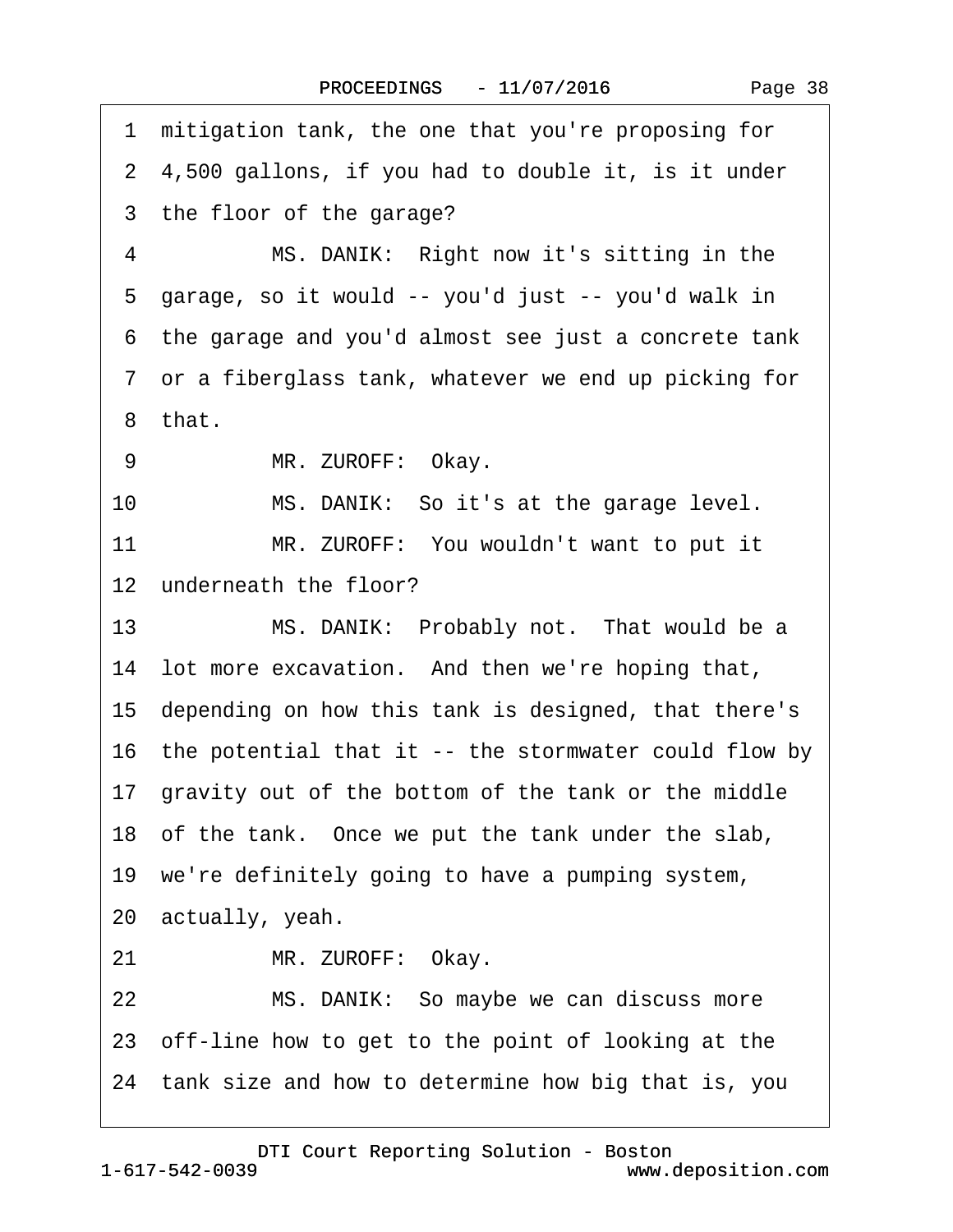<span id="page-38-0"></span>1 know, look at the whole tributary area, if there's a ·2· way to do it differently. 3 MS. SCHNEIDER: Okay. Thank you. 4 **Is there anything else that the applicant** 5 wants to say in response to what we've heard tonight ·6· about either stormwater or environmental? 7 MS. DANIK: I mean, one thing I did hear 8 about, you know, treatment of, basically, the ·9· stormwater that hits the driveway area, we can 10 definitely provide more information on that. But 11 there will be another structure in the garage to 12 treat the stormwater that hits the driveway area that 13 Mr. Ditto was talking about. 14 MS. SCHNEIDER: Okay. Thank you. 15 We are now going to open this up for public 16 comment. I would just ask that any comments that we 17 get from the public tonight be focused on the two 18· topics that we've covered this evening, so that's 19 environmental peer review and stormwater management. 20· If you're going to speak, please come up to the 21 podium, introduce yourself, give your address. And 22 as usual, if the person who -- or somebody who has 23· spoken before you has said what you were planning on 24· saying, brevity is much appreciated and you can say,

1-617-542-0039 [DTI Court Reporting Solution - Boston](http://www.deposition.com) www.deposition.com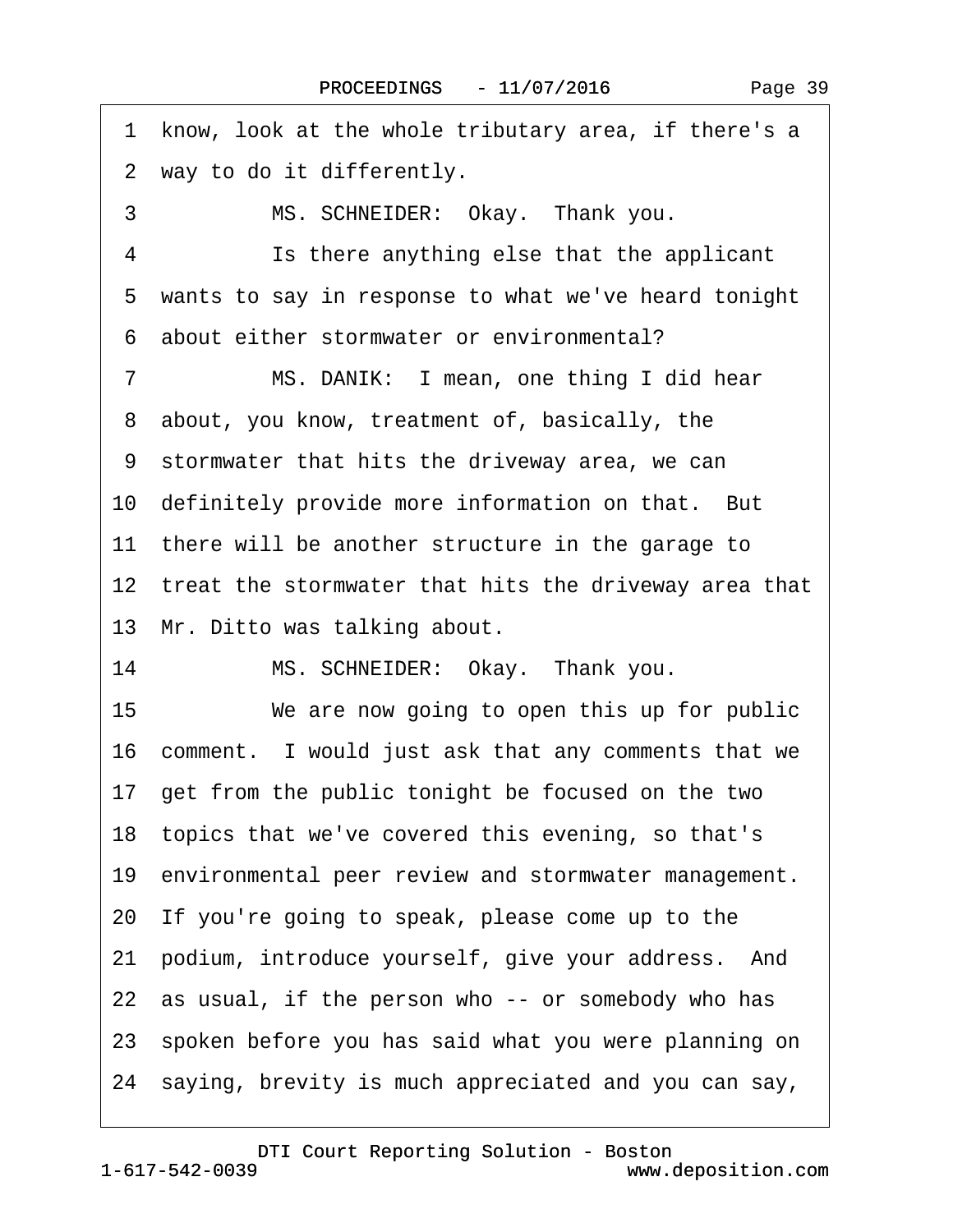<span id="page-39-0"></span>1 Lagree with my neighbor. 2 MS. KHAN: Thank you. Janice Khan. I live 3 at 63 Craftsland Road, and I'm a town meeting member 4 in Precinct 15. 5 **· · · · So I'm coming mainly to tell you a** ·6· stormwater management issue that I saw firsthand, and ·7· that's when Avalon Bay built their project at the 8 corner of Hammond Pond Parkway and Route 9. They did ·9· pave everywhere, and what happened was they lost all 10 their green space. What happened was the water 11 actually ended up flowing from the property. It was 12 not able to be maintained on the site, and it flowed 13· downhill.· This is not necessarily exactly right 14 because this won't be flowing downhill. There was 15 quite a downhill created. But the water did run off 16· into the basements of the houses closest to it. 17 • And so I am really concerned that we're 18· covering so much of this site, that the neighbors 19 next door might experience some real problems. That 20 is exactly what happened in Brookline from the site 21 that was on the border -- the Brookline/Newton 22 border. And so I really want to make sure that that 23 was really carefully looked at since there is 24 virtually no green space to absorb any water. Thank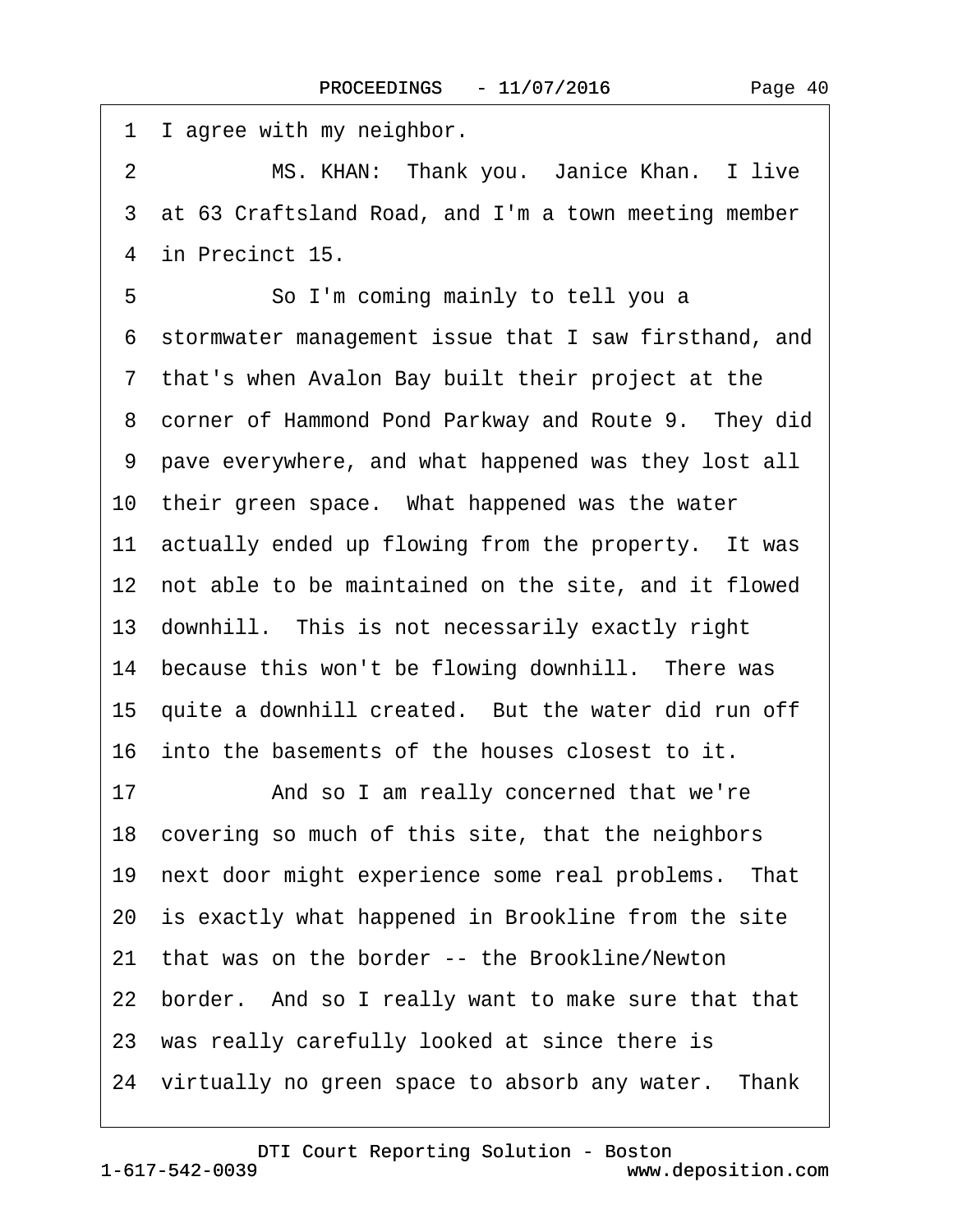<span id="page-40-0"></span>

| 1 you.                                                      |
|-------------------------------------------------------------|
| MS. SCHNEIDER: Thank you. Anyone else?<br>2                 |
| MS. SCHWEITZER: My name is Diane<br>3                       |
| Schweitzer, 13 Jefferson Road in Chestnut Hill.<br>4        |
| 5<br>And I'm concerned about the building site              |
| having vapors and lead and other elements discharged<br>6   |
| 7 into the surrounding area when they're building. If       |
| 8 this is a contaminated site, I would like to know how     |
| 9 they're going to protect the air quality for people       |
| 10 in the surrounding area.                                 |
| 11<br>MS. SCHNEIDER: Thank you.                             |
| 12 <sub>2</sub><br>MS. SCHWEITZER: And additionally, I want |
| 13 to question, when are the modifications that were        |
| 14 suggested going to be presented to the local             |
| 15 neighbors and to the people who are concerned about      |
| 16 the site? When are we going to hear of any               |
| 17 modifications to the size of the building and the        |
| 18 impingement of the building on the walkways and the      |
| 19 lack of accommodation for their garbage that's going     |
| 20 to be apparently on the walkways? I mean, those          |
| 21 things have not been revisited, and they haven't         |
| 22 given us evidence that they're going to change those     |
| 23 concerns, as well as the height of the building and      |
| 24 the fact that it really doesn't fit in with the          |
|                                                             |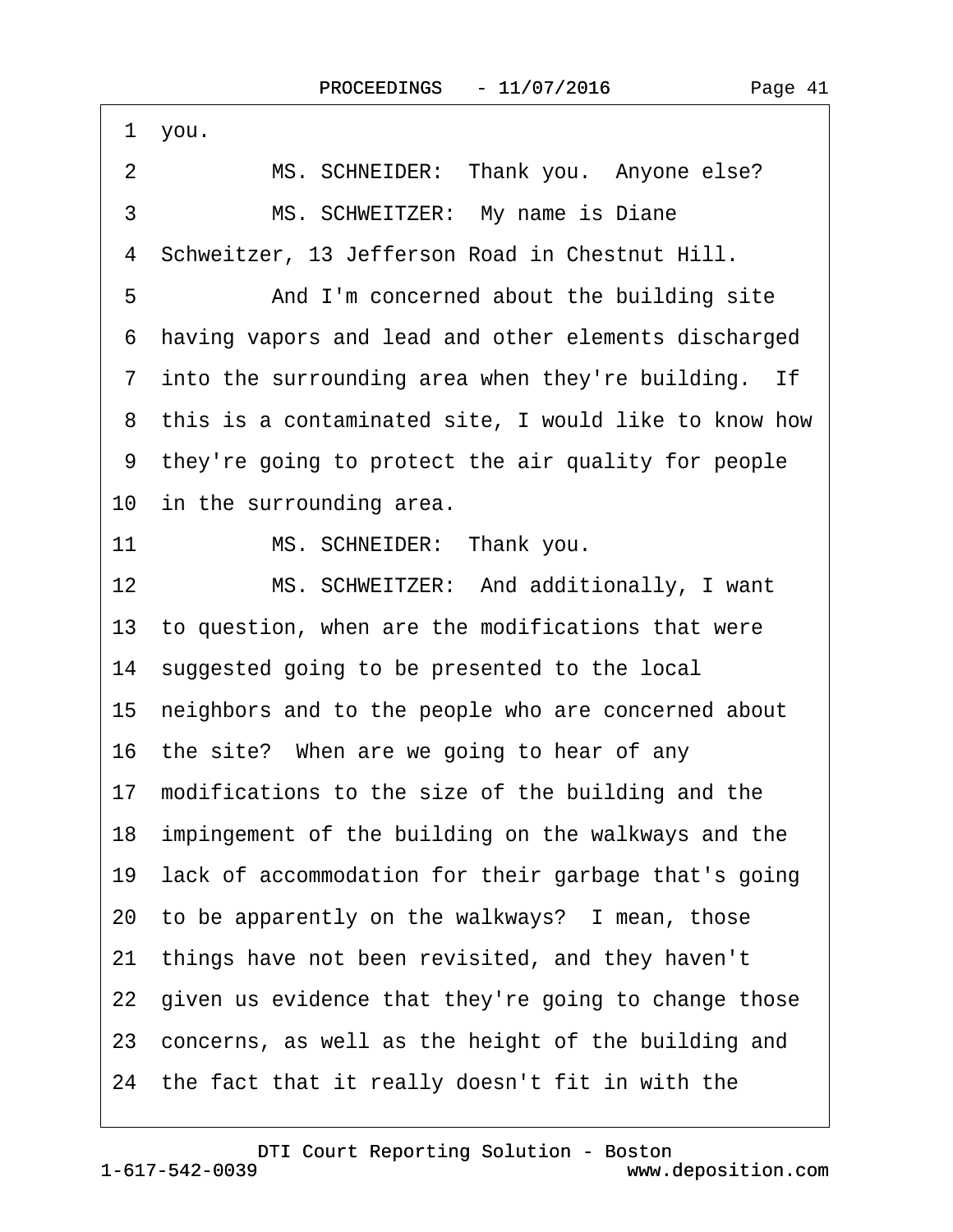<span id="page-41-0"></span>1 village character that we have. 2 MS. SCHNEIDER: Yeah. I mean, right now 3 the project plans are what they are. It's what's 4 been proposed by the applicant. You know, we can't 5 require them to change it. We can only provide ·6· feedback, and it's up to them what the project is 7 that they want to present. 8 MS. SCHWEITZER: So they haven't modified 9 anything. They've ignored all suggestions by the 10 zoning board for the space? 11 MS. SCHNEIDER: Right now, what we have as 12 the formal submission is what's been provided to the 13· board.· The applicant may, down the road, choose to 14 make modifications, but right now we're still talking 15· about the project as proposed. 16· · · · · ·MS. SCHWEITZER:· So the concerns of the 17 neighbors, the concerns of traffic, the impact of the 18· garage, the lack of viability of that garage, you 19 know, functioning without obstructing traffic, still 20 exists. Okay. I just would like that on record. 21 MS. MORELLI: If I could just respond. So 22 there are staff meetings that have been taking place. 23· However, we've stopped because of the -- the parking 24 issues are really so large that we are going to be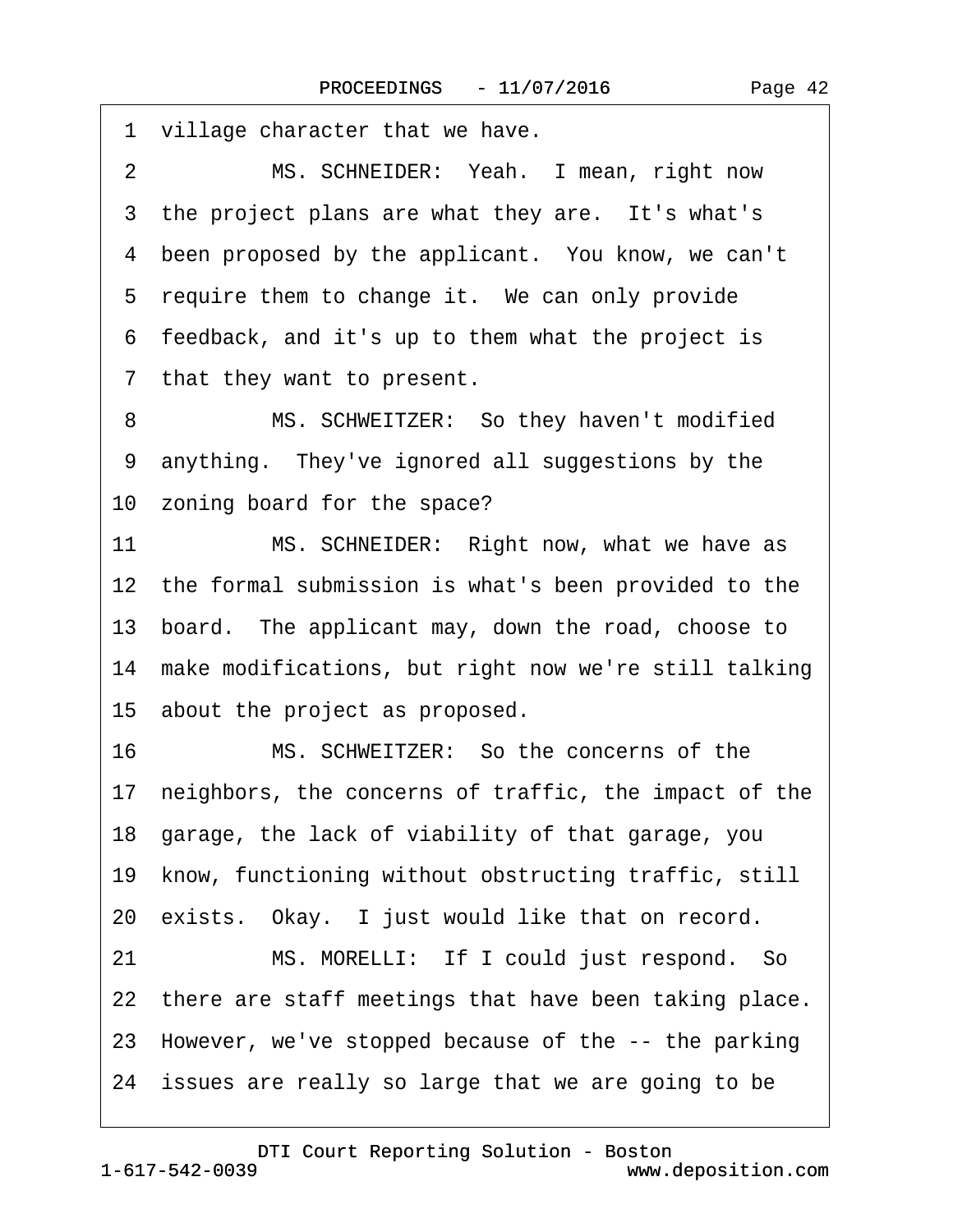| ۰۵<br>–<br><b>Contract Contract</b> | Λ |
|-------------------------------------|---|
|-------------------------------------|---|

<span id="page-42-0"></span>

|    | 1 having a staff meeting with our peer reviewer, our     |  |  |  |
|----|----------------------------------------------------------|--|--|--|
|    | 2 parking consultant, and the project team to really     |  |  |  |
|    | 3 look at the parking. That certainly will have an       |  |  |  |
|    | 4 effect on the square footage.                          |  |  |  |
| 5  | In the meantime, there have been meetings                |  |  |  |
|    | 6 with the architectural peer reviewer, and that         |  |  |  |
|    | 7 addresses some of the issues. But we really have to    |  |  |  |
|    | 8 look at the parking because that will have an impact   |  |  |  |
|    | 9 on the square footage overall.                         |  |  |  |
| 10 | MS. SCHNEIDER: Thank you, Maria.                         |  |  |  |
| 11 | Is there anyone else who would like to                   |  |  |  |
|    | 12 speak tonight?                                        |  |  |  |
| 13 | (No audible response.)                                   |  |  |  |
| 14 | Our next hearing -- anything else from the               |  |  |  |
|    | 15 applicant?                                            |  |  |  |
| 16 | (No audible response.)                                   |  |  |  |
| 17 | Our next hearing is going to be                          |  |  |  |
|    | 18 November 29th. We will, at that meeting, be           |  |  |  |
|    | 19 following up on traffic and parking issues and        |  |  |  |
|    | 20 potentially have an architectural update at that time |  |  |  |
|    | 21 as well.                                              |  |  |  |
| 22 | (Proceedings adjourned at 8:03 p.m.)                     |  |  |  |
| 23 |                                                          |  |  |  |
| 24 |                                                          |  |  |  |
|    |                                                          |  |  |  |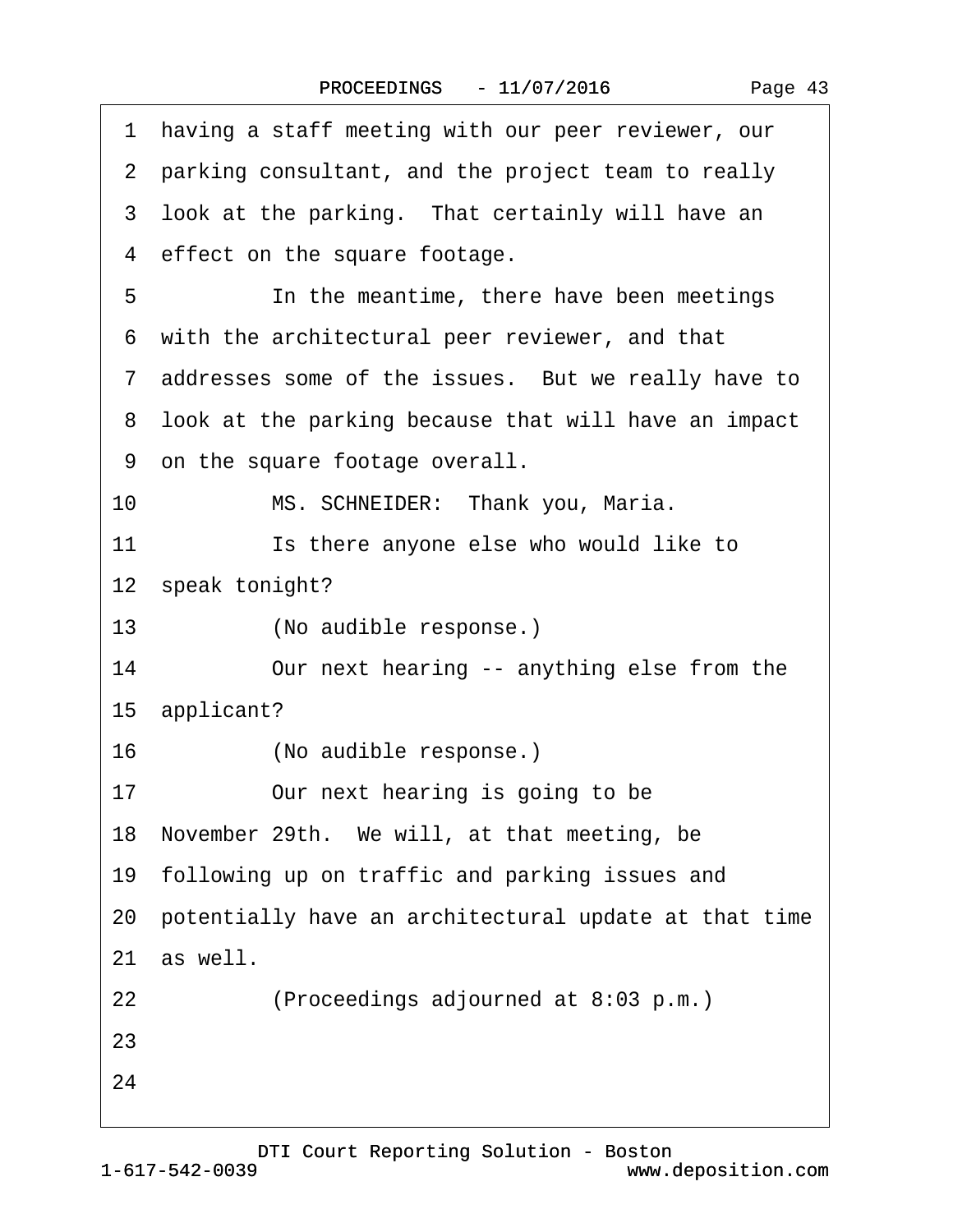| c in and for the Commonwealth of          |
|-------------------------------------------|
| etts, certify:                            |
| e foregoing proceedings were taken        |
| t the time and place herein set forth and |
| going is a true and correct transcript    |
| and notes so taken.                       |
| r certify that I am not a relative        |
| of any of the parties, nor am I           |
| nterested in the action.                  |
| are under penalty of perjury that the     |
| true and correct.                         |
| this 17th day of November, 2016.          |
|                                           |
|                                           |
|                                           |
|                                           |
|                                           |
|                                           |

2 notary public

- 3 Massachuse
- 4 That the 4

1 I, Kristen C. Krakofsky, court reporter and

- 5 before me at
- 6 that the foreg
- 7 of my shortha
- 8 I furthe
- 9 or employee
- 10 financially in
- 11 **I** decla
- 12 foregoing is
- 13 Dated
- 14
- 15
- 
- 16
	- 17
	- 18
	- 19
- $20$
- 21
- 22 Kristen Krakofsky, Notary Public
- 23· My commission expires November 3, 2017.
- 24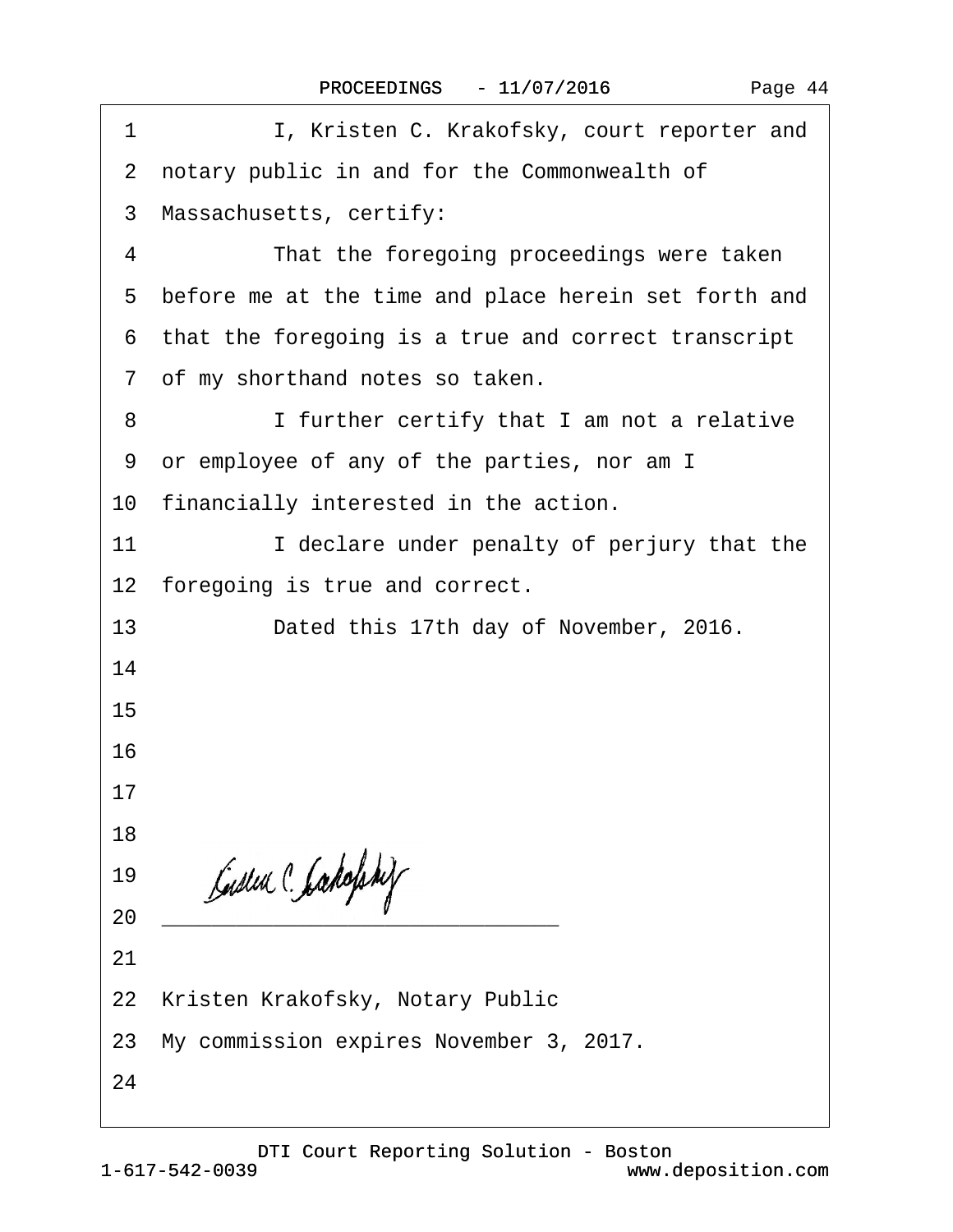# PROCEEDINGS - 11/07/2016

| n e |  |
|-----|--|
|     |  |
|     |  |

|                     | 26                     | 4:2                         | 32:6 35:24              |
|---------------------|------------------------|-----------------------------|-------------------------|
| 1                   | 27:9                   |                             |                         |
|                     | 29th                   | 8                           | additionally<br>41:12   |
| 1                   | 43:18                  |                             |                         |
| 7:4,24 30:14        |                        | 8                           | address<br>24:9 39:21   |
| 10                  | 3                      | 8:4 31:14                   |                         |
| 30:5 31:21          |                        | 80                          | addressed               |
| 100-year            | 3                      | 28:15                       | 29:19                   |
| 31:10               | 9:15 30:19 35:7        | 85                          | addresses               |
| 1180                | 30                     | 27:15                       | 43:7                    |
| 4:5                 | 35:10                  |                             | adequacy                |
| 12-inch             |                        | 8:03                        | 32:7                    |
| 29:1,20,21,24 32:13 | 4                      | 43:22                       | adhere                  |
| 33:2 34:16,19 37:7  |                        |                             | 10:10 14:19             |
| 12-inch-diameter    | 4                      | $\boldsymbol{9}$            | adhered                 |
| 32:8                | 30:8,21                |                             | 8:9                     |
|                     | 4,500                  | 9<br>31:19 32:17,18,22 40:8 |                         |
| 120                 | 28:23 29:15 37:12 38:2 |                             | adjacent<br>5:21        |
| 10:11               |                        | 90                          |                         |
| 13                  | 40B<br>25:10           | 27:15                       | adjourned<br>43:22      |
| 41:4                |                        |                             |                         |
| 15                  |                        | A                           | administrative          |
| 27:9 40:4           | 5                      |                             | 5:4                     |
| 16                  | 5                      | able                        | advise                  |
| 27:10               | 11:7 30:22             | 19:18 40:12                 | 23:17,19,21             |
| 17                  |                        | absorb                      | affect                  |
| 8:22 18:15          |                        | 40:24                       | 34:19                   |
|                     | 6                      | accepted                    | ago                     |
| $\mathbf 2$         | 6                      | 17:16                       | 13:20 29:22             |
|                     | 31:1                   | accommodation               |                         |
| $\mathbf{2}$        |                        | 41:19                       | agree<br>40:1           |
| 30:17               | 6-<br>30:1             | accumulation                |                         |
| 20                  |                        | 9:15                        | ahead<br>7:15           |
| 8:3 13:20 15:7,19   | 60                     | achievable                  |                         |
|                     | 29:22                  | 31:11                       | air                     |
| 20-foot<br>13:9     | 63                     |                             | 19:1,5 21:15 22:10 41:9 |
|                     | 40:3                   | achieve<br>31:7             | aisles                  |
| 2014                |                        |                             | 5:21                    |
| 14:6                | $\overline{7}$         | active                      | alleviate               |
| 2016                |                        | 12:23                       | 37:11                   |
| 27:9                | $\overline{7}$         | activities                  | allocated               |
| 24/7                | 8:5 31:5               | 12:5,6,8                    | 25:24                   |
| 34:14               | 70                     | actual                      | allows                  |
| 25                  | 29:22                  | 15:21 19:24 25:4 29:19      | 31:7                    |
| 8:3 17:7            | 700                    | add                         |                         |
| 25-year             | 30:1                   | 35:1                        | amount<br>27:13         |
| 29:14 30:4          | 7:13                   | additional                  |                         |
|                     |                        |                             |                         |
|                     |                        |                             |                         |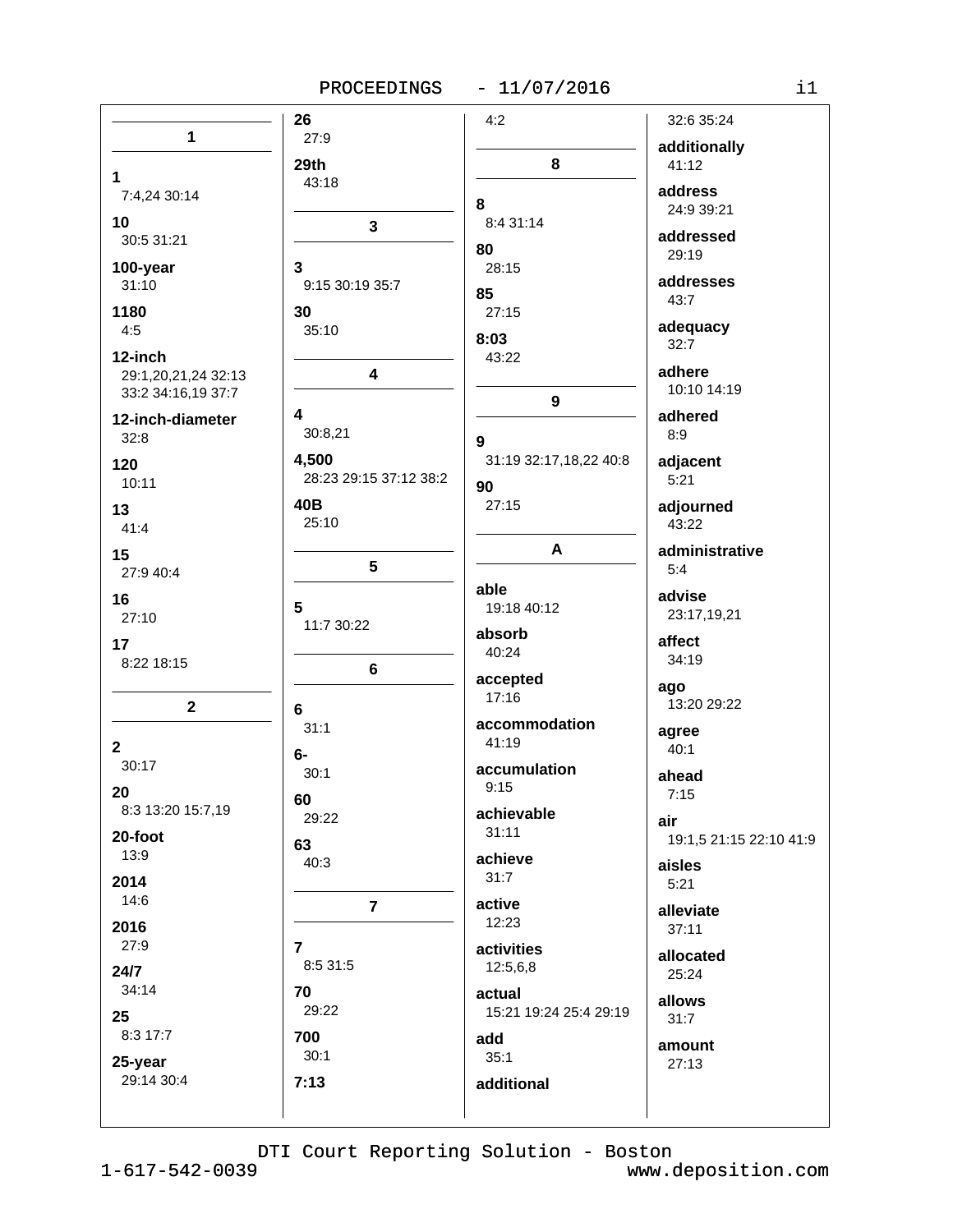# $-11/07/2016$

analogous  $31:2$ 

analysis 32:7 33:8 36:11 37:4

analyze 19:24

analyzing  $20:11$ 

answer 7:21 17:13

anvmore 13:23 14:16

anvone's  $21:6$ 

anyway 10:7 13:17 16:14 24:18

apologize  $4:3$ 

apparently 41:20

appear 14:14,15

appears 12:4 16:7

applicable 30:23

applicant 10:17 20:13.18 21:10 24:8,14 27:6,10 30:6 32:6 35:23 36:7 39:4 42:4,13 43:15

applicant's 32:10

application 4:5 7:17 8:1

appreciate 10:19 24:18 26:6

appreciated 39:24

appropriate 4:21 17:16 26:4

approval  $32.3$ 

architectural 43:6.20

PROCEEDINGS awful area 5:20 6:1,2 17:3 27:19, 27:21 23 33:2 36:12,21 39:1, 9,12 41:7,10 areas 13:7 16:14 31:1,4 36:17 back aren't  $13:11$ 37:20 arquably  $12:8$ **ASAP** 33:18 asked 35:24 40:16 asking basically 22:6 32:6 36:11 37:22 aspects 31:17 assess Bay  $15.4$ 40:7 assume **bedrock** 22:20 33:14 assumes 22:22 believes 14:10 assuming 21:24 **Benevolent**  $32:23$ assumption  $22.13$ big assurance  $10:3$ bigger assurances  $4.20$ 12,14 attenuate  $12:23$ 12:23 attenuation hit 21:4 30:17 audible 24:4 43:13.16 10:18 audit hoard 20:9

available 36:22

**Avalon** 40:7

B 24:1 25:1,12 26:9,13, 16,18 27:9 33:1 34:9 backup 18:17 19:16 23:9 basement 17:2 28:1 34:14

basements

5:13,17 6:3 7:16,24 10:15 27:18 28:9.13 31:9 39:8

10:14,16 11:2 17:1,8 18:23 27:14,24

10:1,4 14:22 15:2 33:1 35:10 37:4 38:24

23:22 33:4 35:1 37:10,

# biodegrade

27:12 33:17 37:20

blasting

26:9,13 42:10,13

**Bob**  $24:14$ 

**Book** 4:7 13:8 15:3,18 16:23

32:13.20 border 40:21,22

bottom 38:17

**Boylston** 4:5 29:2,20 32:14 34:19 35:16,20 36:13

breaking 12:24

brevity 39:24

briefly  $7:4$ 

**Brookline**  $40.20$ 

**Brookline/newton** 40:21

build  $6:18$ 

building 6:2,11 8:3 11:12 15:11 16:8,16,18 19:19,22 20:2,21 22:22 25:4 26:1.14.19 27:14.23 34:2 41:5,7,17,18,23

building's 23:13

buildings  $6:7$ 

built  $40:7$ 

C

calculations  $33:14$ 

can't 27:18 35:3 42:4

capacity 9:11 29:19 33:12 34:16

capped  $16:7$ 

car  $22:2.8$ 

DTI Court Reporting Solution - Boston

 $i2$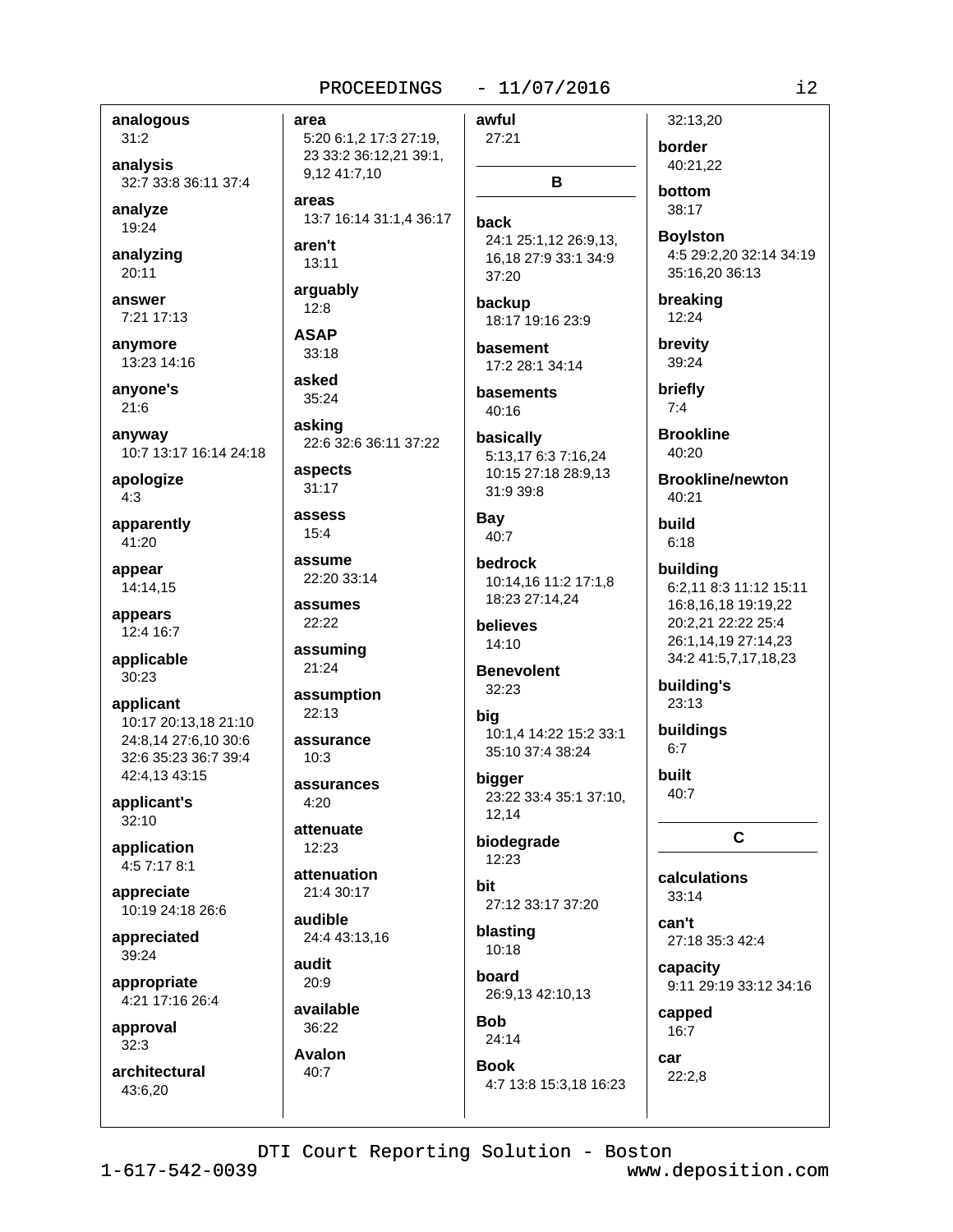# $-11/07/2016$

carbon 21:21

care 29:16

carefully 40:23

cars  $15:2$ 

case 18:1 20:4

cases

 $20:10$ caught

28:7

certain 8:24 11:3 18:6 21:6

certainly 12:18 13:6 23:4,19,20, 24 43:3

certification  $20:14$ 

Chairman  $26:7$ 

**Chambers** 5:6,8,13 7:16 13:14 15:12,20 17:6,12 18:9 19:3 20:7,15,23 21:2,17 22:11 23:2,19 24:6

change 33:17 41:22 42:5

changed  $21:16$ 

changes  $13:3$ 

changing  $35:16$ 

character  $42:1$ 

charge 12:13 37:18

chase 35:19

check

 $41:4$ choice  $24:8$ 

**Chestnut** 

choose 42:13

clarify 33:19

clarity 25:22 26:11

clean 14:20 22:10 28:16

cleaned 13:22 23:4

cleaner 12:10 21:15

cleanup 7:19 12:5 25:23

clear  $8:16$ 

clearly 26:2

close 19:12,14 20:1,17,19 21:8 23:11 33:3

closed 15:17 19:13,15 21:3

closes  $26:10$ 

closest 40:16

closure 21:7 23:12

come 20:5 25:12 26:18 39:20

comes 25:1 33:1

comfortable 23:9,14 29:17

coming 16:11 17:17 18:24 19:24 22:4 26:9.12.16  $40:5$ 

comment 12:15 27:5 39:16

20:15 39:16 commission  $31:2$ 

comments

company 23:22,24

completed  $32:2$ 

complicated 19:22

compounds  $6:13$ 

comprehensive  $4:5,10$ 

concentrated  $16.15$ 

concentrations  $5:19$ 

concern 8:19 9:22 10:12 11:5 15:10,13 17:1,9 34:7

concerned 9:3 29:8 37:4 40:17 41:5,15

concerns 6:6 7:2 8:21 9:14 28:18 29:18 41:23 42:16,17

concrete 29:1 38:6

condition 14:11

conditions 4:16 6:24 25:7 26:4

conducted  $4:22$ 

conducting  $7:20$ 

confirmed  $30.3$ 

connects  $32:18$ 

conservation  $31.2$ 

consider  $11:23$ 

considered  $12.6$ 

constructed  $34:3$ 

construction 9:18 18:4 25:24 26:1 31:14 33:11

consultant 23:18 24:20 25:11,17 43:2

consultants 26:20

contain 29:10

> contaminant  $6.4$

contaminants  $21:15$ 

contaminate 13:5 16:14

contaminated 4:18 6:17.21 8:6 9:20 10:1 11:22 12:17 14:5  $41.8$ 

contaminates 5:23 28:14

contamination 8:12 11:1 12:9 13:12, 15,23 14:2,9,18 15:5,9  $22:7$ 

continue 29:7 36:5

continues 18:18

contractor  $18:3$ 

control 8:16 22:22 25:12 31:15

controlling 25:8

corner  $40:8$ 

correct 25:14 33:22 36:15

correctly

DTI Court Reporting Solution - Boston

7:14 26:22 32:16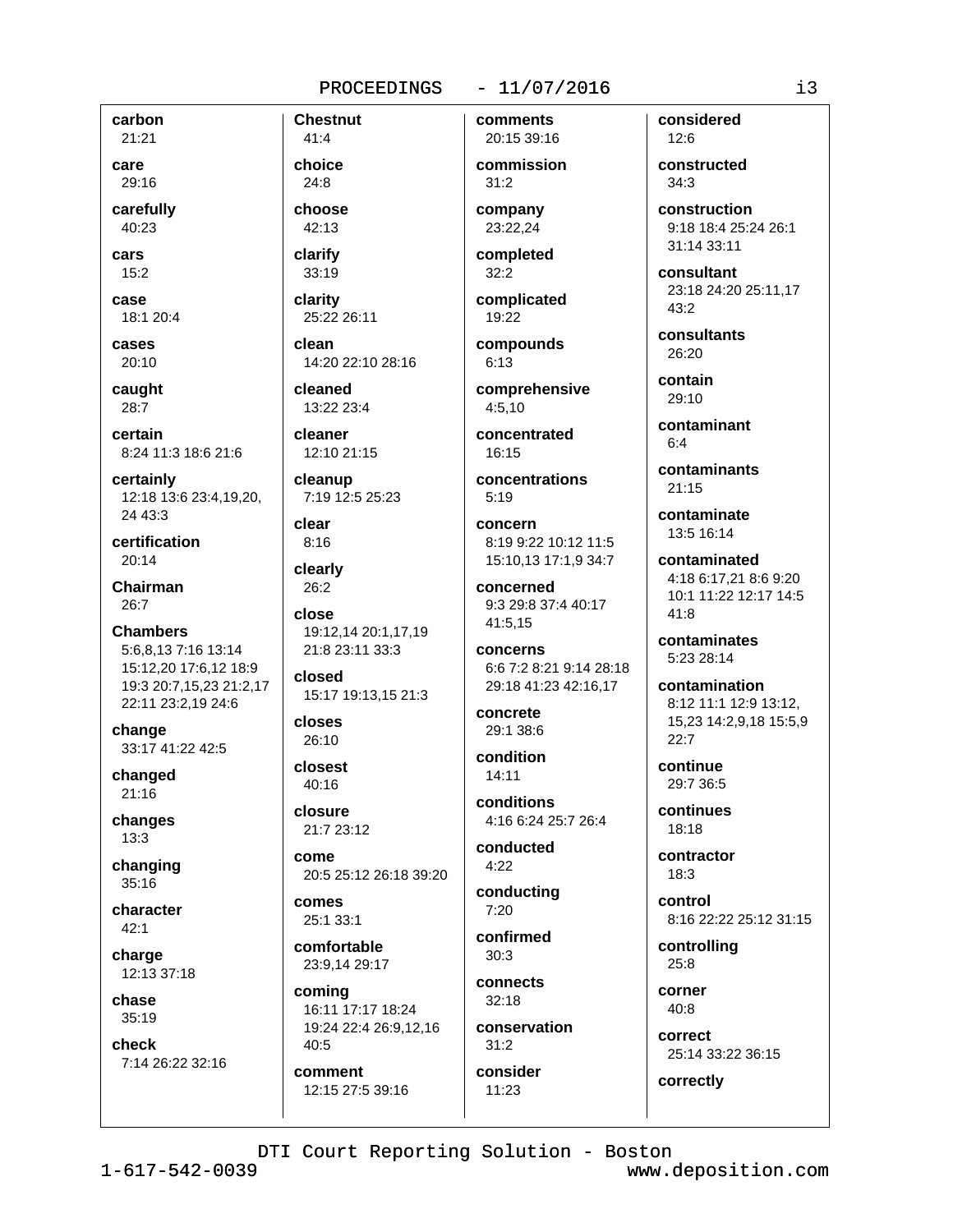8:4 17:11 36:14

council 10:21

couple  $35:7$ 

cover 36:23

covered

 $39:18$ covering

40:18

covers 24:22 31:17

cracks  $6:10$ 

Craftsland  $40:3$ 

create  $11:3$ 

created 40:15

critical  $31:1,3$ 

cubic 15:6

**Cumberland** 4:15 7:19 12:4.21 20:19 22:19,20 23:11

curious  $37:24$ 

current  $37:7$ 

cycle 28:24

D

**Danik** 36:6,7,16,23 37:3,14 38:4,10,13,22 39:7

data 19:9 37:5

date  $27:6$ 

10:11 deal 18:20

davs

dealing 11:9 16:17

dealt  $11:10$ 

**Deborah** 

36:6 deep 6:18 8:2 17:1

deeper 15:24

definitely 37:6,16 38:19 39:10

degrade  $14:11$ 

delay  $4:3$ 

delineate 36:21

> demonstrate 20:20,22

**DEP** 11:5 15:17 19:13 20:2, 4,5,14,17,23,24 23:3  $31:6$ 

depending 17:22 18:10 38:15

depends 19:3 21:17

depressurize  $9:1$ 

depressurizing  $17:10$ 

depth  $8:431:12$ 

described  $30:6$ 

design 11:8 23:23 27:12 36:9

designed 28:22 38:15 detail

7:22 26:5 detailed  $25:2$ 

details 22:15 25:5,13 26:22

 $-11/07/2016$ 

determine  $38:24$ 

development 9:23 37:22

dewatering 6:18 8:15 9:14 12:7

diagram  $5:17$ 

**Diane** 

 $41:3$ 

dictated  $33:13$ 

didn't  $22:12$ 

difference 33:16

different  $14:4$ 

differently  $39:2$ 

difficult

 $27:17$ dig 10:15

digging 6:16 13:9,10 14:23 15:8 16:24 17:7

dioxide 21:21

direct 16:5

direction  $36:4$ 

directly 28:17

director  $27:3.8$ disagree 14:13

discharge 6:22 9:6 30:19 35:5,12

discharged 9:13 28:17 41:6

discharges 30:15 31:22 32:19

discharging  $9:8$ 

discover 14:22

discuss 38:22

discussing  $23:6$ 

discussion  $8:1$ 

disposed  $9:21$ 

dissolved 5:23 6:13 16:1 19:8

dissolves 15:23

**Ditto** 

# 27:4,7,8 32:5,12,15,21 33:7,12,23 34:5,8,24 35:17 36:1,15,20 37:1  $39:13$

documents 23:12

doesn't 8:10 12:20 14:15.19 16:12 32:9 41:24

doing 12:4 17:17 18:10 26:23  $30:7$ 

don't 13:3 14:3.7.13.24 15:12 18:1,19 19:12,17 20:3, 18 21:7 22:15 23:14 24:21 25:9 26:2 27:23 31:10 35:8,18 37:2,5

door 40:19

double

 $38:2$ 

DTI Court Reporting Solution - Boston

 $1 - 617 - 542 - 0039$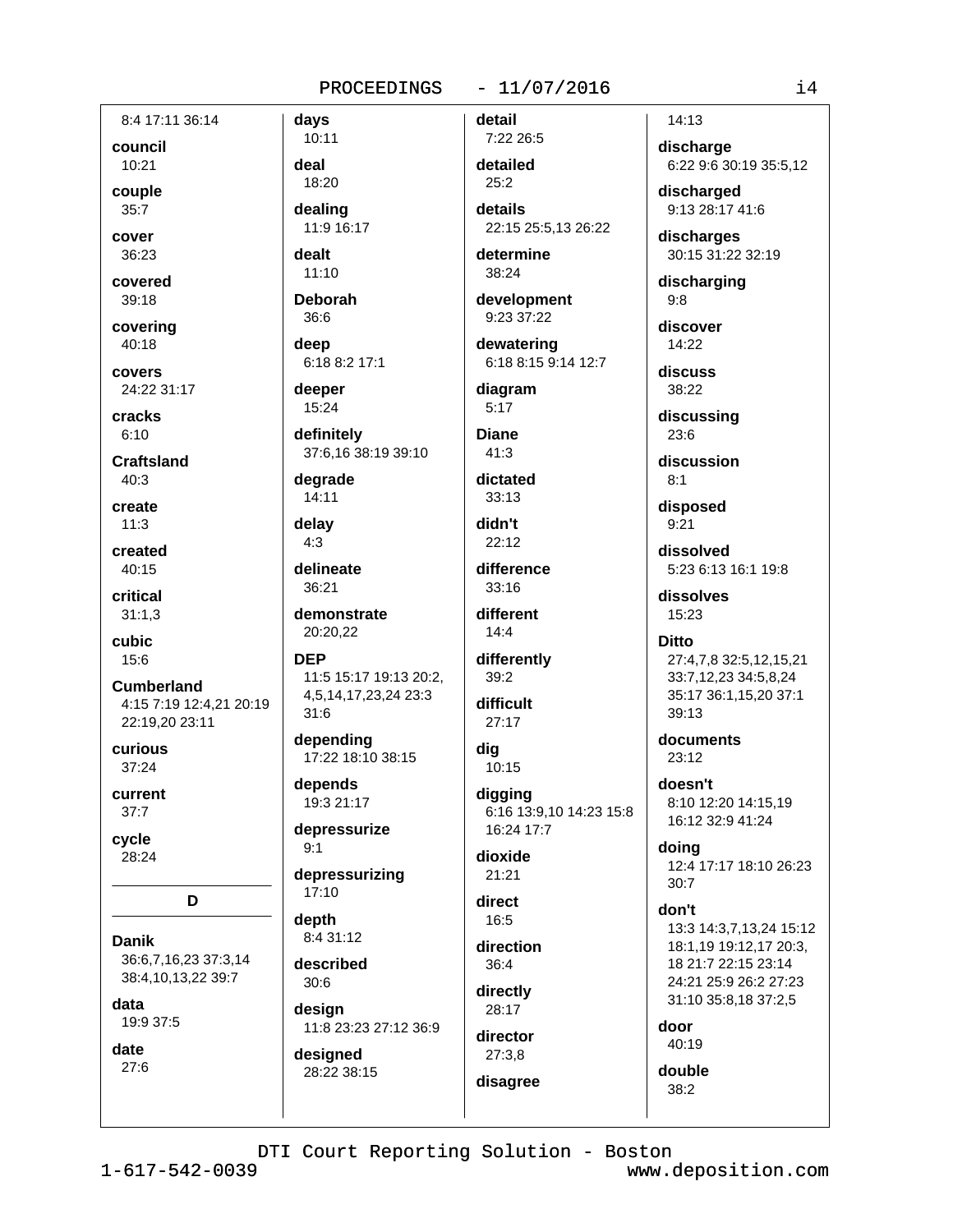# $-11/07/2016$

doubt  $19:7$ downhill 40:13.14.15 downstream 33:5 drain 8:19 28:18 29:15,20,21 34:23 drainage 36:12 draw  $34:13$ drawings 25:1 26:21 33:11 drive  $6.6$ driveway 28:15,19 39:9,12 drivina 20:16 dry  $34:14$ due  $6:7$ dug  $14:5$ 

E. earlier

 $30:9$ easier

18:20 19:23 easily

 $28:2$ easy

19:8 effect

43:4

effectively 12:24

either 16:5 20:3 39:6

 $41:6$ elevation  $34:18$ elicit

elements

 $31:21$ email 24:17

emitting

 $21:18$ emphasis

 $11:19$ 

enclosed  $21:22$ 

ended  $40:11$ 

engineering 27:4,5,8 36:8

**Engler** 24:12.14 26:8.15 36:2 37:10,18

entered  $9:12$ 

environment 12:19 13:1,24

environmental 4:11.16.22 7:1 10:24 24:9 34:9 39:6,19

**EPA**  $8:8$ 

escape 18:23

especially 18:14

essentially  $13:9$ 

evaluate 19:11

evening 4:4 5:2 27:7 39:18

eventually 19:14

everybody  $4:8$ 

41:22 exactly 40:13.20 excavation

evidence

38:14

**Excuse** 26:7

exhaust  $22:2,8$ 

existina  $7:1$ 

exists 17:3 22:9 42:20

experience  $40:19$ 

expert  $36:2$ 

experts 23:22 25:3

exposed 16:2,5,6

exposure  $16:5$ 

expressed  $17:9$ 

extent 31:8 35:11

extract  $6:20$ extracting

 $19:4$ 

F

fact 4:20 6:8 8:11 34:13 41:24

fails  $12:1,14$ fairly

16:13 familiar 21:20

5:20 12:6 15:14 27:16 29:8 35:19 **Farms** 

4:15 7:19 12:4.21 20:19 22:19,20 23:11

farther  $15:7$ 

feedback 42:6

far

feel 23:9

feeling 18:12

feet 8:3,4,5,23 15:8,19 17:7 18:15

fiberglass  $38:7$ 

**Fifteen**  $14:4$ 

figures 29:6

figuring 26:3

file

 $21:7$ fill

6:3 14:20

filter

21:16 28:6,10

final 26:21 32:1

finality  $20:4$ 

financial  $10:3$ 

financing

 $9:24$ 

find

23:23 finds

18:14 28:1

first

7:4 10:8 19:19 35:17

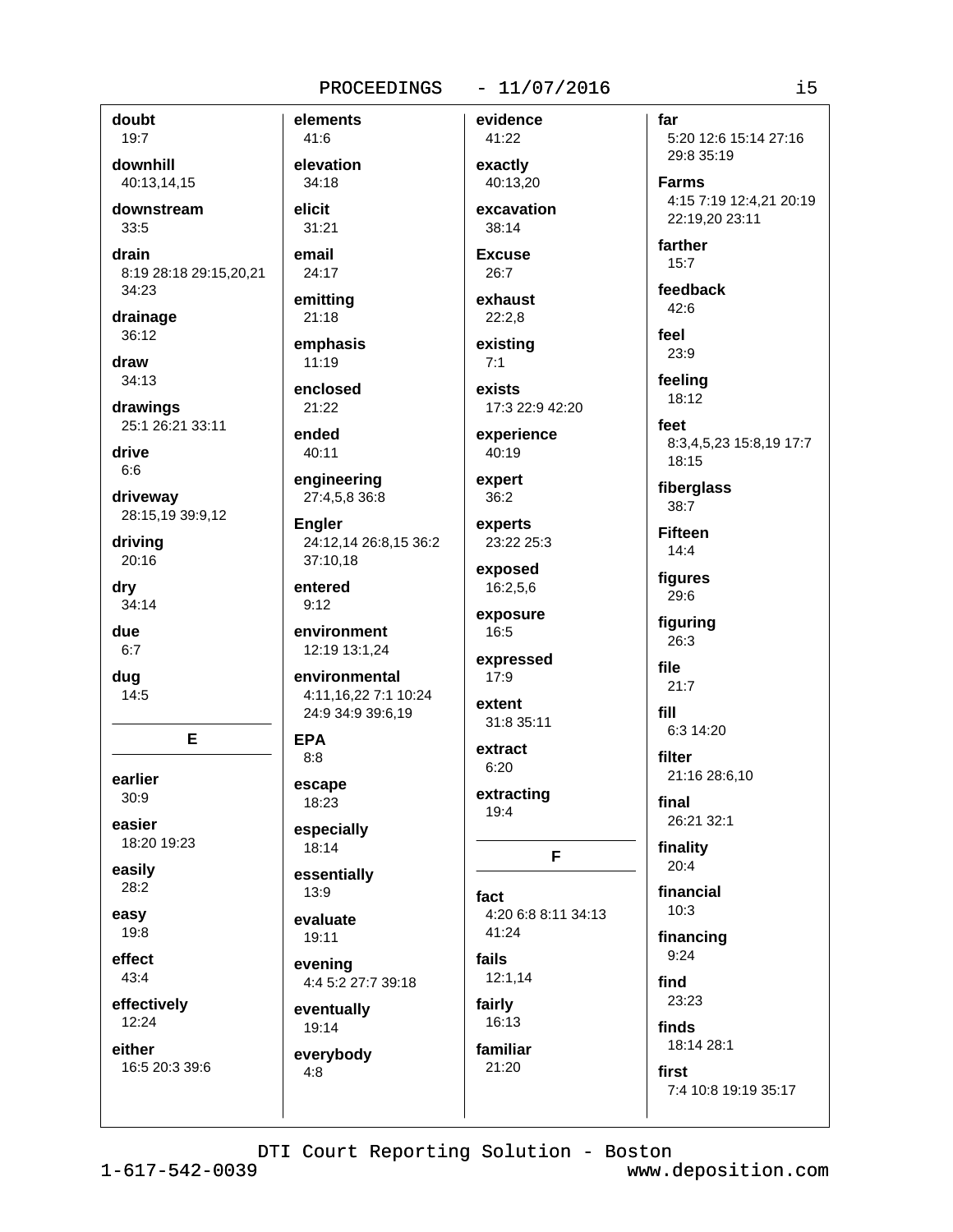# $-11/07/2016$

firsthand 40:6

fit 27:17 37:12 41:24

five

 $35:8$ 

flash  $35:6$ 

floats

15:21 floor

38:3.12

flow 34:22 38:16

flowed  $40:12$ 

flowing 40:11,14

flows  $11:2$ 

focus 13:7,23

focused 39:17

folks  $7:10$ 

follow-up  $33:6$ 

following 43:19

footage 43:4,9

footprint  $32:1$ 

form  $16:1$ 

formal 5:9 42:12

formally 19:13

former 4:17 5:16,20,21 6:2

formulate  $26:4$ 

37:21 forward  $34:11$ 

forth

foundation 10:17 11:11 17:15

foundations  $6:18$ 

fourth  $10:14$ 

fractures

11:2.3 15:24 free 14:14 15:22

front  $6:2$ 

fumes  $22:3$ 

function  $28:4$ 

functioning 42:19

further  $24:3$ 

**Fuss**  $5:6$ 

future  $15:11$ 

G

gallon 28:23 29:15

gallons 37:12 38:2

garage 8:2,17 10:16 11:14,17 21:20 22:14 38:3,5,6,10 39:11 42:18

garages 23:24

garbage 41:19

# aas

4:14 5:16,22 28:11

gasoline 5:18,23 14:15 15:14,20

**GEI** 24:20 25:17 qeneral

19:1

generally 18:14

qenerate 33:20 34:3

generating  $34:4$ 

qenerator 18:17 19:16 23:9

getting 9:24 31:24 37:17

qive 17:1 24:8 31:13 39:21

aiven 36:4 41:22

gives 31:11 35:1

# go

5:10 7:3,15,23 8:3 11:17 14:20 15:23 19:24 21:10,15 28:6,19 29:1 33:3 35:2

# goes

11:23 32:18 33:5 36:21

# going

4:11,18 5:1 6:16,17,19 7:13,23 8:2,3,6,22,23 9:1 10:7,15 12:10 13:9, 16, 18, 21 14: 22 16: 7, 8 21:1,24 22:3,5 23:7 24:7,21 25:8,23 27:1,3, 15 29:11,12 30:15 31:9 32:1,22,23 33:15,20 34:3,9,19 36:12 38:19 39:15.20 41:9.14.16.19. 22 42:24 43:17

# good 17:12 22:11 27:7 30:7

32:15 gravity 38:17

green 40:10,24

ground 6:10 16:11 20:1 22:4,5, 8 27:22,24 28:7 30:12

groundwater 6:20 8:16 9:17 12:7,18, 22 14:21 15:15 28:5 30:19 34:18

guess 12:16 14:21 23:2 31:1 36:10

 $H$ 

**Hammond** 32:19 40:8

handbook  $30:5$ 

handle 19:23

handling 23:6

happen 9:18 12:12 30:15 31:22 32:2 33:15 35:9

happened 40:9,10,20

happening 6:13 23:13

happy  $25:9$ 

hard 18:13 24:17

hard-line  $32:3$ 

hasn't 29:18

hauled  $14.18$ 

haven't 24:19 41:21 42:8

he's 7:13 27:6

heading

23:15 33:3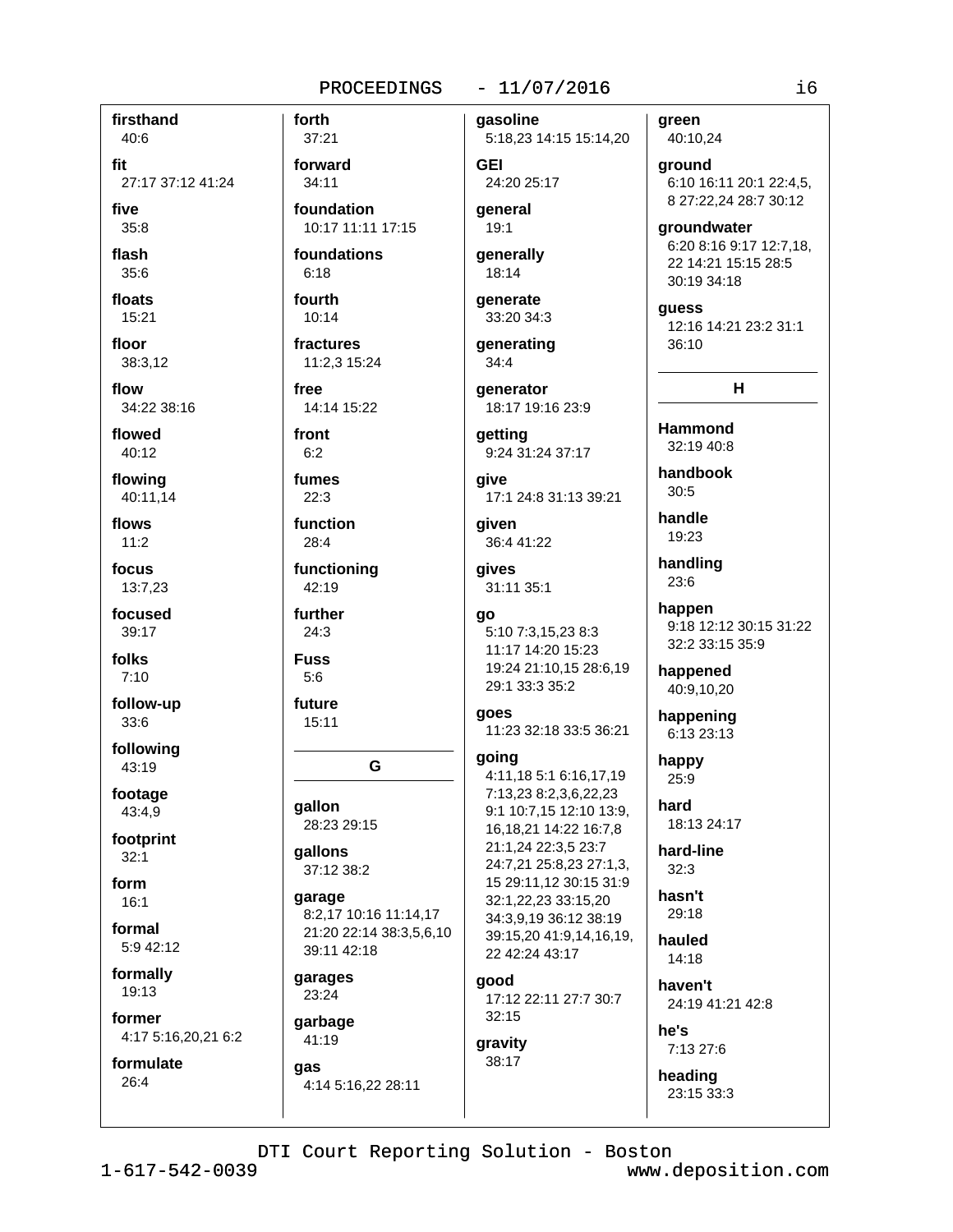# $-11/07/2016$

heads 32:17

health 13:24

hear 23:8,10 37:10 39:7 41:16

heard 24:11 39:5

hearing 5:1 26:10 33:9 36:13 43:14,17

hearings  $4:9$ 

heating  $6:8$ 

height 41:23

Hello  $5:8$ 

help 26:3

hesitant 27:21

high 15:16 19:5,7,17

higher 30:22

highest  $5:19$ 

hill 32:23 33:1 41:4

hire  $20:13$ 

hits 27:24 39:9,12

hold

 $35:11$ 

hole  $15:2$ 

home

 $21:11$ 

homes 27:21

hoping 38:14 hours  $35:8$ houses 10:20 40:16 human  $13:24$ 

# $\mathbf{I}$

l'd 18:15 27:21 30:2

**PH** 7:3 8:21 17:21 24:8

I'm 7:15.23 8:24 11:3 18:4 21:5,19,24 22:6 25:20 27:10 32:16 36:7,13,16 37:3 40:3,5 41:5

identified  $13:1$ 

ignored  $42:9$ 

imagine 10:4 24:17

impact 37:7 42:17 43:8

**impacts**  $9:10$ 

impervious 29:23 33:23 36:24

impingement 41:18

impossible 13:15

**improves**  $12:18$ 

inbound

32:22

inches  $35:7$ 

inclined 18:16

including

increase 29:11,12 incrementally

 $33:13$ 

 $37:8$ independent

 $4:23$ indicated

 $10:18$ infiltrate

 $27:22$ 

infiltrated  $30.12$ 

infiltration 27:20 28:4

information 7:17 32:6 35:24 36:17 39:10

informational  $22:7$ 

inside 28:10

inspect 18:11

inspector 26:19

installed

 $22:9$ instances

 $29.6$ 

**intersections**  $35.9$ 

introduce

39:21 intrusion

11:7,9,10 21:13

involved 23:18

isn't 9:24 20:2

issue

**issues** 

5:18 9:8 10:14 11:5,7 19:13 23:12 24:12 40:6

# 15:6,21 16:7 17:4,11 18:2,12,14,20,23 19:1, 7,8,23 20:7,8,18 21:3 22:7 25:14 28:9 33:1,3, 4,24 34:4 37:15 38:4,10 42:3.6 its  $4:16$  $\mathbf{I}$ . Janice  $40:2$ **Jefferson**

 $41:4$ iob

11:9 30:7 Johanna

 $4:6$ 

John

 $5.6$ 

Jonathan  $4:7$ 

jump 29:4

jurisdiction  $31:3$ 

K

34:14

keep

kept  $22.10$ 

**Khan** 

 $40:2$ kind

6:23,24 8:18 9:8,16 11:16 12:14,23 13:16

DTI Court Reporting Solution - Boston

4:12 14:22 17:15 24:10.

5:16 8:3,23 9:6,19 10:2,

4,9,12 11:8,13 12:24

13:8,14,16 14:9,21

23 42:24 43:7,19

6:9 14:20 15:19

it'll

it's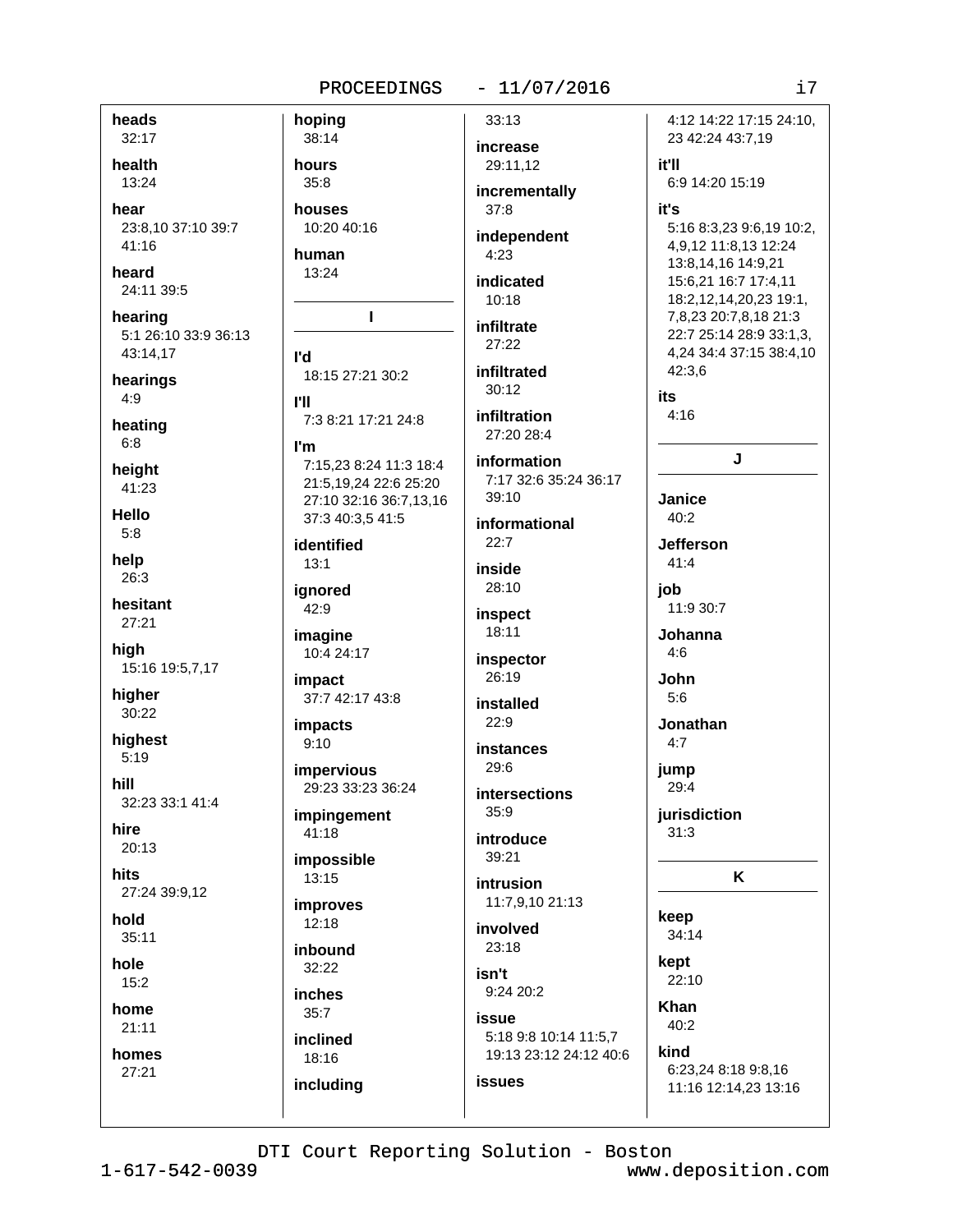# $-11/07/2016$

left 14:6.11 21:8.14.24 22:13,14 27:22 28:2,19 32:22 legal know 4:13 5:14.15 6:3.9.16. 18 8:13,22 10:5,9,21,23 11:23,24 12:10,19 13:10,20 14:1,4,8,14 15:5,6,11,16 16:8,13,19 17:20 18:8 19:4 20:18 21:7,23 22:2,15,18,23 23:3.8.9.13.15.21 26:2 27:23 32:1 33:13 34:10 level 35:19 37:14 39:1,8 41:8 42:4,19 L lack 41:19 42:18 land little  $30:22$ language 25:7,10,12 26:18 live large 42:24 larger 32:11 37:17 largest 37:13 local lawyers 25:10 long laver 16:19 leaching 15:15 lead 6:4 41:6 look leaders 28:16 leaves 35:10 leaving  $12:9$ leeway  $31:12$ 

**looks** 4:7 5:20 13:12 14:12 10:15 lost 40:9  $25:7$ lenath lot  $32:14$ letter 7:3,7,11 20:16 25:16 low letting  $35:2$ **lower** 15:14 16:1 19:18 30:11 **LSP** 38:10 **levels** 13:17 15:16,17 16:13, 14 19:3,5,7 21:19 **LSPS**  $20:7.9$ licensed  $4:23$ 27:12 31:12 33:17 main  $37:20$ 13:7 14:8  $40:2$ living 16:21,22 **loads** 30:23 41:14 8:20 9:4,10,14 13:17  $34:15$  $36:8$ long-term manhole 8:15 9:6 12:7 longer Maria  $35:12$ **Mark** 21:19 23:24 25:2.13  $4:7$ 26:21 27:19 28:14 31:10 34:12 35:18 37:6, mass 7,11,16 39:1 43:3,8 13:5 looked 24:15,19 26:21 30:3,13 7:18 8:8 10:10 34:17 37:23 40:23

looking 11:8 21:1,6 38:23 8:10,23 10:7 12:20 13:14 21:23 33:16,20 38:14

15:16 16:13

13:18 15:24 4:23 14:10 17:14,18 20:8 23:20

# M

maintained 40:12

maintenance  $31:19$ 

making 15:2 22:13

management 6:16 27:2,11,17 29:3 39:19 40:6

manager

28:10,20

5:4 7:7 24:16 43:10

**Massdep** 

material 6:3 10:6 12:3,17 matrix  $28:7$ matter

materials

14:6 27:5

35:10

maximum  $31:8$ 

**MCP**  $11:5$ 

mean 13:16 14:3 15:13 18:9 19:16,18,21 23:23 26:10,12,13 35:9 37:20 39:7 41:20 42:2

meant 26:9,15 32:16

measures 13:4 34:22

mechanism 16:2,9,21 17:3

meet  $32:9$ 

meeting 25:18 40:3 43:1,18

meetings 5:15 42:22 43:5

member  $40:3$ 

mention 8:17.21

mentioned 16:24

middle 38:17

migration 19:11

mind 6:5 8:9 29:16

minutes 35:11

mitigate 28:22

mitigation 32:10 34:21 35:15 38:1

DTI Court Reporting Solution - Boston

 $1 - 617 - 542 - 0039$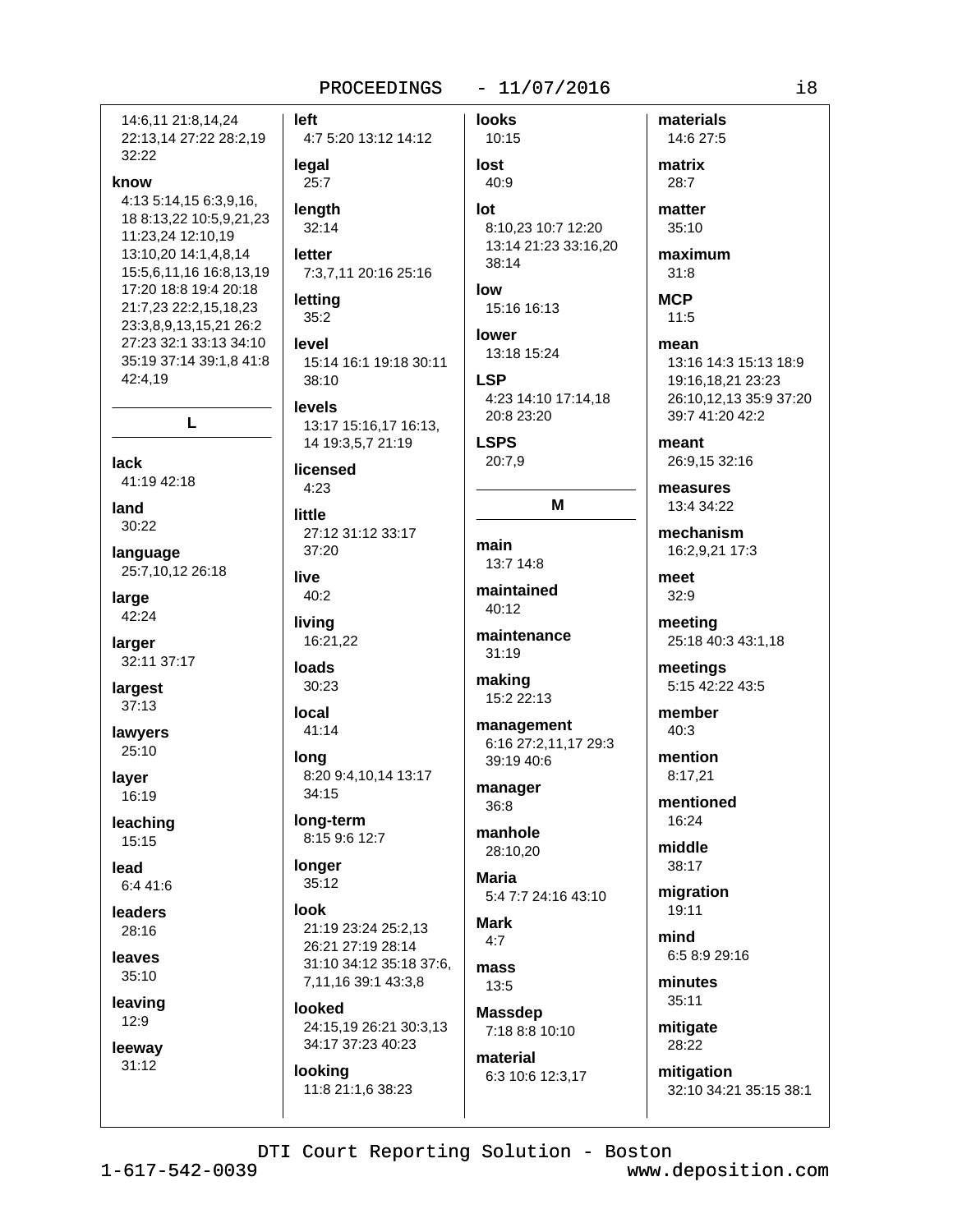modifications 41:13,17 42:14

modified  $42:8$ 

monitor 12:22 17:3 20:6

monitoring  $21:4$ 

monoxide  $21:21$ 

**MORELLI** 7:9 26:7 32:5 33:6 42:21

move 27:1 34:10

name 4:6 27:7 36:6 41:3

N

nastiest  $14.2$ 

natural  $21:4$ 

naturally 12:22

nearby 10:20

necessarily  $40:13$ 

need 5:9 20:20 21:10 25:6.22 31:13 35:16 36:5 37:6,  $11$ 

needs 6:11 12:12,13 15:9

neighbor 40:1

neighborhood 7:11 13:2

neighboring 27:21

neighbors 10:19 40:18 41:15 42:17

30:14 nice

new

**Nitsch** 

 $11:9$ 

 $36:8$ **November** 

 $43:18$ 

number 7:24 9:15 11:7 29:11

 $\mathbf{o}$ 

O'neill  $5:6$ 

obstructina 42:19

obviously

33:9 37:14 occupants  $11:18$ 

occupied 23:14

occupy  $27:15$ 

occupying  $6:6$ 

occurring  $12:11$ 

off-line 38:23

oil 28:11.20

okay 5:13 7:10 15:18 16:23 20:24 22:17.20 24:5 26:24 32:20 34:6 36:16, 23 37:3,19 38:9,21 39:3.14 42:20

on-site 10:13 29:10,14 34:22

once 15:5 35:3 38:18

open 21:23 39:15  $-11/07/2016$ 

11:21 18:18 operates

operate

18:19 operating

 $11:14$ operation

26:1 31:19

operations  $25:4$ 

order

8:5 28:8 originally

 $34:1$ outbound  $32:17$ 

outlined

 $6:1$ outside

16:12

overall 6:23 12:15 43:9

overburdened  $Q·16$ 

override  $35:15$ 

oversee  $17:19$ 

overseen  $17:5$ 

oversees  $17:10$ 

oversight  $18:2$ 

owner 4:14 22:21

P

p.m. 4:2 43:22 package 18:4

panel  $4:4$ 

parking 21:20 22:14 23:24 42:23 43:2,3,8,19

parking-space  $37:15$ 

**Parkway** 40:8

part 18:7 20:12 23:12 28:13  $32:10$ 

particular 36:22

party 12:3 22:18

pathways  $6:11$ 

pave 40:9

paved-over 33:20

pavement 16:8 29:23 33:24

peak 28:22 29:4,13 30:17 32:24 35:4

peer 4:24 26:20 39:19 43:1,6

people 4:13 16:6 20:8 41:9,15

percent 27:15 28:15

percentage 29:12

performed  $7:12$ 

period 31:14 34:15 35:12

permanence  $9:11$ 

permit 4:5,10 25:4,15

permits  $26:14$ 

permitted

 $12:21$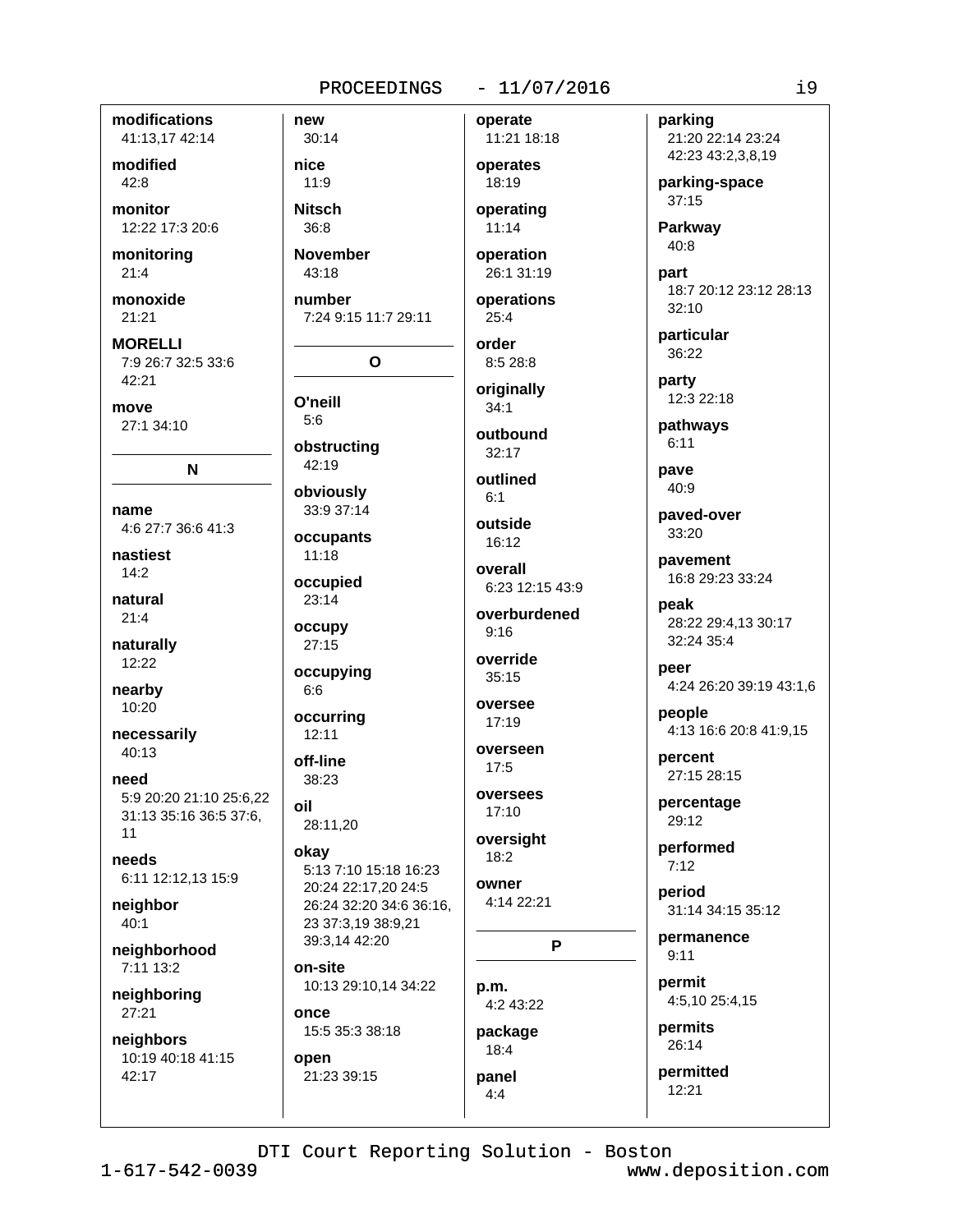## permitting 19:6

perpetuity 8:24 9:4 11:21 12:12 18:13

persist 13:17

person 39:22

personal 18:12

personally 23:21

pervious 36:24

Peter 27:4,7 33:7

phase 14:14 15:22 19:8

pickina 38:7

pile  $10:1$ 

pipe 29:2,24 30:2,3 32:8,11, 13, 17, 18, 21 33: 3, 4, 12 34:16,19 35:19 36:12, 13, 18, 22 37: 7, 9, 11

piping  $35:16$ 

place 10:8 13:4 19:19 28:8 33:8 42:22

plan 21:8 23:11 27:11 31:16, 18,20 32:3

planning 25:2,21 39:23

plans 27:5 29:4 36:21 42:3

please 39:20

podium 39:21

point

19:10 20:16 21:2 22:19 28:23 32:24 38:23

pollutant 30:23

pollution  $31:15$ 

Pond 32:19 40:8

portion  $9:19$ 

 $16.12$ 

pose 8:10.14 11:18 12:20

positive 8:12 12:16 13:6

possibilitv 14:24 35:14

possible 31:8 34:22

post 29:7

potential 30:23 37:15 38:16

potentially 4:19 18:23 43:20

pre-runoff 29:6

**Precinct**  $40:4$ 

precisely  $35:8$ 

preferences 10:21

prescribed  $20:10$ 

present  $5:742:7$ 

presented  $41:14$ 

pressure 6:9 8:24 9:4,7 18:15

presume 11:15 21:20

pretty

10:16 20:10 23:9 30:7 31:20 32:16 33:1 37:4

 $-11/07/2016$ 

prevent  $6:12$ 

prevention  $31:15$ 

previous 4:14 5:14

primary  $6:5$ 

prior  $4:16$ 

pristine  $13:22$ 

privatized  $20:8$ 

probably 8:4.10 14:2.17.19.20 18:2,20 22:3 23:10,23

27:14 29:24 38:13 problem

24:21 29:23 problems

 $40:19$ 

procedural  $5-4$ 

procedures  $18.7$ 

proceedings 4:1 43:22

process 4:10 8:10 33:10 35:2

product 14:15

professional  $4:23$ 

program 13:19 20:8 23:4

programs 8:14 13:21

prohibit

 $31:21$ project 4:9,13 7:12 20:12 33:24  $i10$ 

properly 9:21 17:4,10,20

property  $40:11$ 

 $43:2$ 

proponent 28:21 31:7

proposed 11:8 28:21 42:4,15

proposing 37:8 38:1

protect  $41:9$ 

protection 19:21

prove 19:18

provide 4:24 26:5 36:1 39:10

provided 42:12

providing 25:21

proximity

32:8 33:9 39:15,17

puddle  $35:10$ 

pull 25:3,14

pulled  $14:4$ 

pulling 13:13

pump 5:21 6:17 8:6 34:11

purposes  $22:7$ 

nut 6:12 11:19 13:4 19:21 36:7 40:7 42:3,6,15

DTI Court Reporting Solution - Boston

 $42:5$ 

27:20,22

public

pumping 9:6 38:19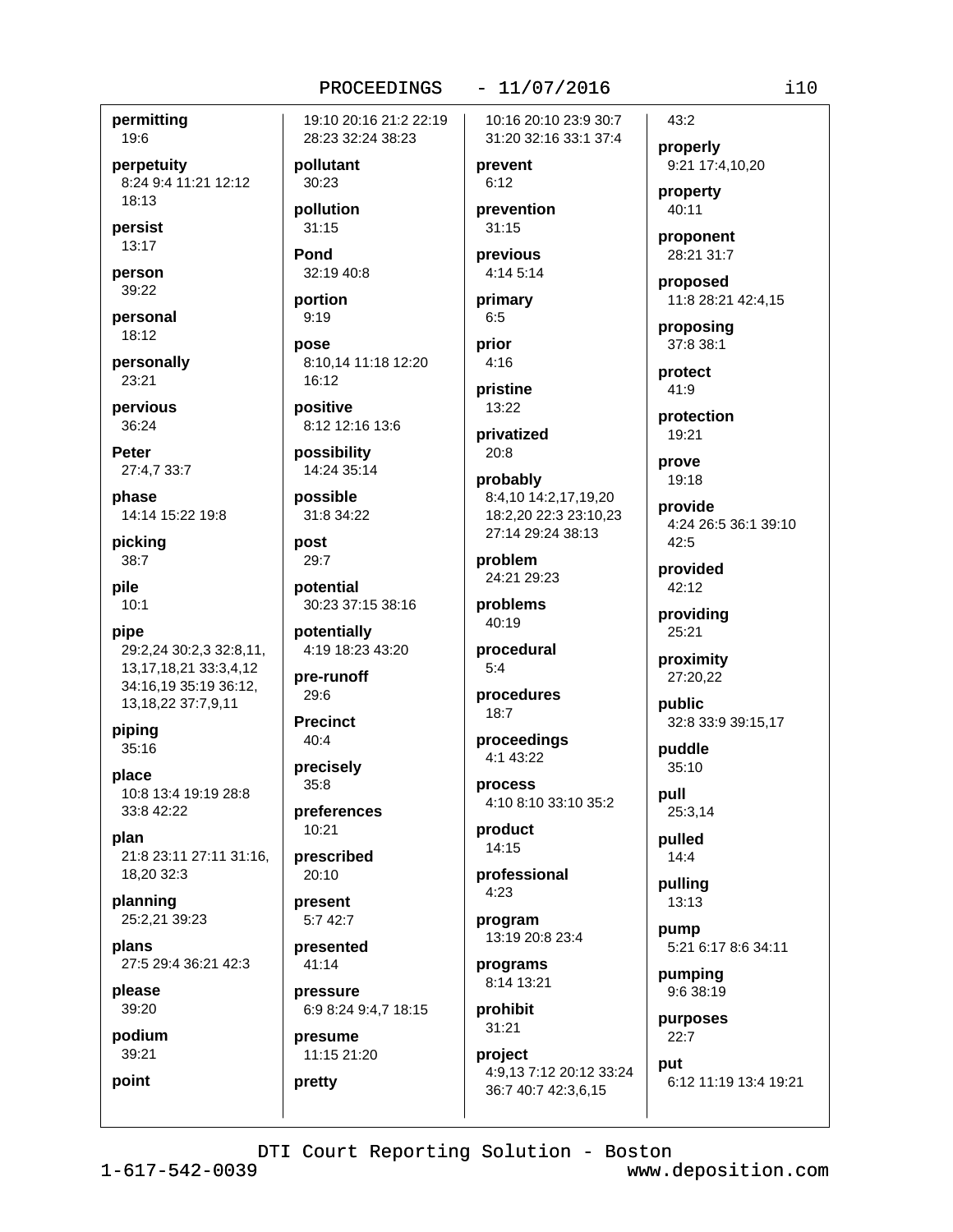| 6:5 10:12<br>28:9 30:1 38:11,18<br>15:3,9 16:<br>19:5,17 20<br>28:2<br>28:16 40:1<br>41:24 42:2<br>putting<br>16:18 27:19 34:11<br>reason<br>18:5<br>Q<br>recall<br>8:4 32:22<br>recommer<br>21:5 30:8,21 41:9<br>11:20 18:6<br>recommer<br>12:14 14:24 17:12 18:6<br>18:7<br>21:12 22:12,18 32:15<br>36:10 41:13<br>recommer<br>7:24<br>questions<br>7:21 12:2 23:5<br>record<br>42:20<br>quickly<br>24:20<br>rectangle<br>5:21<br>quite<br>28:2 40:15<br>redevelop<br>31:5,6<br>R<br>reduce<br>34:22<br>reduction<br>35:7<br>13:5 34:18<br>redundant<br>35:6<br>12:13 17:2<br>regard<br>7:3<br>14:1 27:2<br>regarding<br>24:23<br>32:7<br>regularly<br>30:17<br>21:16<br>regulated<br>6:19,24 22:16<br>8:8 10:9,2<br>regulates<br>36:22<br>7:18<br>regulation<br>12:2<br>10:10,11<br>regulatory<br>5:16,17 7:4 8:14 14:1<br>8:14 13:19<br>40:19<br>relatively<br>13:8<br>13:21<br>release<br>5:18 9:7 1 |          |  |
|-----------------------------------------------------------------------------------------------------------------------------------------------------------------------------------------------------------------------------------------------------------------------------------------------------------------------------------------------------------------------------------------------------------------------------------------------------------------------------------------------------------------------------------------------------------------------------------------------------------------------------------------------------------------------------------------------------------------------------------------------------------------------------------------------------------------------------------------------------------------------------------------------------------|----------|--|
|                                                                                                                                                                                                                                                                                                                                                                                                                                                                                                                                                                                                                                                                                                                                                                                                                                                                                                           | puts     |  |
|                                                                                                                                                                                                                                                                                                                                                                                                                                                                                                                                                                                                                                                                                                                                                                                                                                                                                                           |          |  |
|                                                                                                                                                                                                                                                                                                                                                                                                                                                                                                                                                                                                                                                                                                                                                                                                                                                                                                           |          |  |
|                                                                                                                                                                                                                                                                                                                                                                                                                                                                                                                                                                                                                                                                                                                                                                                                                                                                                                           | quality  |  |
|                                                                                                                                                                                                                                                                                                                                                                                                                                                                                                                                                                                                                                                                                                                                                                                                                                                                                                           | question |  |
|                                                                                                                                                                                                                                                                                                                                                                                                                                                                                                                                                                                                                                                                                                                                                                                                                                                                                                           |          |  |
|                                                                                                                                                                                                                                                                                                                                                                                                                                                                                                                                                                                                                                                                                                                                                                                                                                                                                                           |          |  |
|                                                                                                                                                                                                                                                                                                                                                                                                                                                                                                                                                                                                                                                                                                                                                                                                                                                                                                           |          |  |
|                                                                                                                                                                                                                                                                                                                                                                                                                                                                                                                                                                                                                                                                                                                                                                                                                                                                                                           |          |  |
|                                                                                                                                                                                                                                                                                                                                                                                                                                                                                                                                                                                                                                                                                                                                                                                                                                                                                                           |          |  |
|                                                                                                                                                                                                                                                                                                                                                                                                                                                                                                                                                                                                                                                                                                                                                                                                                                                                                                           | rain     |  |
|                                                                                                                                                                                                                                                                                                                                                                                                                                                                                                                                                                                                                                                                                                                                                                                                                                                                                                           | rains    |  |
|                                                                                                                                                                                                                                                                                                                                                                                                                                                                                                                                                                                                                                                                                                                                                                                                                                                                                                           | raise    |  |
|                                                                                                                                                                                                                                                                                                                                                                                                                                                                                                                                                                                                                                                                                                                                                                                                                                                                                                           | raised   |  |
|                                                                                                                                                                                                                                                                                                                                                                                                                                                                                                                                                                                                                                                                                                                                                                                                                                                                                                           | rate     |  |
|                                                                                                                                                                                                                                                                                                                                                                                                                                                                                                                                                                                                                                                                                                                                                                                                                                                                                                           | read     |  |
|                                                                                                                                                                                                                                                                                                                                                                                                                                                                                                                                                                                                                                                                                                                                                                                                                                                                                                           | readily  |  |
|                                                                                                                                                                                                                                                                                                                                                                                                                                                                                                                                                                                                                                                                                                                                                                                                                                                                                                           | reading  |  |
|                                                                                                                                                                                                                                                                                                                                                                                                                                                                                                                                                                                                                                                                                                                                                                                                                                                                                                           | real     |  |
|                                                                                                                                                                                                                                                                                                                                                                                                                                                                                                                                                                                                                                                                                                                                                                                                                                                                                                           | realized |  |
|                                                                                                                                                                                                                                                                                                                                                                                                                                                                                                                                                                                                                                                                                                                                                                                                                                                                                                           | really   |  |

6:5 10:12 13:20 14:21 15:3,9 16:2,21 18:19 19:5,17 20:16 24:20 28:16 40:17,22,23 41:24 42:24 43:2.7

ecommend 11:20 18:6 33:8

ecommendation  $18:7$ 

ecommendations  $7:24$ 

edevelopment 31:5,6

eduction 13:5 34:18

edundant 12:13 17:21

21:16 egulated

8:8 10:9,24 22:5

equlates  $7:18$ 

egulations 10:10,11

egulatory 8:14 13:19,21

elatively  $13:8$ elease

5:18 9:7 17:22 23:3

released 5:18 15:21 19:1 29:14

rely 9:2 27:3 remain

 $9:3$ 

remedial  $17:24$ 

remediating  $4:15$ 

remediation 9:15 12:6,8,24 17:18

reminder  $4:6$ 

removal 8:11 10:13,14 12:17

remove 9:1 15:1,5 28:20

removed  $9:17$  14:3.7

removing 13:11

replace  $32:11$ 

report 5:7,10,12 7:11 10:17 21:1,6,7 24:15,22 26:17 29:11,19 34:9

reports  $7:1,20$ 

request 25:20

requested 4:21 34:3

require 29:13 42:5

requirement 11:20 31:18

requirements 19:6

residence  $6:7$ residential

4:19,21

residents 8:11 15:10,13

residual 14:8,18 15:4,14

respond 25:17,18 42:21

response 24:4 25:20 26:16 39:5 43:13,16

responsibility 22:23 25:23

responsible 4:15 12:3,10 17:19 20:17 22:18 23:1,3

result  $33:17$ 

review 4:10,22 26:20 29:3 31:17 39:19

reviewer 4:24 43:1,6

revisited 41:21

rid 10:3,6 13:15 22:2

# right 4:7 11:1,13 12:20 18:8 21:3 24:6 25:11 29:4

30:16 33:23 35:20 36:2 38:4 40:13 42:2,11,14

rise  $17:1$ 

risk 8:10,14 10:23 11:18 13:23 14:11 15:4 16:12.

16,17 17:23 18:19 20:2, 20 23:10

**risks**  $13:1$ 

road 31:24 40:3 41:4 42:13

rock 14:19 15:6

roof 28:16,24 33:21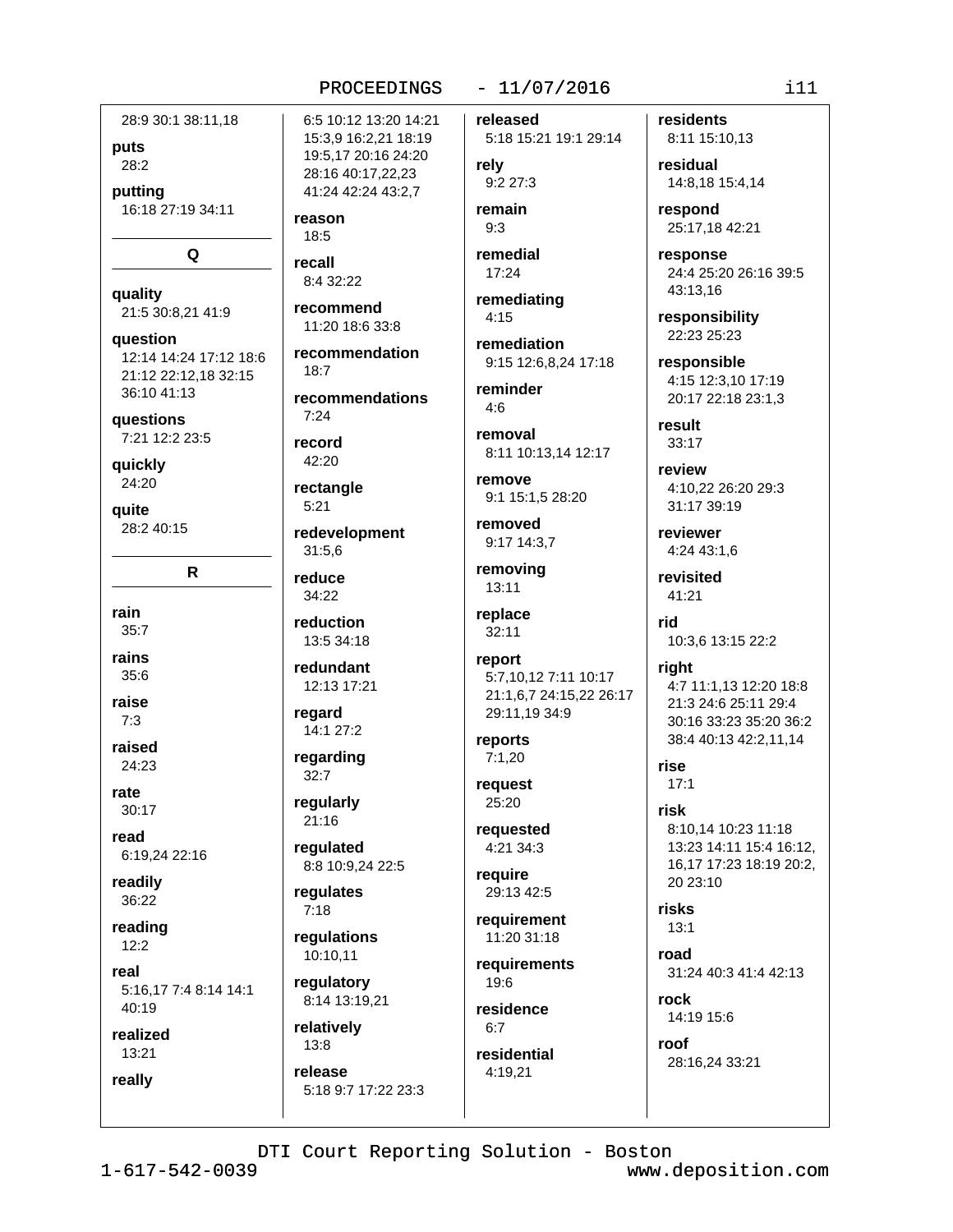## route

19:20 23:15 32:17,18, 22 40:8

rulina  $31:3$ 

run 32:14 40:15

running 34:14

runoff 28:9,22,24 29:4,5,13

S

safe  $4:20$ 

sample  $19:10$ 

sampling  $21:5$ 

save  $24:10$ 

saw 24:19 40:6

saving 39:24

**Schneider** 4:3,6 5:11 7:5,10 21:9 24:3,7,13 25:19 26:8, 12,24 32:4 35:23 36:3 37:19 39:3.14 41:2.11 42:2,11 43:10

**Schweitzer** 41:3,4,12 42:8,16

science  $19:22$ 

seal 18:13

sealing 8:22 11:11 17:2,10,15

sealings 17:22

# second 6:15 7:6 8:15

secondly  $11:14$ 

#### $-11/07/2016$ PROCEEDINGS

sedimentation

 $31:15$ see 9:22 15:12 22:12 24:24

25:3.13 38:6 seen 27:6 35:6

self-explanatory 31:20

sent 24:16

seriously  $10:16$ 

seven  $7:2$ sewer

 $9.9$ shift

22:23 shifted

 $22:24$ 

shouldn't  $8:14$ 

shows 29:12

side 8:21 10:24

sian 17:19 20:6,9

significant 15:10 27:13

signs 20:14

silt

28:20 simple

 $5:16$ 

single 19:10

site

4:13,16,18,20,23 5:24 6:14,24 7:18 8:12 10:2, 4,12 11:21 12:9,20 13:8 14:3,5,7 15:17 16:4,7 17:14 19:15 20:6 21:3,8 22:22 27:13.15.17 28:12,13,14,15,22 30:20,24 31:4,11,22 32:2,3 33:13,15,19 35:15 37:5,8 40:12,18,

20 41:5,8,16 sites 13:16,22

sitting 10:2 38:4

six 7:2 33:21

size 35:20 37:17 38:24 41:17

sized 28:11 29:15

slab 38:18

small 13:8 37:5

**Society**  $32:23$ 

soil 6:15,17 9:16,17 10:1 14:5,17,21 15:6,14 16:6,9

solids 28:7,11

solution  $35:13$ 

somebody 16:2 20:13 39:22

somebody's  $21:1$ 

someone's  $28:1$ 

sorry 7:15 27:10 sounds

5:15 36:11 source

 $15:10$ sourced  $14:6$ 

space 16:20,21,22 21:22 40:10,24 42:10 speak 24:12 39:20 43:12 specifically 22:12 25:20 **specs** 

 $18:3$ spoken

39:23 square

30:1 43:4.9

staff 42:22 43:1

stage  $25:6$ 

standard 30:8,14,17,19,21,22 31:1,5,14,16,19,21

standards 29:21 30:6 31:6,8

standing 16:11

start  $5:11$ 

state  $30:5$ 

> station 4:14 5:16,22

stav 15:22

steps  $20:3$ 

stop 7:5 17:17

stopped 42:23

store  $10:8$ 

stored 10:13

stories 33:21

DTI Court Reporting Solution - Boston

 $1 - 617 - 542 - 0039$ 

www.deposition.com

 $i12$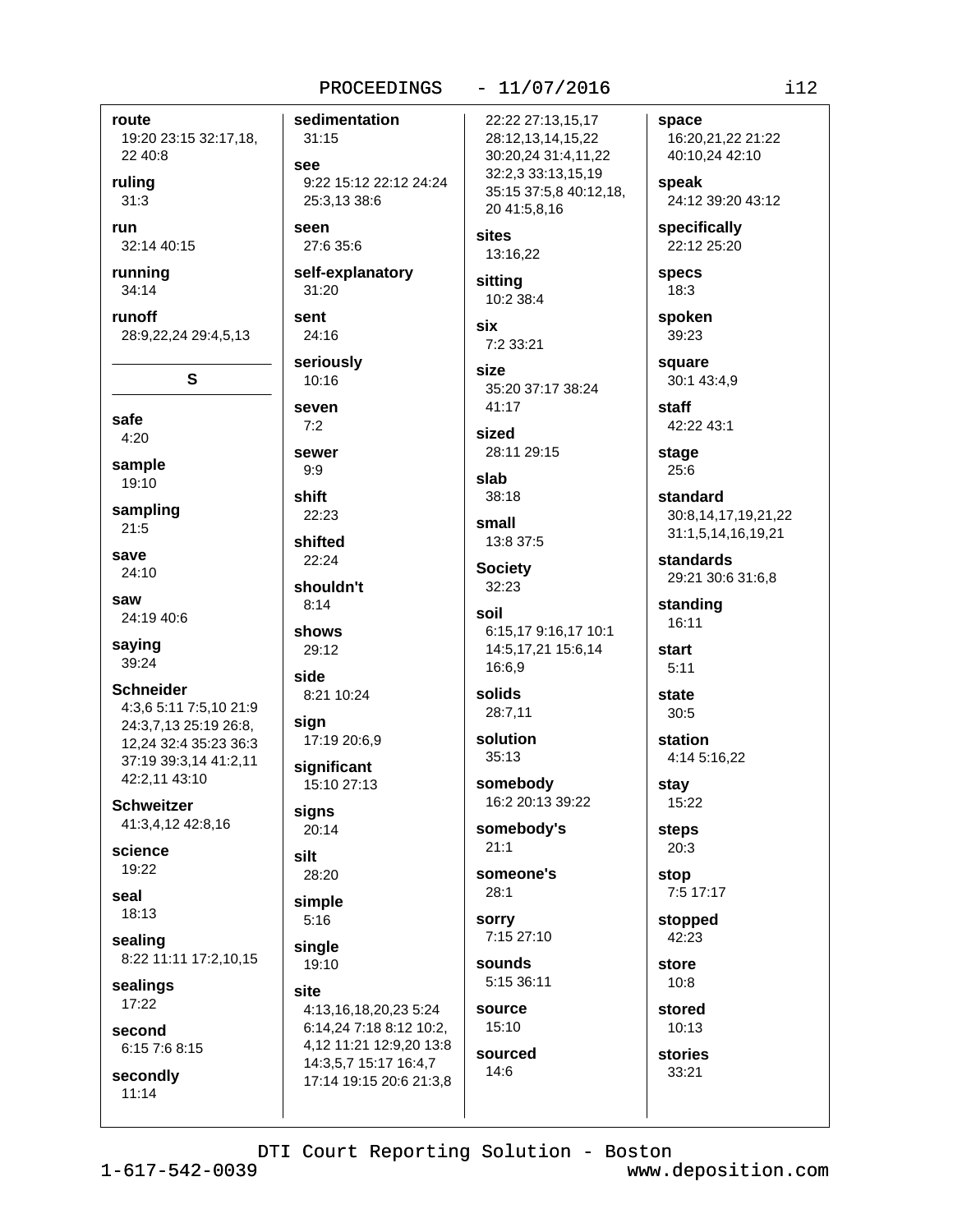# $-11/07/2016$

storm 9:9 28:18 29:14,15,20, 21 30:4 31:10

- stormwater 4:12 5:2 8:20 24:11 27:1,2,11,16 28:6,9 29:3,5 30:5 34:24 35:2 36:9 38:16 39:6,9,12,19  $40:6$
- **Street** 29:2.20 32:14 34:20 35:16,20 36:13

strong  $9:24$ 

structure  $39.11$ 

structured 28:20

**stuck**  $10:2$ 

stuff 10:20 15:1 23:20

submission  $42.12$ 

submit 26:14.16 32:3

submittals  $7:18$ 

submitted 27:10 31:16 33:24

subsurface  $5:19$  11:12

suck 6:9 16:16

**sucks**  $6.8$ 

sufficient 22:1 26:5 36:4

suggested 41:14

suggestion  $35:18$ 

suggestions 42:9

summary

**Sundav**  $24:17$ supply  $19:2$ suppose

 $21:14$ 

 $6:23$ 

sump

34:11

supposed  $22:21$ 

surcharge  $30:4$ 

surcharging  $30:2$ 

SUITA 18:4,16 20:13 23:3 24:13 25:14,20 26:5 30:10 31:17 32:16 36:3 37:20,21 40:22

surface 28:24

surrounding 31:4 41:7,10

system 6:8 8:19 9:9 11:23 18:17,24 22:1,9,15 23:6,8 34:18 35:15 38:19

systems 11:21 17:21

T

table 15:23 17:8 34:13

take 19:20 34:15 35:18

taken 14:14 20:3 29:16

takes  $33:8$ 

# talk  $7:13$

talked

13:4 30:18

talking 4:11 30:9 33:2 39:13

42:14 tank

28:23 29:15 35:1 37:10. 12, 13, 15, 16 38: 1, 6, 7, 15, 17, 18, 24

tanks 5:20 14:4

team 24:15,19 37:22 43:2

techniques  $17:16$ 

technology 17:18 18:1

tell  $40:5$ 

term 8:20 9:5,10,14

terms 13:12 33:7

testimony  $5:1,2$ 

# Thank

16:23 24:2,5 26:24 32:4 35:22 36:6 39:3,14 40:2,24 41:2,11 43:10

# there's

5:16 10:7,20,23 12:23 13:1 14:8 15:13 16:1.8. 19.21 18:9.11 20:20 21:24 23:8,10 27:13 29:9 38:15 39:1

# they're

9:1 10:15 13:9 14:23 15:2,8,19 16:17,18 18:10,22 19:5 20:7 21:4,23 23:5,15 27:20 41:7,9,22

they've 10:5 14:14 15:1 30:7  $42:9$ 

thina 8:12 13:6 19:23 29:18 34:12,17 39:7

# things 5:4 6:10,19 15:24 21:23

times 14:23 21:23

13:18 14:11 19:15

21:18 28:23 34:15 35:1,

timing 10:13 33:7

today 24:16,19 29:24

> today's 29:21

told 22:20

tonight 4:11,24 7:14 21:11 39:5,17 43:12

topic  $24:7$ 

topics  $39:18$ 

topographical 36:20

touch 16:9

town

8:11 9:22 26:14,18 36:17 40:3

DTI Court Reporting Solution - Boston

www.deposition.com

 $113$ 

23:22 24:24 26:15 29:4.

4:8 5:14 7:2 10:5,17,19

11:6,8 12:19 13:3 14:6,

18:1,2,12 19:9,10,12,17

20:3 21:9 22:2 25:6,19,

22 26:3 31:23 32:5,21,

7, 17, 24 15: 1, 19 16: 17

16 41:21

24 33:17

10:6 35:5

thinking

thought

threshold

12 43:20

timeline

26:11

 $6:12$ 

 $32.9$ 

time

think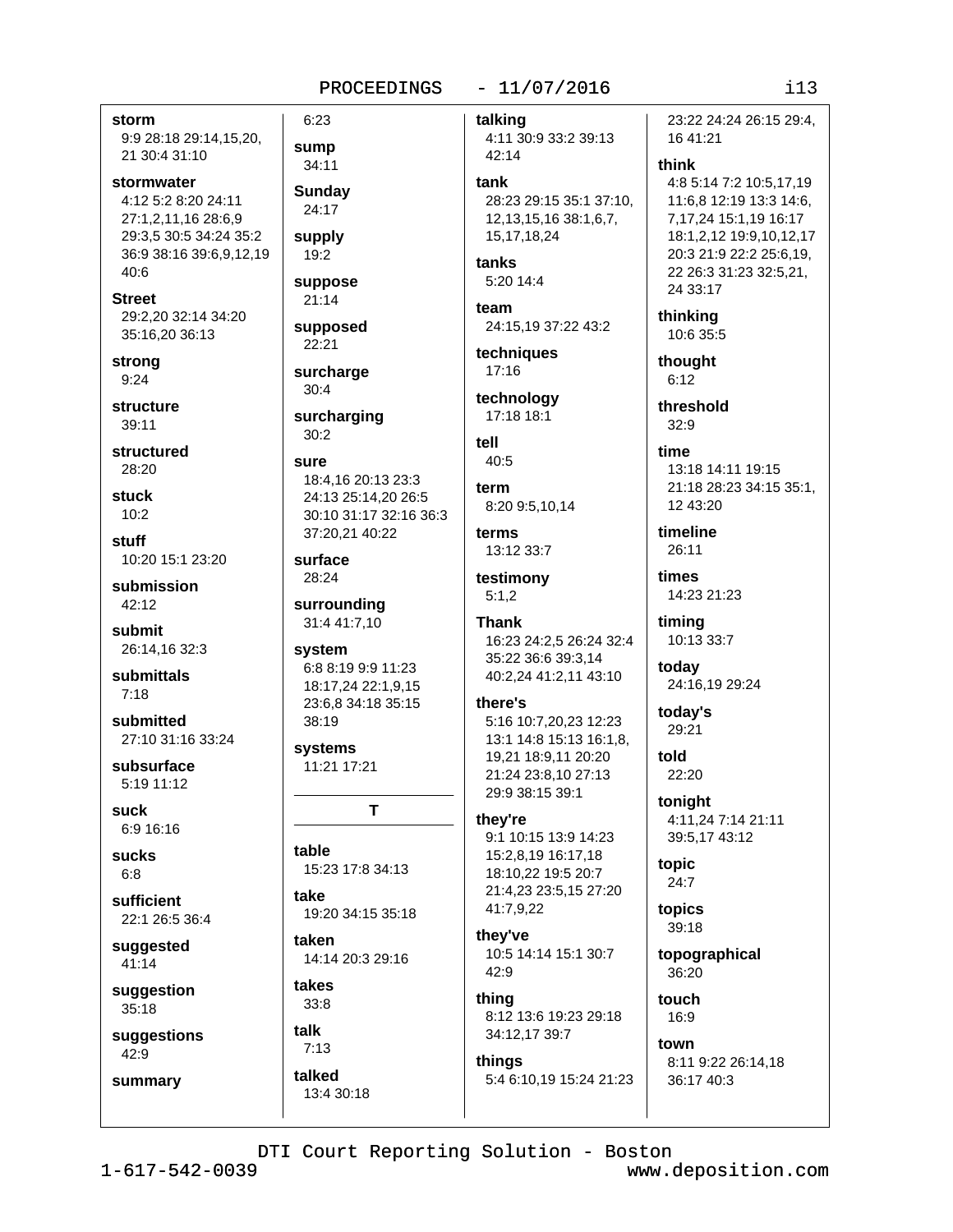town's  $27:3$ 

traffic 42:17.19 43:19

translation 19:8

transportation  $27:4,8$ 

treat 6:21 8:7 9:12 19:6 28:8 29:10 39:12

treated 8:13 10:9 12:18 29:14

treating  $12:7,9$ 

treatment 18:24 30:8,11,21 31:12  $39:8$ 

treats 18:24

trench 13:10

tributaries 36:18

tributary  $39:1$ 

trip 19:5

trips

 $21:18$ trouble

 $9:24$ 

try 27:17,21 29:6 31:7

trying  $15:3$ 

turn

 $5:5$ 

two 6:5 11:9 16:4 17:13 26:15 29:4,16 39:17

types 36:23

typical

 $5:22$ 

 $-11/07/2016$ PROCEEDINGS typically 11:10 15:20 U vein  $28:1$ Uh-huh  $35:17$ ultimately  $23:1$ unconsolidated  $9.17$  $21:14$ underground 8:17 11:15 16:22 VATSUS 36:24 underneath 8:2 27:24 38:12 viability 42:18 understand 35:24 village  $42:1$ understood 37:22 virtually unique  $27:13$ volatile  $6:13$ units 27:20 volume untreated  $30:14$ update 43:20 wait urban  $33:10$ 16:13 walk 1190 38:5 4:17,19,21 36:18 **IISAS** 41:18,20  $30:22$ wall usual  $5:17$ 39:22 want utilities  $27:12$  $\mathbf{V}$  $42 - 7$ 

vapor 11:7,9,10 16:22 17:15 19:11,22 20:2,20 21:13 23:6,8,11

vapors

6:7 11:11,16,24 16:10 17:17,22 18:16,22 19:1, 4,17,19 41:6

ventilated 11:17 16:20 21:22

ventilation 11:16,23 16:19 18:17 21:13 22:1.15

ventilator

13:14 40:24

29:5,8 35:4

W

walkways

5:4 10:2 11:4,6 19:16 24:10 26:10 33:9 35:8 36:3 38:11 40:22 41:12

wanted 4:19.20 7:2 37:19.21

wants  $39:5$ 

wasn't 5:14 8:16 29:22 waste 9:16 12:17

> water 5:23 8:4,7,13,23 9:2,7, 13 15:21,22,23 16:1 17:8 18:13 19:9 28:16, 24 30:8,10,21 33:5,21 35:11 40:10,15,24

waterproofed  $8:18$ 

waterproofing 9:2,3 11:13 12:1 16:18 17:2,6 18:10,21

way

5:5 6:9 12:20 13:19 14:12 16:10 18:14 19:23 20:1 24:24 29:9 32:8 33:1 35:5 39:2

ways 11:10 16:4 17:13 18:9, 11 20:10

we'd 26:6

we'll 25:16 26:17,18

we're 4:10 5:1 24:7 25:9 26:22 27:1 29:17 31:9, 23,24 33:2 38:14,19 40:17 42:14

we've 23:6 24:11.19 35:6 36:4 39:5,18 42:23

website 7:8,9,13,14

welcome  $24:6$ 

wells  $21:5$ 

weren't  $13:21$ 

> west  $33:3$

what's 19:24 22:3.4 27:23 32:1 33:15 42:3,12

DTI Court Reporting Solution - Boston

 $1 - 617 - 542 - 0039$